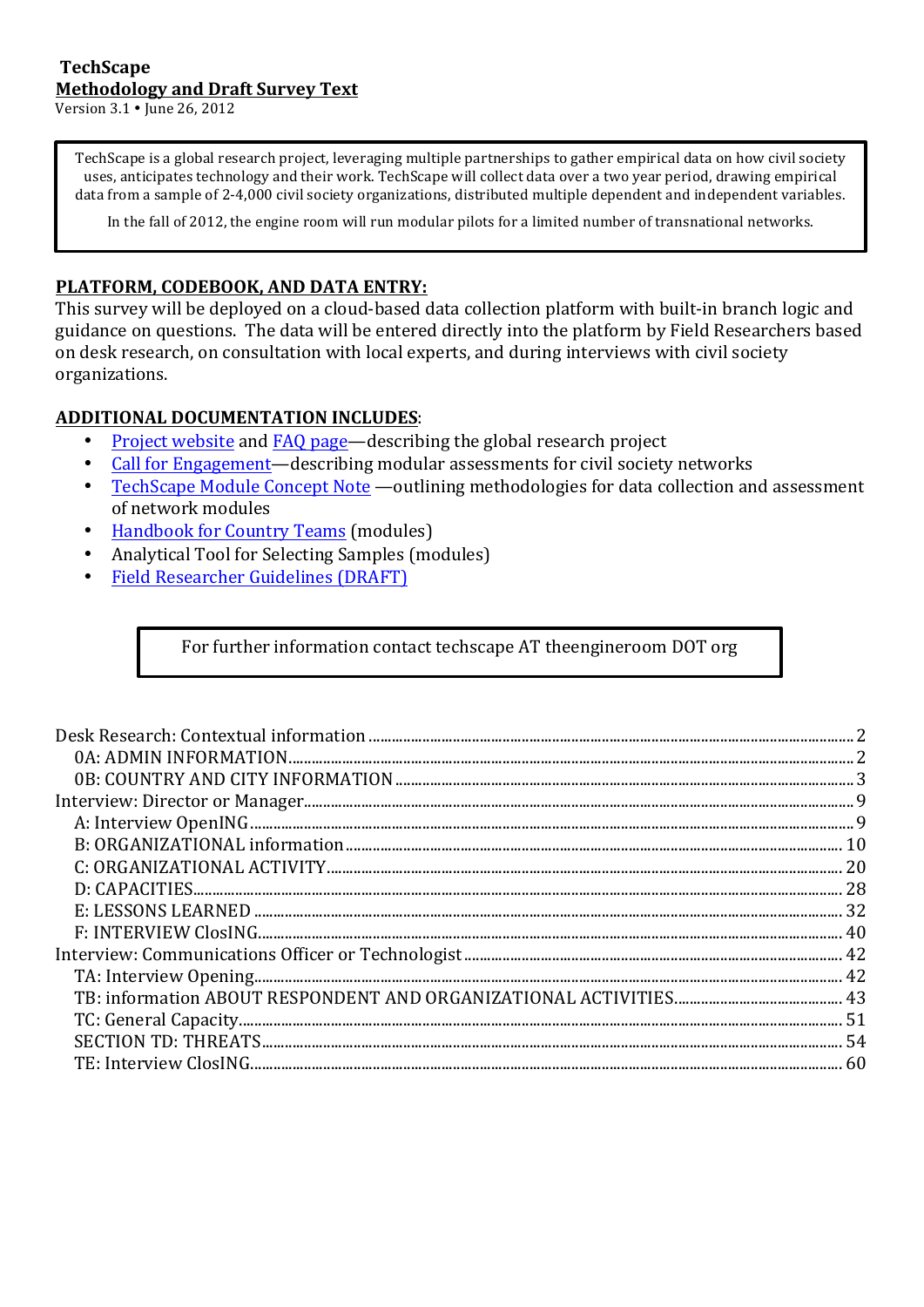# **Desk Research: Contextual information**

*THIS%SECTION%CONTAINS%OBJECTIVE%DATA,%WHICH%MAY%BE%COLLECTED BY%THE%FIELD%RESEARCHER%THROUGH' DESK'RESEARCH,%WITHOUT%CONTACTING THE%ORGANIZATION%BEING%SURVEYED PLEASE%COLLECT%DATA%FOR%THE%CLOSEST%YEAR TO%2012,%POSSIBLY%WITHIN%THE%LAST%THREE%YEARS.%ALWAYS%*

*SPECIFY%THE%YEAR%OF%COLLECTED%DATA.*

*\*'THIS'DATA'IS'AVAILABLE'FOR'A'LARGE'NUMBER'OF'CITIES'AT http://www.cityindicators.org/*

WHEN DATA NEEDS TO BE COLLECTED, PLEASE REVIEW THE DESCRIPTIONS OF INDIVIDUAL INDICATORS AND *SUGGESTIONS%FOR%DATA SOURCES%AT%*

*http://www.cityindicators.org/ViewCityPerformance.aspx?agg=false&cID=105&CityName=Richmond%20Hill OTHER'POTENTIAL'DATA SOURCES'INCLUDE:*

*INTERNATIONAL%TELECOMMUNICATIONS%UNION%(ITU)%STATISTICS%(http://www.itu.int/ITU[*

*D/ICTEYE/Indicators/Indicators.aspx)%*

*UN%DATA%(http://data.un.org/)*

*NORDICOM'S%INTERNATIONAL%MEDIA%AND%COMMUNICATION%STATISTICS%(2010)%AND%REFERENCED%SOURCES% (http://www.nordicom.gu.se/common/publ\_pdf/NMT12.pdf)%*

*ITU'S%HANDBOOK%FOR%THE%COLLECTION%OF%ADMINISTRATIVE%DATA%ON%TELECOMMUNICATIONS/ICT% (ESPECIALLY CHPT 3) (http://www.itu.int/dms\_pub/itu-d/opb/ind/D-IND-ITC\_IND\_HBK-2011-PDF-E.pdf)* 

### **0A: ADMIN INFORMATION**

*0A1:%Date*

| DD/MM/VVVV |  |  |  |
|------------|--|--|--|
|            |  |  |  |

*0A2:%Researcher%ID%code*

0A3: Organization ID code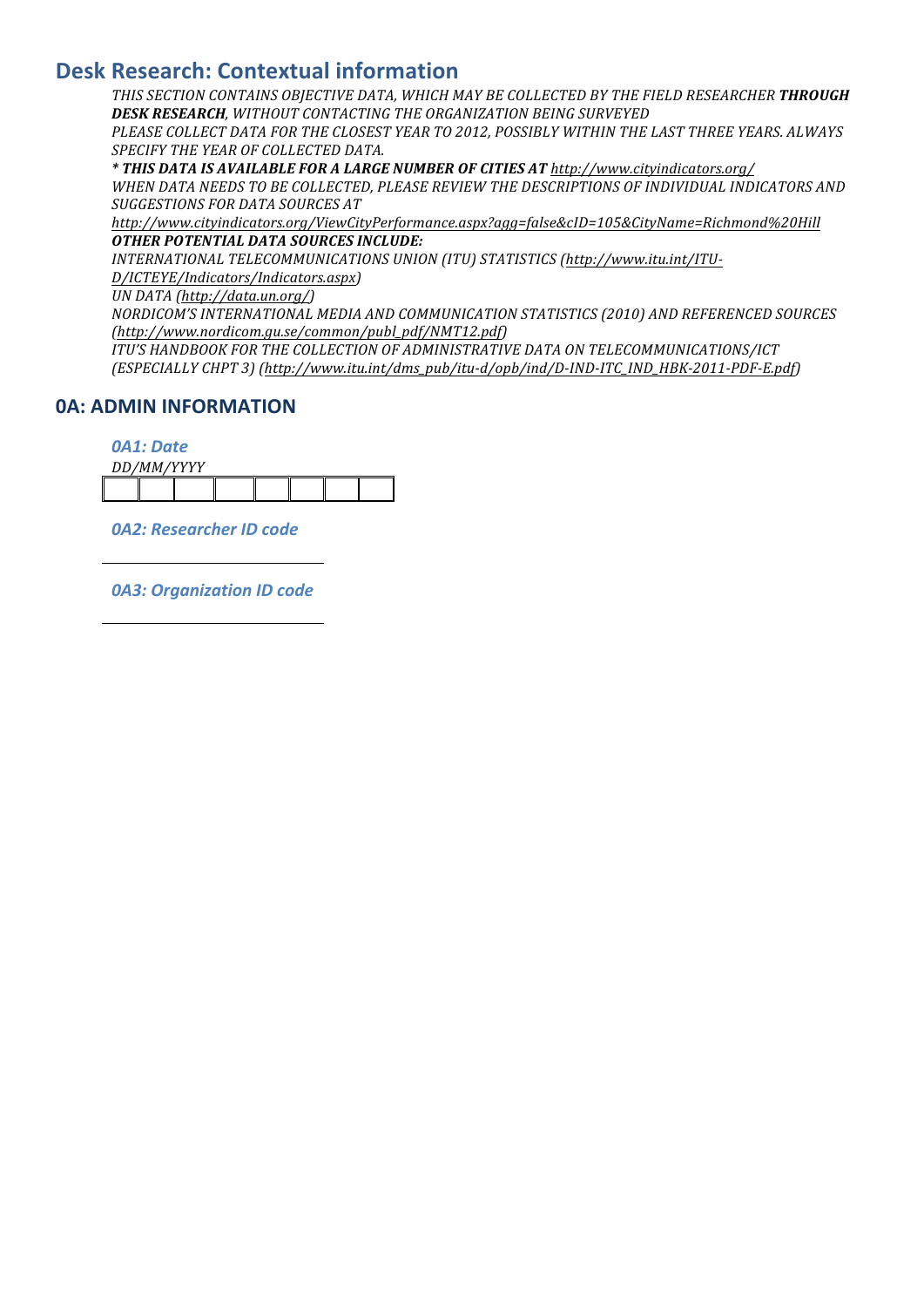### **0B: COUNTRY AND CITY INFORMATION**

| <b>0B1 Country in which the organization is based</b> | <b>WRITE IN</b> |   |
|-------------------------------------------------------|-----------------|---|
|                                                       | Don't know      | 8 |
| <b>0B1_1 Country Population</b>                       |                 |   |
|                                                       | <b>WRITE IN</b> |   |
|                                                       | Don't know      | 8 |
| <b>0B1 1a Country Population Source</b>               |                 |   |
|                                                       | <b>WRITE IN</b> |   |
|                                                       | Not applicable  | 7 |

0B2\_1 Contextual information about country in which the organization is based: scores *ENTER%THE%MOST%RECENT%DATA%AVAILABLE.%THE%FOLLOWING%2%QUESTIONS%WILL%ALLOW%YOU%TO%ENTER%THE%* YEAR AND SOURCE AT WHICH THE DATA WAS RETRIEVED. FOR SOME QUESTIONS, STATISTICS MAY NOT BE *AVAILABLE.%WHEN%NO%STATISTICS%ARE%AVAILABLE,%ENTER%"NOT%AVAILABLE"%(888) SOURCES%ARE%INDICATED%* FOR SOME INDICATORS, FOR OTHERS, SEE THE SOURCES LISTED AT THE BEGINNING OF THIS SECTION.

> Score Not available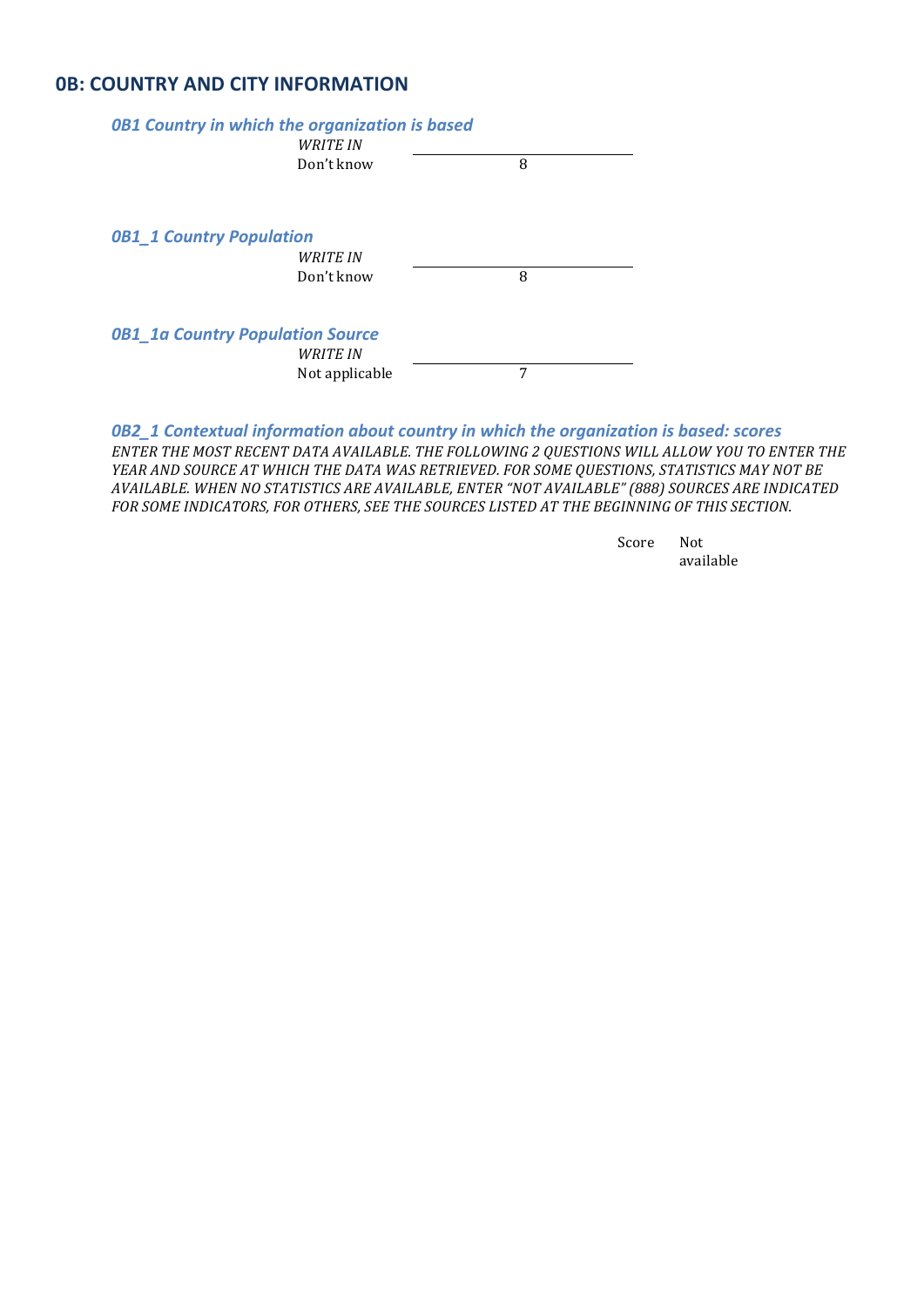| 0B2a_1   | Human Development Index (HDI)<br>(http://hdrstats.undp.org/en/indicators/103106.html) | 888        |
|----------|---------------------------------------------------------------------------------------|------------|
|          | $(0.000 - 1.000)$                                                                     |            |
| 0B2b_1   | Inequality Adjusted HDI Value (IHDI)                                                  | 888        |
|          | (http://hdr.undp.org/en/statistics/ihdi/)<br>$(0.000 - 1.000)$                        |            |
| $0B2c_1$ | Gender Inequality Index (GII)                                                         |            |
|          | (http://hdrstats.undp.org/en/indicators/68606.html)                                   | 888        |
|          | $(0.000 - 1.000)$                                                                     |            |
| 0B2d_1   | Multi-Dimensional Poverty Index (MDI)                                                 |            |
|          | (http://www.ophi.org.uk/multidimensional-poverty-                                     | 888        |
|          | index/mpi-data-methodology/)                                                          |            |
|          | $(0.000 - 1.000)$                                                                     |            |
| 0B2e_1   | Global Integrity Index (GII)                                                          |            |
|          | (http://report.globalintegrity.org/globalIndex.cfm)                                   | 888        |
|          | $(0-100)$                                                                             |            |
| $0B2f_1$ | Press Freedom Index (RSF) (PFI)                                                       |            |
|          | (http://en.rsf.org/press-freedom-index-2011-                                          | 888        |
|          | 2012,1043.html)                                                                       |            |
| $0B2g_1$ | $(-12 - 233)$<br>Corruption Perception Index (CPI)                                    |            |
|          | (http://cpi.transparency.org/cpi2011/results/)                                        | 888        |
|          | $(0.0 - 10)$                                                                          |            |
| 0B2h_1   | Civil Society Index (CSI) Structure                                                   |            |
|          | $(\frac{http://csicivicus.org/}{$                                                     | 888        |
|          | $(0.0-4)$                                                                             |            |
| 0B2i_1   | Civil Society Index (CSI) Space/environment                                           |            |
|          | (http://csi.civicus.org/)                                                             | 888        |
|          | $(0.0-4)$                                                                             |            |
| $0B2j_1$ | Civil Society Index (CSI) Values                                                      |            |
|          | $(\frac{http://csicivicus.org/}{$                                                     | 888        |
|          | $(0.0-4)$                                                                             |            |
| 0B2k_1   | Civil Society Index (CSI) Impact                                                      |            |
|          | (http://csi.civicus.org/)                                                             | 888        |
|          | $(0.0-4)$                                                                             |            |
| 0B2l_1   | Daily Newspapers purchased                                                            | 888        |
| $0B2m_1$ | Internet subscriptions (total broadband, DSL and dial-                                | 888        |
| $0B2n_1$ | up)<br>Telephone landlines                                                            |            |
| 0B2o_1   | <b>Mobile Cellular Subscriptions</b>                                                  | 888<br>888 |
| $0B2p_1$ | Mobile Internet Subscriptions                                                         | 888        |
| $0B2q_1$ | % access to Radio in household                                                        | 888        |
| $0B2r_1$ | Social media accounts                                                                 |            |
|          | SEE HTTP://VINCOS.IT/WORLD-MAP-OF-SOCIAL-                                             |            |
|          | NETWORKS/ AND CHOOSE THE MOST POPULAR SOCIAL                                          | 888        |
|          | NETWORK FOR THAT COUNTRY                                                              |            |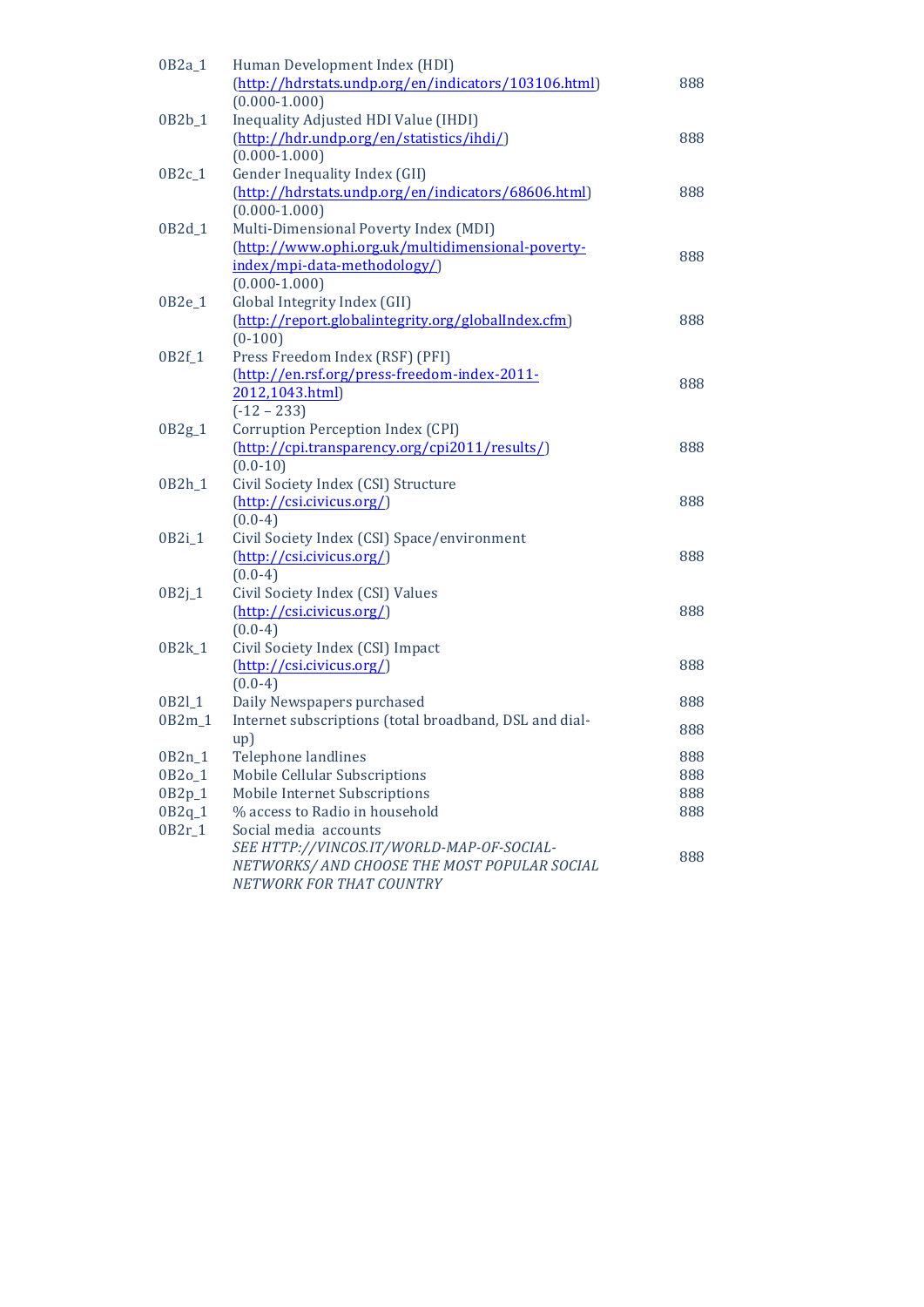### 0B2\_2 Contextual information about country in which the organization is based: year of collected *data*

|                                                                                                                                                | Year | Not available |
|------------------------------------------------------------------------------------------------------------------------------------------------|------|---------------|
| Human Development Index (HDI)                                                                                                                  |      | 888           |
| Inequality Adjusted HDI Value (IHDI)                                                                                                           |      | 888           |
| $0B2c_2$<br>Gender Inequality Index (GII)                                                                                                      |      | 888           |
| Multi-Dimensional Poverty Index (MDI)                                                                                                          |      | 888           |
| Global Integrity Index (GII)                                                                                                                   |      | 888           |
| Press Freedom Index (RSF) (PFI)                                                                                                                |      | 888           |
| Corruption Perception Index (CPI)                                                                                                              |      | 888           |
| $0B2h_2$<br>Structure (CSI)                                                                                                                    |      | 888           |
| Space/environment (CSI)<br>$0B2i_2$                                                                                                            |      | 888           |
| 0B2j <sub>-</sub> 2 Values (CSI)                                                                                                               |      | 888           |
| 0B2k <sub>2</sub> Impact (CSI)                                                                                                                 |      | 888           |
| Daily Newspapers purchased                                                                                                                     |      | 888           |
| Internet subscriptions (total broadband, DSL and<br>$0B2m_2$<br>$dial-up)$                                                                     |      | 888           |
| Telephone landlines                                                                                                                            |      | 888           |
| Mobile Cellular Subscriptions                                                                                                                  |      | 888           |
| <b>Mobile Internet Subscriptions</b>                                                                                                           |      | 888           |
| Radio                                                                                                                                          |      | 888           |
| Social media accounts<br>SEE http://vincos.it/world-map-of-social-<br>networks/ AND CHOOSE THE MOST POPULAR<br>SOCIAL NETWORK FOR THAT COUNTRY |      | 888           |
|                                                                                                                                                |      |               |

# 0B2\_3 Contextual information about country in which the organization is based: source of *collected%data*

*FOR%INTERNET%SOURCES INCLUDE%ALSO%THE%DATE%THE%DATA%ARE%COLLECTED.*

|          |                                                              | Source | Not available |
|----------|--------------------------------------------------------------|--------|---------------|
| 0B2a_3   | Human Development Index (HDI)                                |        | 888           |
| $0B2b_3$ | Inequality Adjusted HDI Value (IHDI)                         |        | 888           |
| $0B2c_3$ | Gender Inequality Index (GII)                                |        | 888           |
| $0B2d_3$ | Multi-Dimensional Poverty Index (MDI)                        |        | 888           |
| $0B2e_3$ | Global Integrity Index (GII)                                 |        | 888           |
| $0B2f_3$ | Press Freedom Index (RSF) (PFI)                              |        | 888           |
| $0B2g_3$ | Corruption Perception Index (CPI)                            |        | 888           |
| $0B2h_3$ | Structure (CSI)                                              |        | 888           |
| $0B2i_3$ | Space/environment (CSI)                                      |        | 888           |
| $OB2j_3$ | Values (CSI)                                                 |        | 888           |
| $0B2k_3$ | Impact (CSI)                                                 |        | 888           |
| 0B21_3   | Daily Newspapers purchased                                   |        | 888           |
| $0B2m_3$ | Internet subscriptions (total broadband, DSL and<br>dial-up) |        | 888           |
| $0B2n_3$ | Telephone landlines                                          |        | 888           |
| $0B2o_3$ | <b>Mobile Cellular Subscriptions</b>                         |        | 888           |
| $0B2p_3$ | <b>Mobile Internet Subscriptions</b>                         |        | 888           |
| $0B2q_3$ | Radio                                                        |        | 888           |
| $0B2r_3$ | Social media accounts                                        |        |               |
|          | SEE HTTP://VINCOS.IT/WORLD-MAP-OF-SOCIAL-                    |        |               |
|          | NETWORKS/ AND CHOOSE THE MOST POPULAR                        |        | 888           |
|          | SOCIAL NETWORK FOR THAT COUNTRY                              |        |               |

0B3 In what city or urban centre has the organization its main office?

| <b>WRITE IN</b> |  |
|-----------------|--|
| Don't know      |  |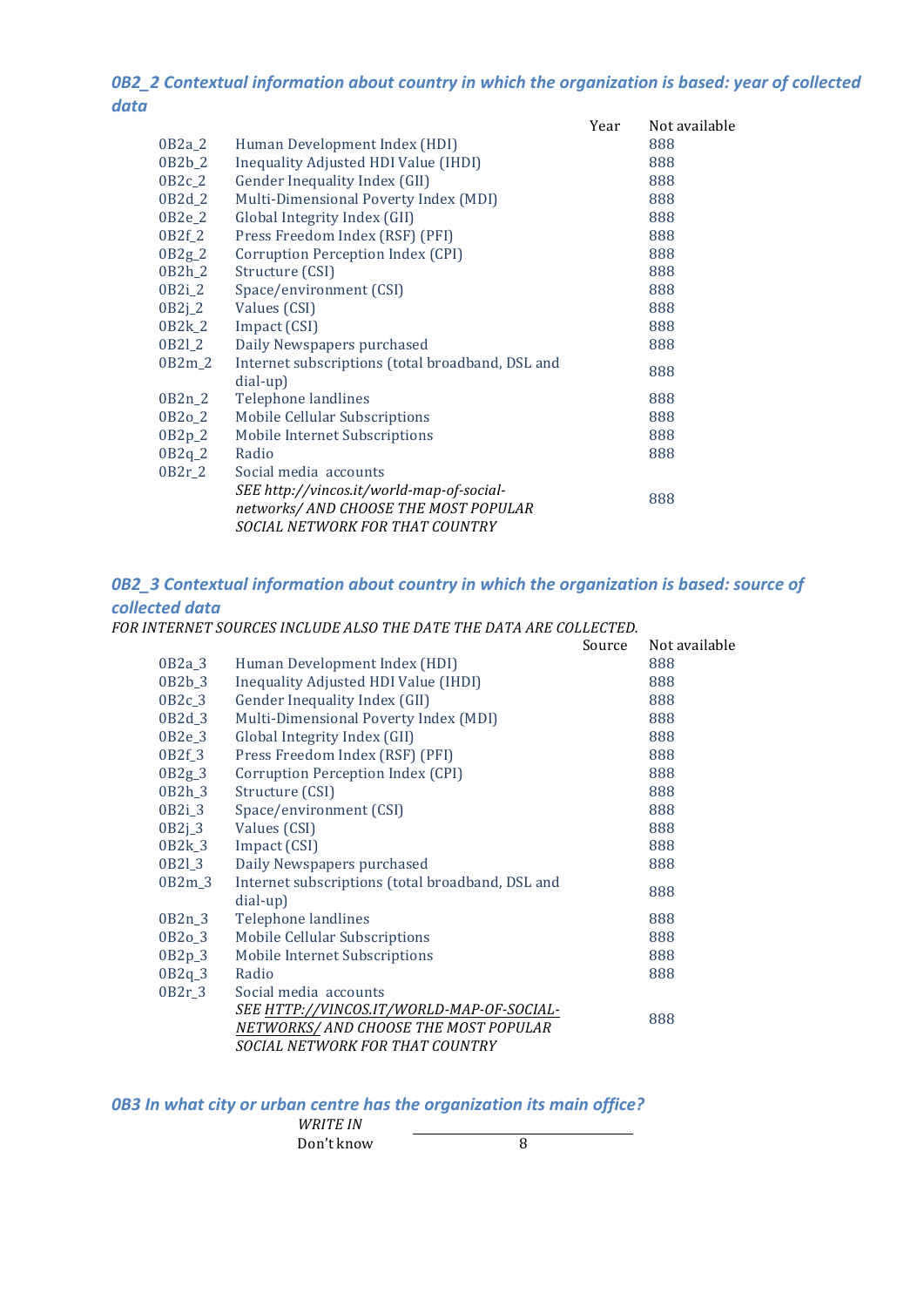# 0B4\_1 Contextual information about city or urban centre where the organization has its main

# *office:%scores*

*USE%OFFICIAL%STATISTICS%WHEN%AVAILABLE.%PLEASE%REMEMBER%THAN THIS%DATA%IS%AVAILABLE%FOR%A%LARGE% NUMBER%OF%CITIES%AT%http://www.cityindicators.org/*

|                   |                                                                                     | Scores | Not available |
|-------------------|-------------------------------------------------------------------------------------|--------|---------------|
| 0B4a_1            | Population                                                                          |        | 888           |
| 0B4b_1            | Percentage of country's population                                                  |        | 888           |
| $0B4c_1$          | Average household income (US\$)                                                     |        | 888           |
| 0B4d_1            | Percentage of school-aged population enrolled in<br>schools                         |        | 888           |
| $0B4e_1$          | Percentage of students completing secondary<br>education                            |        | 888           |
| 0B4f 1            | Average life expectancy at birth                                                    |        | 888           |
| 0B4g_1            | Percentage of city population with regular solid<br>waste collection                |        | 888           |
| 0B4h_1            | Percentage of city population with potable water<br>supply service                  |        | 888           |
| 0B4i 1            | Voter participation in last municipal election (as<br>a percent of eligible voters) |        | 888           |
| $0B4j_1$          | Daily Newspapers purchased                                                          |        | 888           |
| 0B4k_1            | Internet subscriptions (total broadband, DSL and<br>$dial-up)$                      |        | 888           |
| 0B41 <sub>1</sub> | Telephone landlines                                                                 |        | 888           |
| 0B4m_1            | <b>Mobile Cellular Subscriptions</b>                                                |        | 888           |
| $0B4n_1$          | Mobile Internet Subscriptions                                                       |        | 888           |
| 0B4o <sub>1</sub> | % access to Radio in household                                                      |        | 888           |
|                   |                                                                                     |        |               |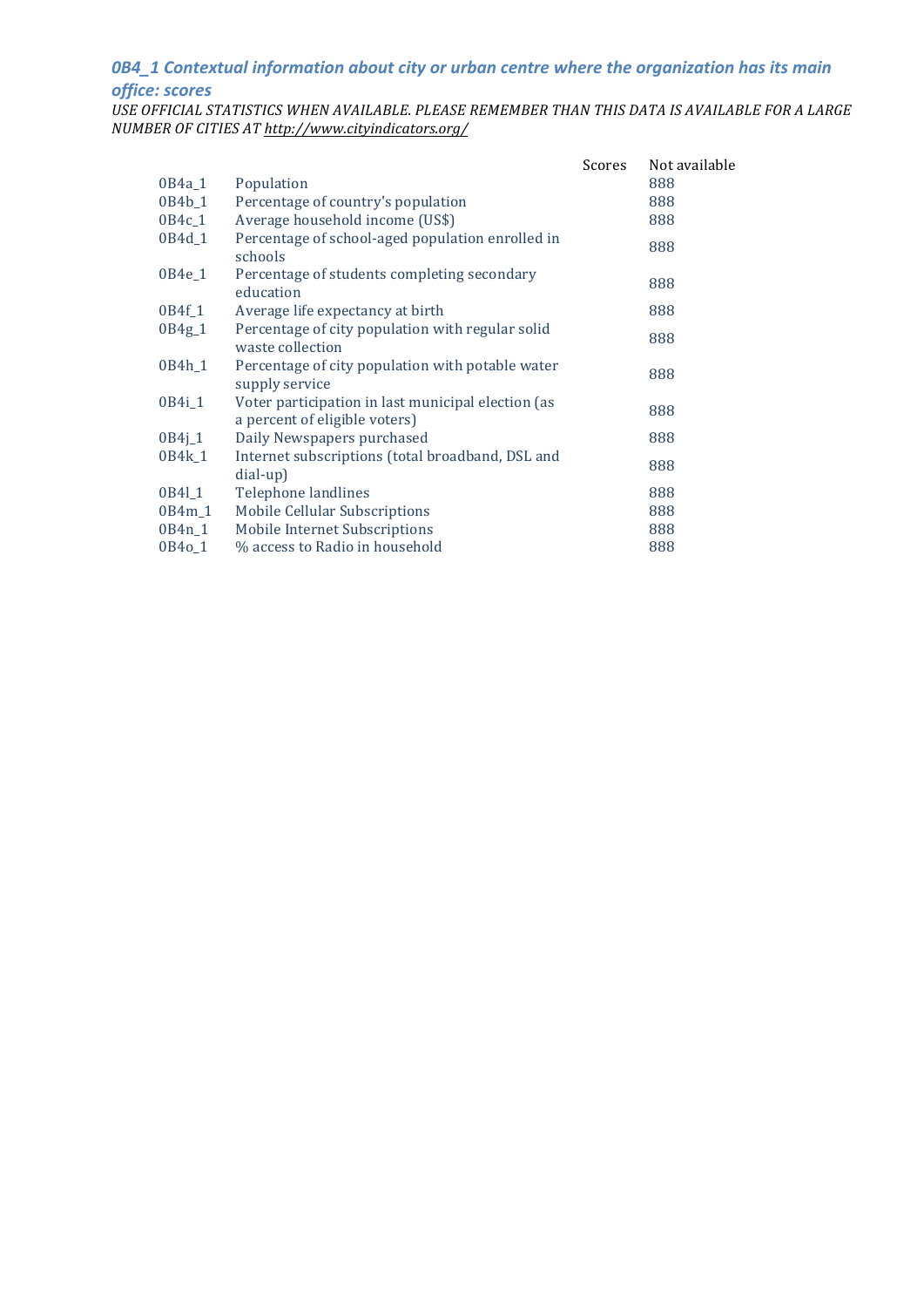# 0B4\_2 Contextual information about city or urban centre where the organization has its main **office: year of collected data**

*USE%OFFICIAL%STATISTICS%WHEN%AVAILABLE.%PLEASE%REMEMBER%THAN THIS%DATA%IS%AVAILABLE%FOR%A%LARGE% NUMBER%OF%CITIES%AT%http://www.cityindicators.org/*

|                    |                                                                                     | Year | Not available |
|--------------------|-------------------------------------------------------------------------------------|------|---------------|
| 0B4a_2             | Population                                                                          |      | 888           |
| 0B4b <sub>-2</sub> | Percentage of country's population                                                  |      | 888           |
| $0B4c_2$           | Average household income (US\$)                                                     |      | 888           |
| 0B4d <sub>2</sub>  | Percentage of school-aged population enrolled in<br>schools                         |      | 888           |
| 0B4e 2             | Percentage of students completing secondary<br>education                            |      | 888           |
| 0B4f_2             | Average life expectancy at birth                                                    |      | 888           |
| $0B4g_2$           | Percentage of city population with regular solid<br>waste collection                |      | 888           |
| 0B4h_2             | Percentage of city population with potable water<br>supply service                  |      | 888           |
| 0B4i 2             | Voter participation in last municipal election (as<br>a percent of eligible voters) |      | 888           |
| $0B4j_2$           | Daily Newspapers purchased                                                          |      | 888           |
| 0B4k_2             | Internet subscriptions (total broadband, DSL and<br>$dial-up)$                      |      | 888           |
| 0B41 2             | Telephone landlines                                                                 |      | 888           |
| $0B4m_2$           | <b>Mobile Cellular Subscriptions</b>                                                |      | 888           |
| $0B4n_2$           | Mobile Internet Subscriptions                                                       |      | 888           |
| 0B4o_2             | Radio                                                                               |      | 888           |
|                    |                                                                                     |      |               |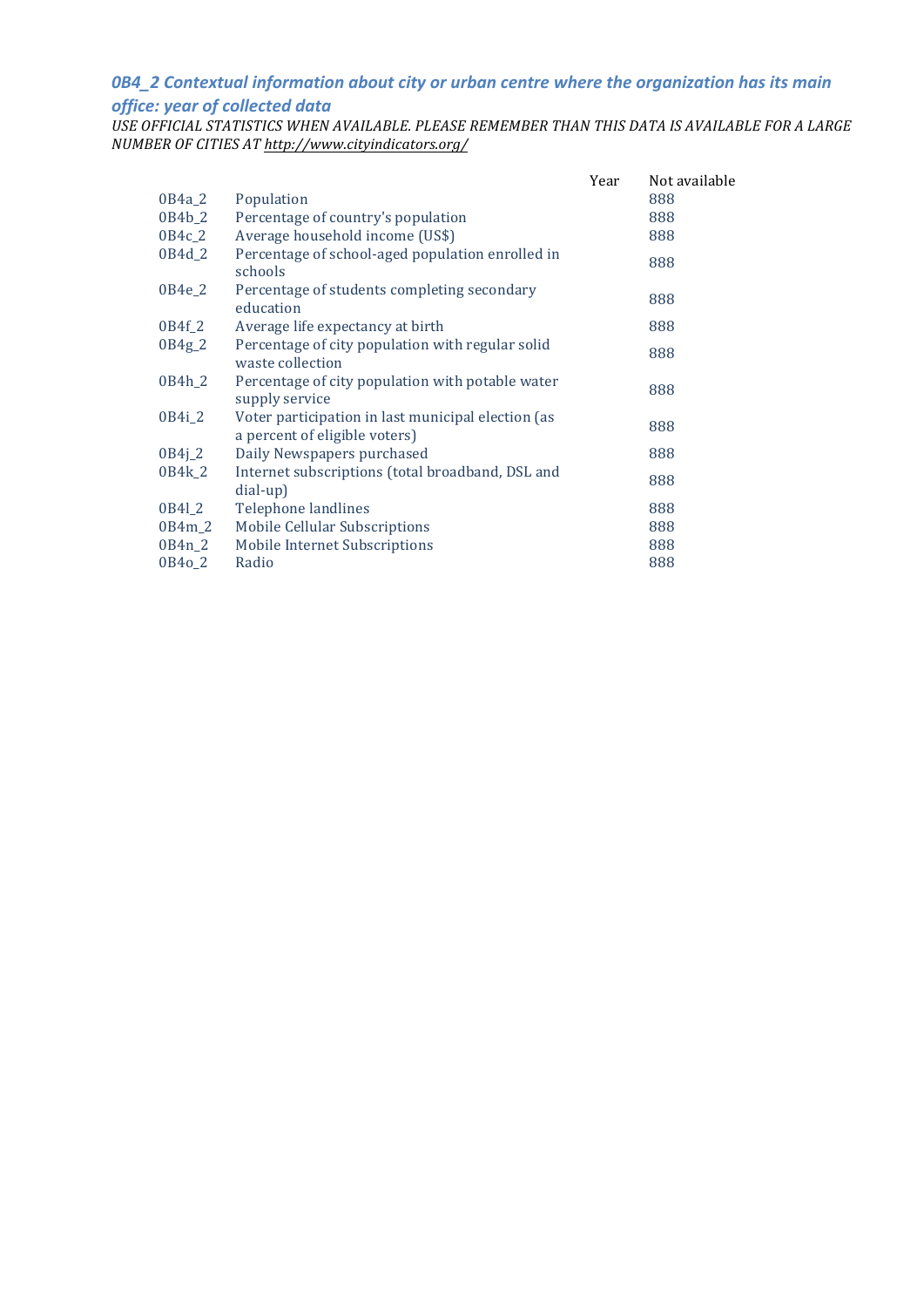## 0B4\_3 Contextual information about city or urban centre where the organization has its main **office: source of collected data**

*USE%OFFICIAL%STATISTICS%WHEN%AVAILABLE.%PLEASE%REMEMBER%THAN THIS%DATA%IS%AVAILABLE%FOR%A%LARGE% NUMBER%OF%CITIES%AT%http://www.cityindicators.org/*

| Source | Not available |
|--------|---------------|
|        | 888           |
|        | 888           |
|        | 888           |
|        | 888           |
|        | 888           |
|        | 888           |
|        | 888           |
|        | 888           |
|        | 888           |
|        | 888           |
|        | 888           |
|        | 888           |
|        | 888           |
|        | 888           |
|        | 888           |
|        |               |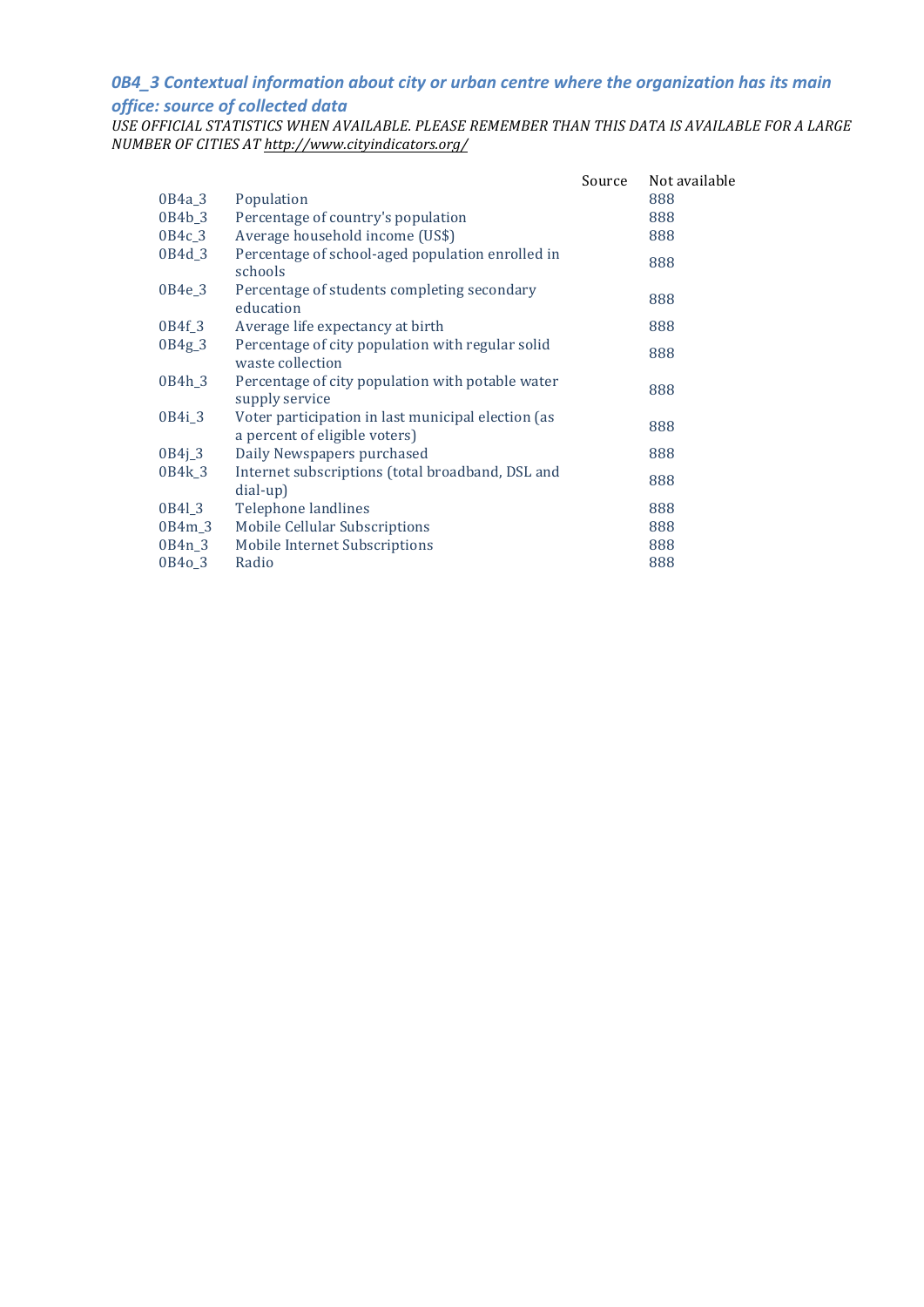# **Interview: Director or Manager**

THIS INTERVIEW SHOULD BE CONDUCTED WITH A HIGH-RANKING PERSON IN THE ORGANIZATION WHO:

- 1. HAS RESPONSIBILITY FOR DEVELOPING AND DEFINING THE ORGANIZATION'S STRATEGY, AND
- 2. IS FAMILIAR WITH THE ORGANIZATION'S BUDGETS, FUNDRAISING PRACTICES AND STAFFING.

*ATTEMPT%TO%CONDUCT%THIS%INTERVIEW%WITH%A PERSON%HOLDING%ONE%OF%THE%POSITIONS%LISTED%BELOW,% BEGINNING%WITH%THE%FIRST.%IF%THE%POSITION%AT%THE%TOP%OF%THE%LIST%DOES%NOT%EXIST%OR IS%UNABLE%TO%* PARTICIPATE, ATTEMPT TO CONDUCT THE INTERVIEW WITH THE NEXT PERSON ON THE LIST.

- 1. **EXECUTIVE DIRECTOR**
- 2. *DEPUTY DIRECTOR*
- *3. MANAGER*
- **4. OPERATIONS MANAGER**
- 5. **DIRECTOR OF PROGRAMS**
- *6. TEAM%LEADER*

*IF%IT%IS%NOT%POSSIBLE%TO%CONDUCT%THE%INTERVIEW%WITH%A%PERSON WHO HOLDS%ONE%OF%THE%LISTED% POSITIONS,%CONTACT%THE%TECHSCAPE%FIELD%RESEARCH%LEADER%FOR%GUIDANCE.*

### **A:%INTERVIEW%OPENING**

*A1:%Date*

| DD/MM/VVVV |  |  |  |  |  |  |  |  |  |  |
|------------|--|--|--|--|--|--|--|--|--|--|
|            |  |  |  |  |  |  |  |  |  |  |

*A2:%Researcher%ID%code*

A3: Organization ID code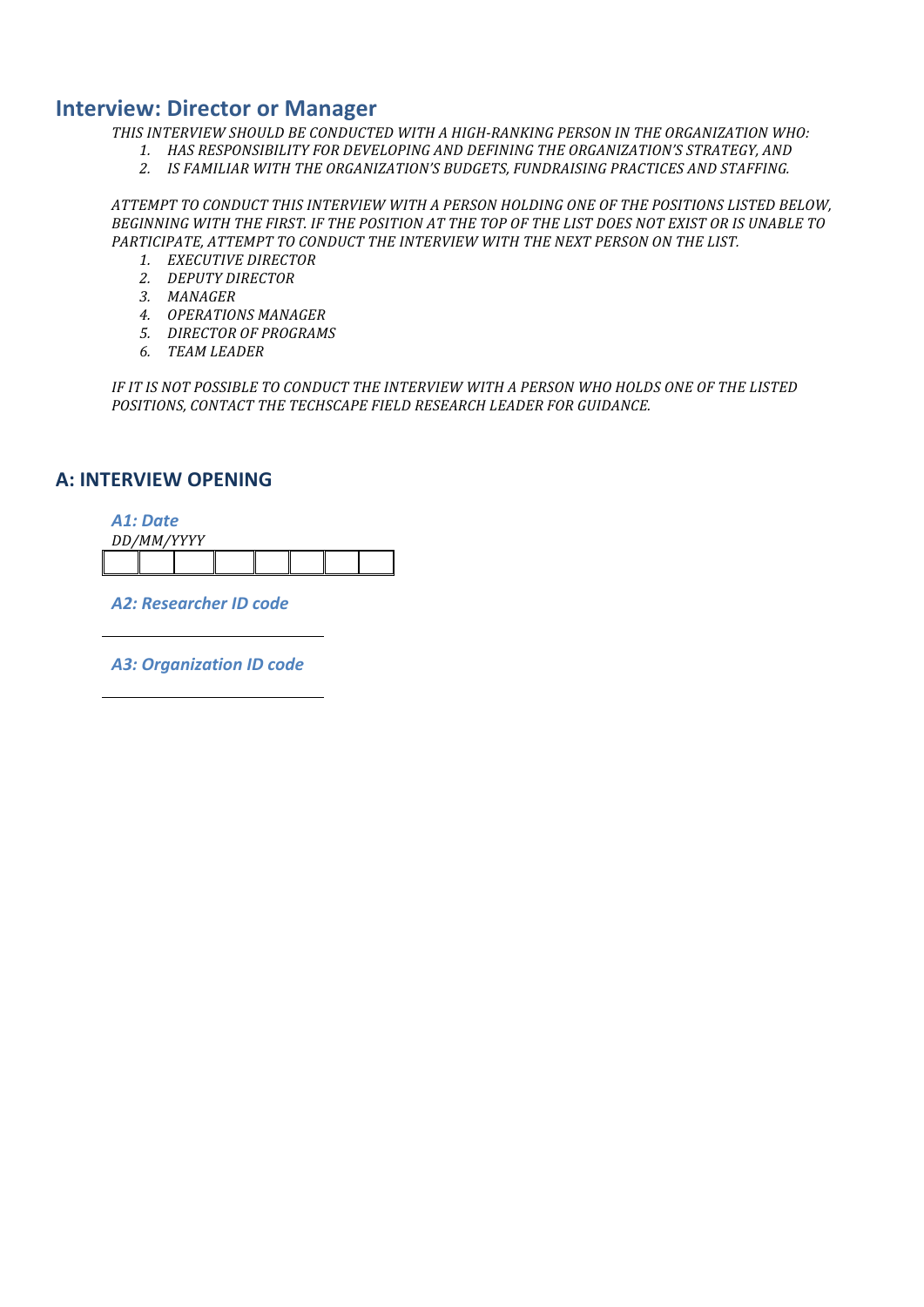### **B: ORGANIZATIONAL INFORMATION**

*B0: Start Time* 

|  |  | <b>INTERVIEWER ENTER START TIME (USE 24 HOUR CLOCK)</b> |  |  |  |
|--|--|---------------------------------------------------------|--|--|--|
|  |  |                                                         |  |  |  |

### *READ'OUT:*

*Thank'you'participating'in'this'assessment.'As'you'know,'this'interview'is'part'of'a'larger'exercise' to' help' selected' Oxfam' Novib' partners' better' understand' the' ways' in' which' digital' and' mobile'* technologies can support their work.

*For'this'interview,'I'will'mostly'ask'you'about'your'organization's'general'activities,'and'ask'you'to' describe'some'of'the'most'positive'and'negative'experiences'your'organization'has'had.''I'will'also'*  $ask$  *you about how your organization relates to tech tools in a general sense. In a follow-up* interview with your communications focal point, I will ask specific questions about how the *organization' uses' technology' and' works' with' digital' security' issues.' Together,' this' information' will'help'us'to'identify'areas'where'tech'solutions might'make'your'work'easier'or'more'efficient.' Comparing'this'information'with'that'from'other'organizations'will'help'us'think'about'ways'that' you'can'benefit' from'other'organizations''experiences,'both'within'and'without' the'Oxfam'Novib' network.' We' may' also' use' the' data' to' support' grant' proposals' for' specific' trainings' and' other' activities that meet your needs.* 

*All'of'the'information'we'collect'here'will'be'kept'completely'private,'and'it'will'not'be'possible'to'* connect any data or analysis made public from the project with your organization.

*This' interview' will'last' approximately' 1' hour.' Please' feel' free' to' stop'me' or' ask' if' a' question' is' unclear,'or'if'you'would'like'to'take'a'break.'*

The interview starts with some questions about you and the organization. Again, this will all be *kept strictly confidential, and will be only used to help us understand the data, and potentially contact you for clarifications or follow-up activities.* 

| <b>B1: Name of representative</b><br><b>WRITE IN</b>                        |                                                                      |
|-----------------------------------------------------------------------------|----------------------------------------------------------------------|
| Doesn't<br>answer                                                           | 8                                                                    |
| <b>B2: Could you please give me your e-mail address?</b><br><b>WRITE IN</b> |                                                                      |
| Doesn't<br>answer                                                           | 8                                                                    |
| <b>B3: Which is your position in the organization?</b><br><b>WRITE IN</b>   |                                                                      |
| Doesn't<br>answer                                                           | 8                                                                    |
| <b>WRITE IN</b>                                                             | <b>B4: What are your main responsibilities in this organization?</b> |
| Doesn't<br>answer                                                           | 8                                                                    |

*READ'OUT'And'now'I'would'like'to'ask'you'about'your'organization.*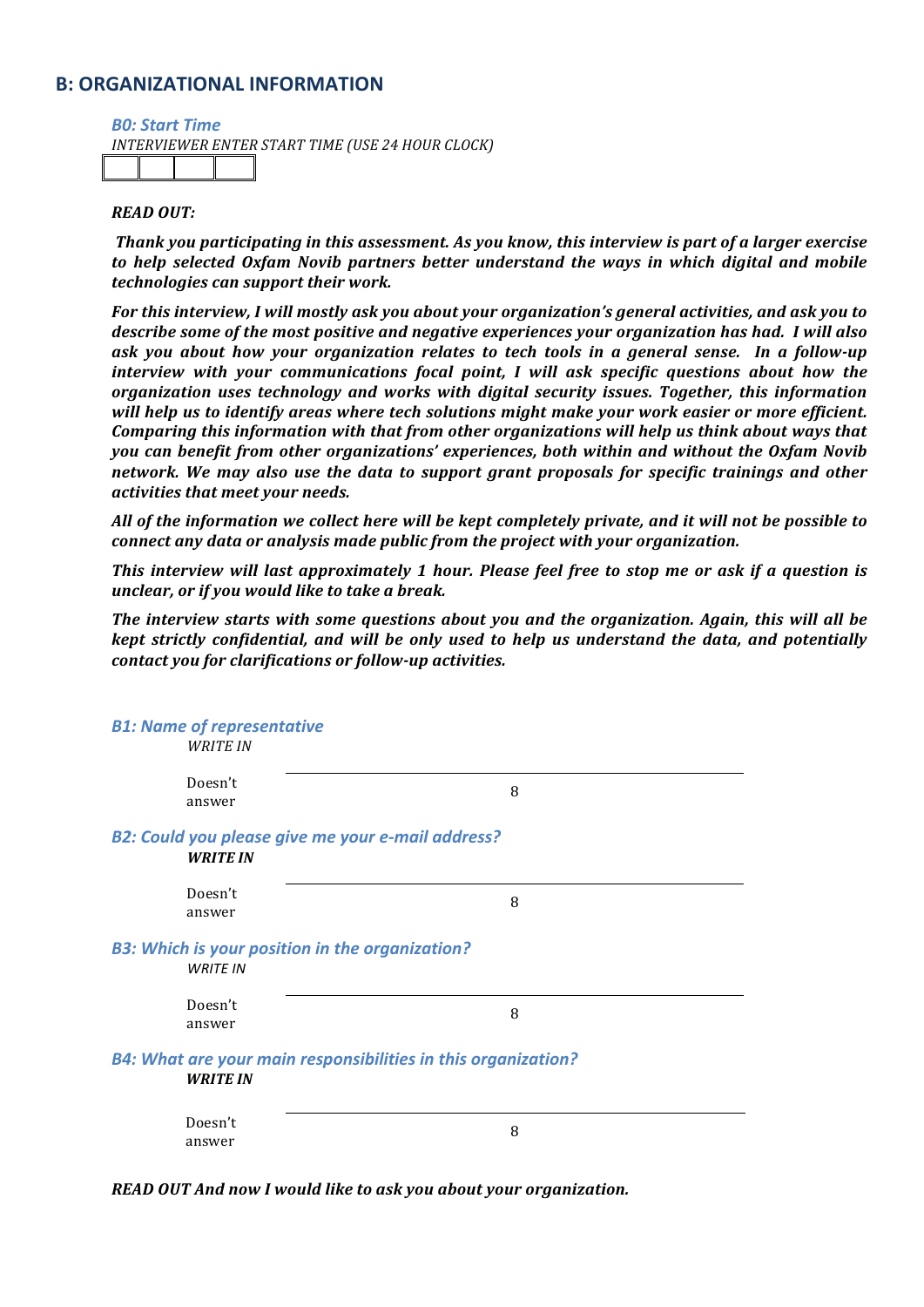**B5: When was the organization created?** 

*YEAR* Year Don't know 8

*B6: Is the organization registered and legally recognized as a charity or not-for-profit organization,%consistent%with%the%organization's%actual%activities?%*

#### *DO'NOT'READ'OUT'*

| Yes                                                                     |                | <b>GO TO B9</b>   |
|-------------------------------------------------------------------------|----------------|-------------------|
| Yes, but not as the actual type of organization, or not consistent with | $\overline{c}$ |                   |
| the organization's activities                                           |                | <b>GO TO B7</b>   |
| No, it is registered as a private business                              |                |                   |
| No, not registered at all                                               | $\overline{4}$ |                   |
| No it is registered as another type of organization                     |                | <b>GO TO B6_1</b> |
| Don't know                                                              |                | <b>GO TO B9</b>   |

|                | GO TO R9   |
|----------------|------------|
| $\overline{c}$ |            |
|                |            |
| 3              | GO TO B7   |
| -<br>4         |            |
| 5              | GO TO B6 1 |
|                | O TO R9    |

ASK ONLY IF "ANOTHER TYPE OF ORGANIZATION" (CODE 5) AT B6

**B6\_1: Other type of registration** *(WRITE'IN) GO'TO'B7*

Not<sub>(Not</sub> applicable

ASK ONLY IF NOT REGISTERED CONSISTENT WITH CURRENT ACTIVITIES AT B6 (CODES 2,3,4,5)

### **B7: What are the reasons why the organization is not accurately registered?** *DONOT READ OUT*

7

CODE "YES" (2) FOR EACH ANSWER THAT IS MENTIONED. CODE "NO" (1) IF AN ANSWER IS NOT MENTIONED. *CODE%"NOT%APPLICABLE"%(7)%FOR%ALL%IF%THE QUESTION%IS%SKIPPED* CODE "DON'T KNOW" (8) IF AN ANSWER IS MENTIONED BUT THE RESPONDENT IS NOT SURE THAT IT IS *APPROPRIATE.%CODE%"DON'T%KNOW"%FOR%ALL%IF%THE%RESPONDENT%IS%UNABLE%TO%ANSWER%THE QUESTION.*

|                  |                                                            | N <sub>o</sub> | Yes                                     | <b>Not</b><br>applicable | Don't<br>know |              |
|------------------|------------------------------------------------------------|----------------|-----------------------------------------|--------------------------|---------------|--------------|
| B <sub>7</sub> a | <b>Financial obstacles</b>                                 | 1              | 2                                       | 7                        | 8             | <b>GO TO</b> |
| B7h              | Political obstacles                                        |                | $\overline{2}$                          | 7                        | 8             | <b>B8</b>    |
| B <sub>7</sub> c | There is no<br>agency/procedure for<br>registering         | 1              | $\overline{2}$                          | 7                        | 8             |              |
| B7d              | Registration would<br>create risks<br>for the organization |                | 2                                       | 7                        | 8             |              |
| B7e              | No need                                                    |                | 2                                       | 7                        | 8             |              |
| B <sub>7f</sub>  | Other/s                                                    | 1              | $\overline{2}$<br>GO TO<br><b>B7f</b> 1 | 7                        | 8             |              |

### *ASK%ONLY%IF%"YES"%AT B7f (CODE%2)*

|                   | B7f 1: What are the other reasons why the organization is not accurately registered? |          |  |
|-------------------|--------------------------------------------------------------------------------------|----------|--|
| (WRITEIN)         |                                                                                      |          |  |
|                   |                                                                                      | GO TO B8 |  |
| Not<br>applicable |                                                                                      |          |  |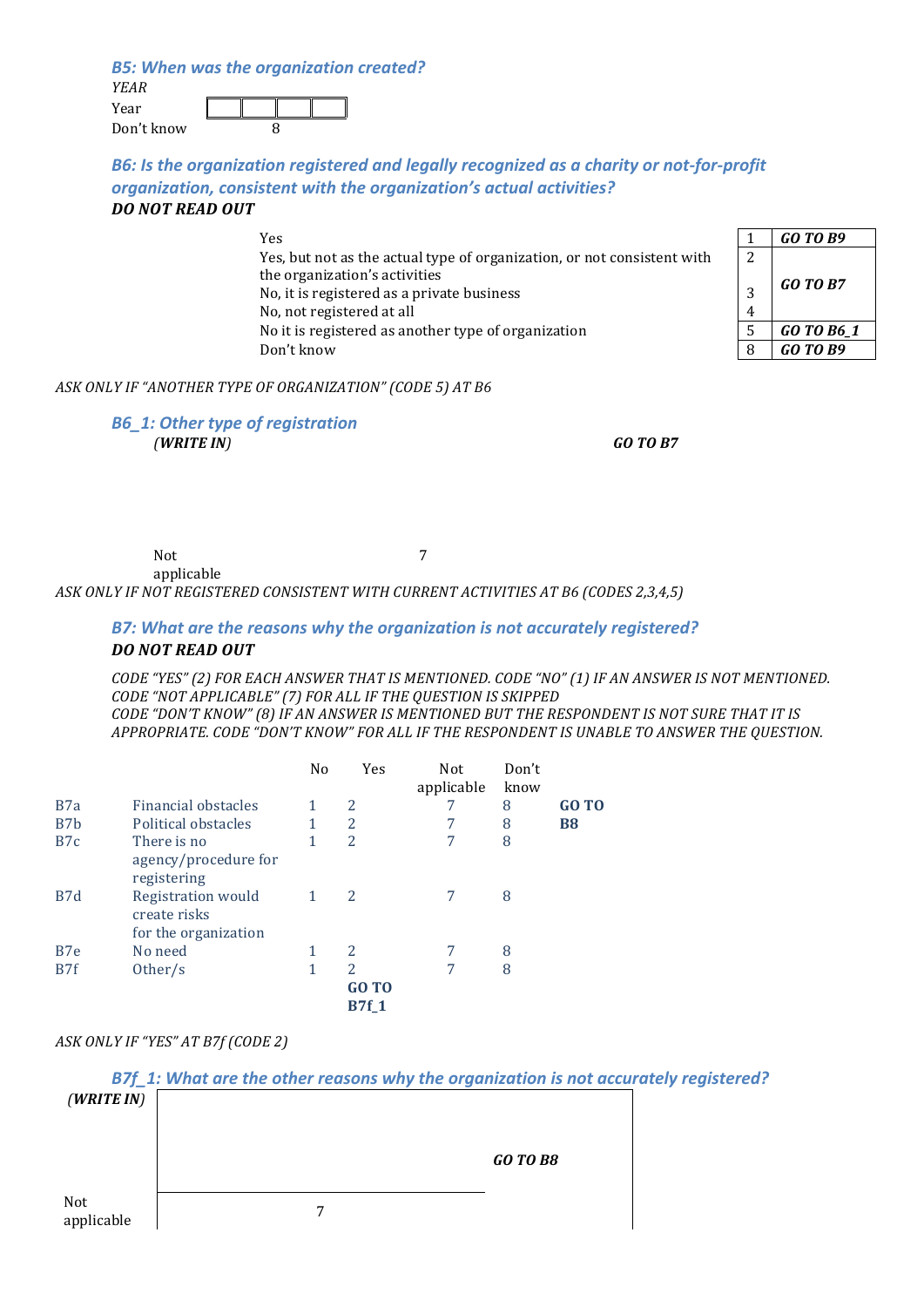ASK ONLY IF A REASON IS CODED AT B7A,B,C,D,E,F (CODE 2).

### *B8: Of all the reasons you have mentioned, which is the most important reason why the* **organization is not accurately registered?** *READ%OUT%ALL%RESPONSES%AT%B7%AND%B7F\_1*

| Financial obstacles                                  | 1 |
|------------------------------------------------------|---|
| Political obstacles                                  | 2 |
| There is no agency/procedure for registering         | 3 |
| Registration would create risks for the organization | 4 |
| No need                                              | 5 |
| Other/s                                              | 6 |
| Not applicable                                       | 7 |
| Don't know                                           | 8 |

*ASK%ALL*

**B9: Does the organization have a hierarchy for decision-making, according to which different** *people have different responsibility and levels of authority?* 

| Nο         |   |
|------------|---|
| Yes        | 2 |
| Don't know | 8 |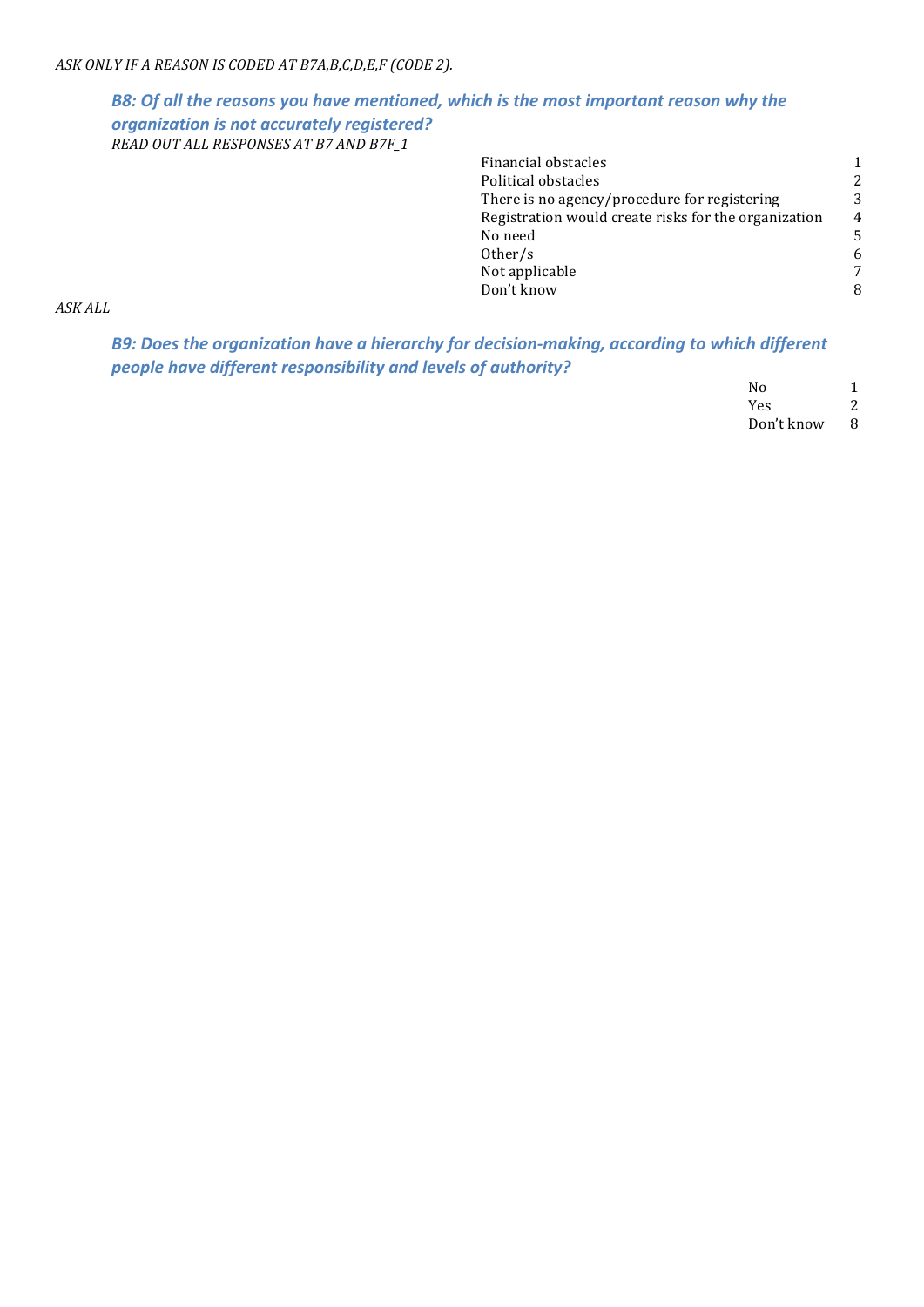### **B10: What issues does the organization work on?** PROVIDE AN EXAMPLE IF NEEDED: HUMAN RIGHTS, HEATH ISSUES, POVERTY ALLEVIATION... *DONOT READ*

**CODE FOR EACH ISSUE** 

|                   |                                 | No           | Yes                 | Don't know |
|-------------------|---------------------------------|--------------|---------------------|------------|
| <b>B10a</b>       | Human Rights                    | 1            | 2                   | 8          |
| B10b              | Transparency                    | 1            | 2                   | 8          |
| B <sub>10</sub> c | <b>Public Service Delivery</b>  | 1            | 2                   | 8          |
| B10d              | Health                          | 1            | 2                   | 8          |
| B10e              | Free Media and Information      | 1            | 2                   | 8          |
| B10f              | Climate Issues                  | 1            | 2                   | 8          |
| B10g              | <b>Gender Issues</b>            | 1            | 2                   | 8          |
| B10h              | <b>Poverty Alleviation</b>      | 1            | 2                   | 8          |
| B10i              | <b>Community Building</b>       | 1            | 2                   | 8          |
| B10i              | Peace promotion                 | 1            | 2                   | 8          |
| B10k              | <b>Agricultural Development</b> | 1            | 2                   | 8          |
| B10l              | Entrepreneurship                | 1            | 2                   | 8          |
| <b>B10m</b>       | Water, Sanitation               | 1            | 2                   | 8          |
| B10n              | Transportation                  | 1            | 2                   | 8          |
| <b>B100</b>       | Disaster Relief                 | 1            | 2                   | 8          |
| B10p              | <b>Other</b>                    | $\mathbf{1}$ | 2                   | 8          |
|                   |                                 |              | <b>GO TO B10p_1</b> |            |
| B10q              | No Specific Mandate             | 1            | 2                   | 8          |

### *ASK%ONLY%IF%YES%AT%B10P%(CODE%2)*

#### *B10p* 1: Other issue area.

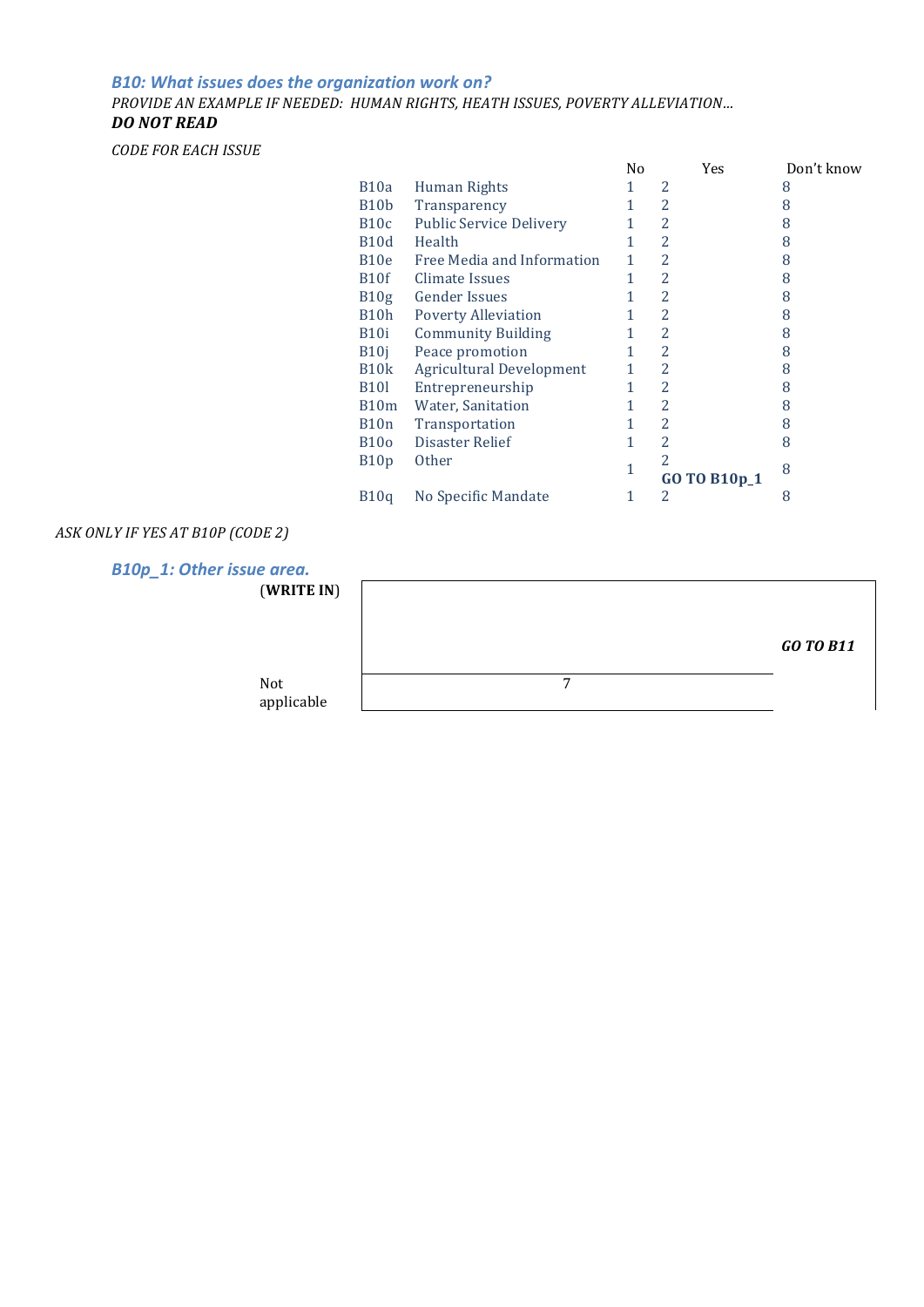#### **B11: What is the organization's raison d'être?**

#### *PROVIDE%AN%EXAMPLE%IF%NEEDED:%TO%PROVIDE MEDICAL%SERVICES%OR%COMBAT%CORRUPTION DONOT READ OUT*

*CODE%"YES"%(2)%FOR%EACH%ANSWER%THAT%IS%MENTIONED.%CODE%"NO"%(1)%IF%AN%ANSWER%IS%NOT%MENTIONED.%% CODE%"DON'T%KNOW"%(8)%IF%AN%ANSWER%IS%MENTIONED%BUT%THE RESPONDENT%IS%NOT%SURE%THAT%IT%IS% APPROPRIATE.%CODE%"DON'T%KNOW"%FOR%ALL%IF%THE%RESPONDENT%IS%UNABLE%TO%ANSWER%THE QUESTION. IF NECESSARY, CLARIFY THAT YOU WOULD LIKE TO HAVE THE OPINION OF THE REPRESENTATIVE* No Yes Don't

|                   | know                                                                             |                |                                          |   |            |
|-------------------|----------------------------------------------------------------------------------|----------------|------------------------------------------|---|------------|
| B11a              | To raise awareness in the<br>organization's issue area                           | $\overline{1}$ | 2                                        | 8 |            |
| B11b              | To impact policy                                                                 | 1              | $\overline{2}$                           | 8 |            |
| B11c              | To improve service<br>delivery                                                   | $\mathbf{1}$   | $\overline{2}$                           | 8 |            |
| <b>B11d</b>       | To change specific<br>legislative or<br>administrative<br>governance structures  | 1              | $\overline{2}$                           | 8 | GO TO      |
| B11e              | To provide citizens with<br>greater voice in public<br>affairs and deliberations | $\mathbf{1}$   | $\overline{c}$                           | 8 | <b>B12</b> |
| B11f              | To expose corruption or<br>malfeasance                                           | $\mathbf{1}$   | $\overline{2}$                           | 8 |            |
| B11g              | No concrete strategic<br>objectives                                              | $\mathbf{1}$   | $\overline{2}$                           | 8 |            |
|                   |                                                                                  |                |                                          |   |            |
| B <sub>11</sub> h | Other/s                                                                          | 1              | $\overline{2}$<br>GO TO<br><b>B11h_1</b> | 8 |            |

# *ASK%ONLY%IF%"YES" AT%B11J (CODE%2)*

*B11h\_1:%Other%primary%objective.*



#### $ASKALL$

#### **B12 Where does your organization have activities?**

IF NECESSARY, EXPLAIN THAT "ACTIVITIES" INCLUDES ANY ACTIVITIES BY THE ORGANIZATION, INCLUDING *ADVOCACY%AND%COMMUNICATIONS*

| (WRITEIN)                |   |                  |
|--------------------------|---|------------------|
|                          |   | <b>GO TO B13</b> |
| Not                      | 7 |                  |
| applicable<br>Don't know | 8 |                  |

**B13: Does the organization have activities in more than one: READ OUT, CODE FOR EACH AREA**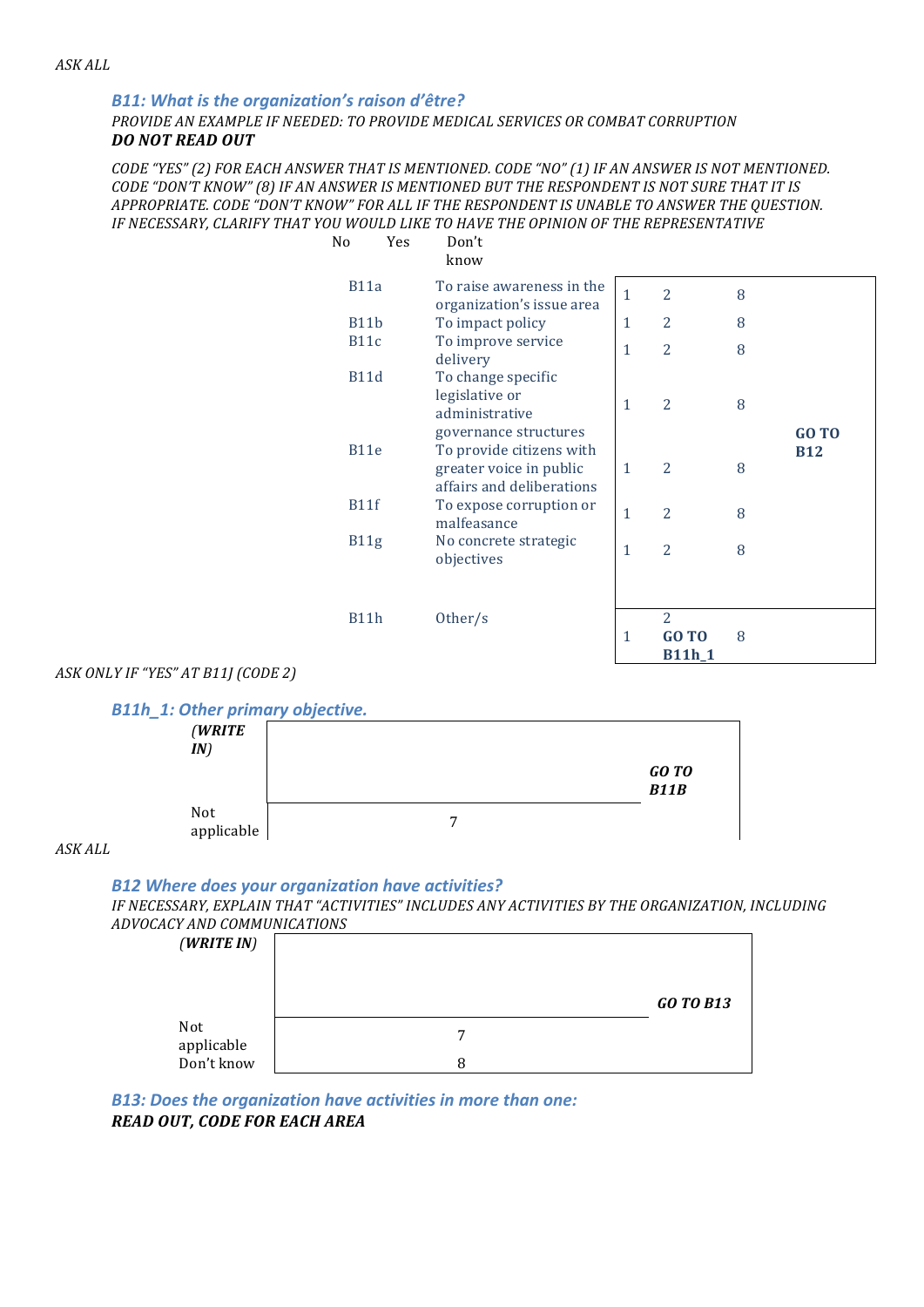|                   |                                                 |                | Yes No Don't know |
|-------------------|-------------------------------------------------|----------------|-------------------|
|                   | B13a city or municipality?                      | $\overline{2}$ |                   |
| B13b              | province, district or state within a country? 1 | - 2            |                   |
|                   | B <sub>13</sub> c country?                      | $\overline{2}$ |                   |
| B <sub>13</sub> d | region, such as Africa or Europe?               | $\overline{2}$ |                   |
|                   |                                                 |                |                   |

### **B14: What kind of funding does the organization receive? READ OUT, CODE FOR EACH STATEMENT**

|             |                               | No | Yes | Don't know |                   |
|-------------|-------------------------------|----|-----|------------|-------------------|
| B14a        | National private funding      |    |     |            |                   |
| B14b        | National public funding       |    |     |            |                   |
| B14c        | International private funding |    |     |            | <b>GO TO B15</b>  |
| <b>B14d</b> | International public funding  |    |     | 8          |                   |
| B14e        | Revenue from services         |    |     |            |                   |
| <b>R14f</b> | Other                         |    |     |            | <b>ASK B14f 1</b> |

#### *ASK%ONLY%IF%"OTHER"%(2))%FOR%B14F.*



#### $ASKALL$

### **B15: How many projects is the organization currently managing?** *DO'NOT'READ*

*IN CASE OF DOUBT ABOUT WHAT CONSTITUTES A PROJECT, CODE THE LARGEST POSSIBLE NUMBER* 

| 3 |
|---|
| 4 |
| 8 |
|   |

*B16: Does the organization provide services directly to individuals (for example health, educational or legal services)?* 

| Nο         |   | <b>GO TO B17</b> |
|------------|---|------------------|
| Yes        |   | <b>ASK B16 1</b> |
| Don't know | 8 | <b>GO TO B17</b> |

#### *ASK%ONLY%IF%"YES"%AT B16%(CODE%2)*

B16\_1: What type of direct services does the organization provide? *READ'OUT*

*CODE%"YES"%(2)%FOR%EACH%ANSWER%THAT%IS%MENTIONED.%CODE%"NO"%(1)%IF%AN%ANSWER%IS%NOT%MENTIONED.%% CODE%NOT%"NOT%APPLICABLE"%(7)%FOR%ALL%IF QUESTION%IS%SKIPPED.* CODE "DON'T KNOW" (8) IF AN ANSWER IS MENTIONED BUT THE RESPONDENT IS NOT SURE THAT IT IS *APPROPRIATE.%CODE%"DON'T%KNOW"%FOR%ALL%IF%THE%RESPONDENT%IS%UNABLE%TO%ANSWER%THE QUESTION.*

| N <sub>0</sub> | Yes. | Not        | Don't |
|----------------|------|------------|-------|
|                |      | Applicable | know  |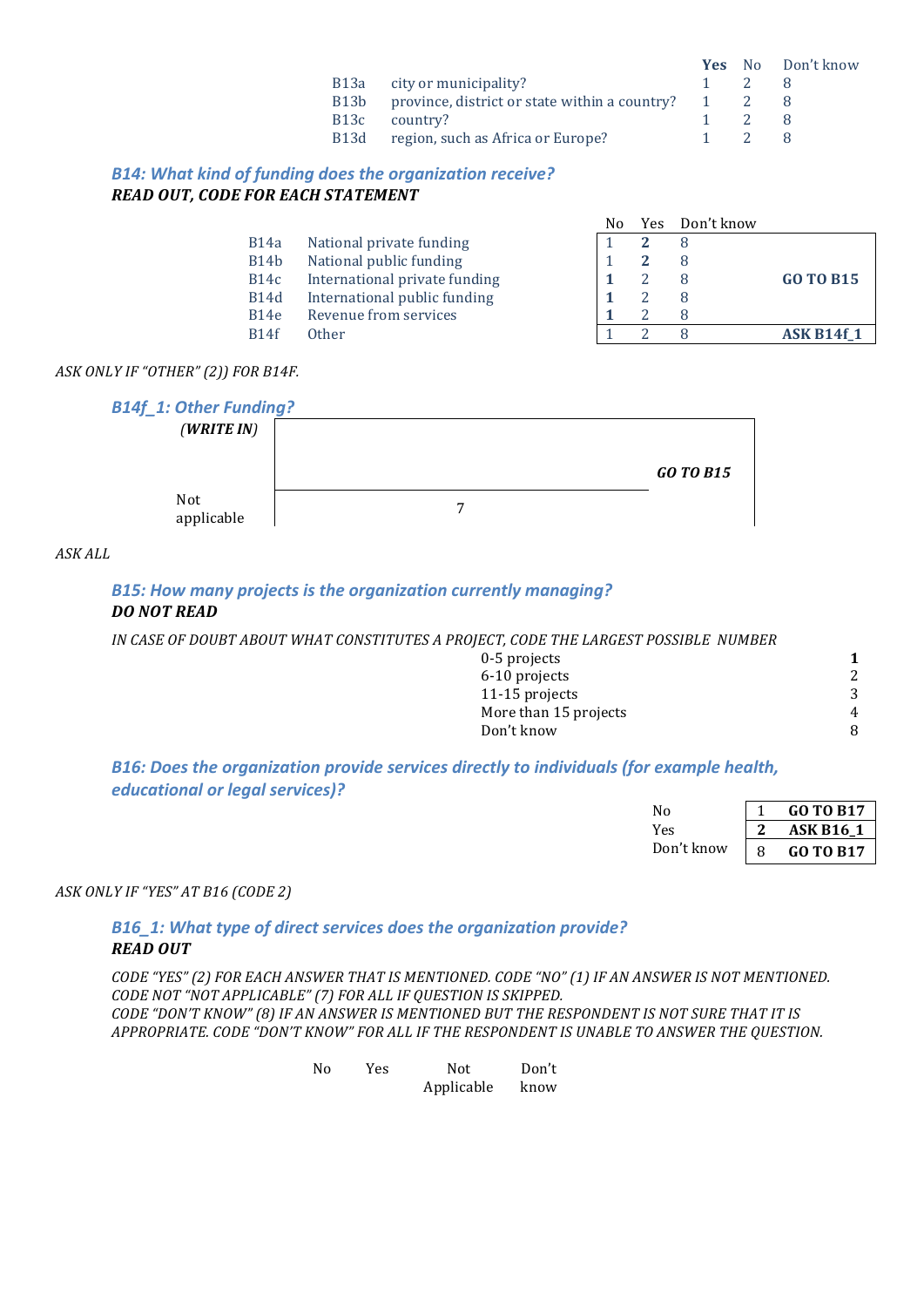| B <sub>16</sub> a 1<br>B16b_1<br>B <sub>16</sub> c 1<br>B16d <sub>1</sub> | Legal services<br>Health services<br><b>Education services</b><br>Water/sanitation | 2<br>2<br>$\mathbf{2}$<br>2     | 8<br>8<br>8<br>8 | GO TO<br>$B16_2$ |
|---------------------------------------------------------------------------|------------------------------------------------------------------------------------|---------------------------------|------------------|------------------|
| B16e 1<br>B16f <sub>1</sub>                                               | services<br><b>Financial services</b><br><b>Other</b>                              | 2<br>2<br>ASK<br><b>B16F_11</b> | 8<br>8           |                  |

### *ASK%ONLY%IF%"YES"%AT B16F\_1%(CODE%2)*



### *B16* 2: Are the beneficiaries of direct services located in the same city/urban area as the *organization is based?*

| Yes, all of them  |   |
|-------------------|---|
| Yes, some of them | 2 |
| No, none of them  | 3 |
| Not applicable    | 7 |
| Don't know        | 8 |
|                   |   |

#### *B16* 3: Does the organization directly provide services for individuals... *READ%OUT.%CODE%FOR%EACH%OF%THE%SERVICES*  $N_{\odot}$  Ves Don't

|                     |                                                                                   | NΩ.          | Y es | uon t<br>know |
|---------------------|-----------------------------------------------------------------------------------|--------------|------|---------------|
| B <sub>16</sub> a 3 | that do not have access to potable water                                          |              | 2    | 8             |
| B16b_3              | that do not have access to indoor plumbing                                        |              | 2    | 8             |
| B <sub>16</sub> c 3 | that regularly experience power outages                                           | 1            | 2    | 8             |
| B <sub>16</sub> d 3 | that are not able to access free public schooling<br>within a reasonable distance | 1            | 2    | 8             |
| B <sub>16e</sub> 3  | that are not able to access free health services                                  |              | 2    | 8             |
| B16f <sub>3</sub>   | that have no access to mobile telephone network<br>coverage                       | $\mathbf{1}$ | 2    | 8             |
| B16g3               | that have no access to the internet                                               |              |      | 8             |

 $ASKALL$ 

### *B17: Does the organization have its own office space?*

|                                   | No         | 1 <b>GO TO B17_2</b>            |
|-----------------------------------|------------|---------------------------------|
|                                   | <b>Yes</b> | 2 ASK B17 1                     |
|                                   |            | Don't know 8 <b>GO TO B17_2</b> |
| ASK ONLY IF "YES" TO B17 (CODE 2) |            |                                 |

### B17\_1: Does the organization experience power outages in its offices?

| N٥         |   |
|------------|---|
| Yes        | 2 |
| Don't know | 8 |

*ASK%ALL*

### *B17* 2: Does the organization have access to the Internet in its offices?

|                                            | No                            | 1 GOPOB18   |
|--------------------------------------------|-------------------------------|-------------|
|                                            | <b>Yes</b>                    | 2 ASK B17_3 |
|                                            | Don't know 8 <b>GO TO B18</b> |             |
| נ <i>ר תבחרו ב-19 חיי ייסתויי תו עו</i> וע |                               |             |

*ASK%ONLY%IF%"YES"%TO%B17\_2%(CODE%2)*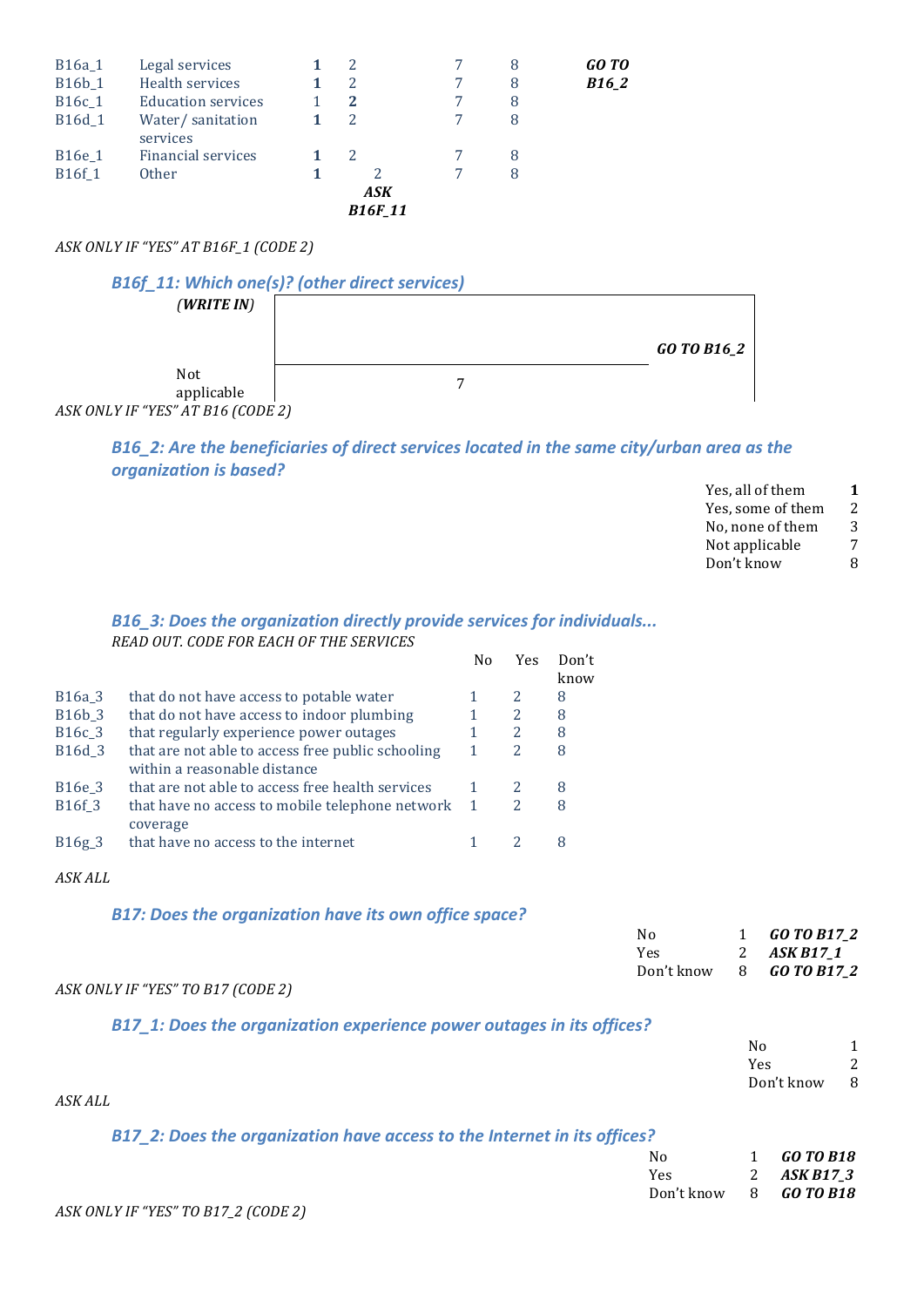*B17\_3: In the last month, has your organization lost access to Internet for reasons other than* power outages?

| No         |   |
|------------|---|
| Yes        |   |
| Don't know | 8 |

#### *ASK%ALL*

**B18: What is the organization's working language? CODE FOR EACH LANGUAGE** 

|                   |                          | 1 V U | 1 C.S | <b>DUILLAILUW</b> |                   |
|-------------------|--------------------------|-------|-------|-------------------|-------------------|
| <b>B18a</b>       | English                  |       |       |                   |                   |
| B <sub>18</sub> b | Spanish                  |       |       |                   |                   |
|                   | B <sub>18</sub> c Arabic |       |       |                   | <b>GO TO B19</b>  |
|                   | B <sub>18</sub> d French |       |       |                   |                   |
| B <sub>18e</sub>  | Russian                  |       | 2     |                   |                   |
| B <sub>18</sub> f | Other/s                  |       |       |                   | <b>ASK B18f 1</b> |
|                   |                          |       |       |                   |                   |

 $N_2$ ,  $V_{22}$ ,  $D_{22}$ <sup>'t</sup>(know

*B18f 1: What other working languages does the organization use?* 

| (WRITEIN) |                  |  |
|-----------|------------------|--|
|           | <b>GO TO B19</b> |  |
|           |                  |  |

### $ASKALL$

#### B19: What other languages are used by the organization, formally or informally? *CODE%FOR%EACH%LANGUAGE,%CODE%"DON'T%KNOW"%(8)%FOR%ALL%IF%THE RESPONDENT%DOES%NOT%KNOW%OR%NO% OTHER%LANGUAGE%IS%SPOKEN%IN%THE%ORGANIZATION.%*

|             |             | No | <b>Yes</b> | Don't know |                   |
|-------------|-------------|----|------------|------------|-------------------|
| B19a        | English     |    |            | 8          |                   |
| <b>B19b</b> | Spanish     |    |            | 8          |                   |
|             | B19c Arabic |    |            | 8          | <b>GO TO B20</b>  |
|             | B19d French |    |            | 8          |                   |
| B19e        | Russian     |    |            | 8          |                   |
| B19f        | Other/s     |    |            | 8          | <b>ASK B19f 1</b> |
|             |             |    |            |            |                   |

#### *ASK%ONLY%IF%"YES"%AT 19F%(CODE%2)*

### *B19f: 1 What other languages does the organization use formally or informally?*

| (WRITEIN) |  |                  |
|-----------|--|------------------|
|           |  | <b>GO TO B20</b> |
|           |  |                  |

 $ASKALL$ 

B20: What languages would you say are used by the organization's beneficiaries? CODE FOR EACH LANGUAGE, CODE "DON'T KNOW" (8) FOR ALL IF THE RESPONDENT DOES NOT KNOW. No Yes Don't know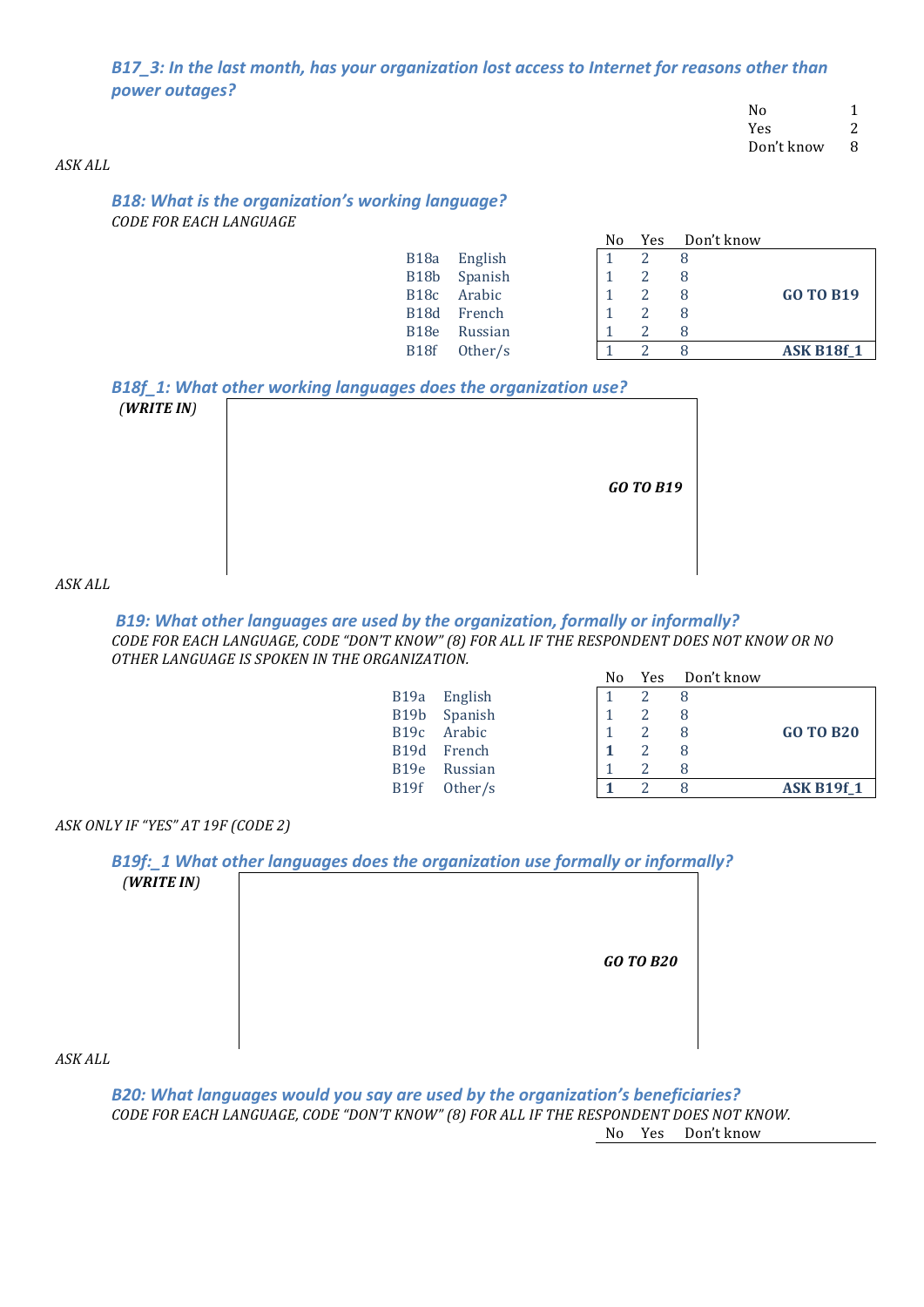| B20a              | English |  |                   |
|-------------------|---------|--|-------------------|
| B <sub>20</sub> b | Spanish |  |                   |
| B20c              | Arabic  |  | <b>GO TO B21</b>  |
| B <sub>20</sub> d | French  |  |                   |
| B <sub>20e</sub>  | Russian |  |                   |
| B <sub>20f</sub>  | Other/s |  | <b>ASK B20f 1</b> |

#### *ASK%ONLY%IF%'OTHER'%AT%B20F%(CODE%2)*

#### *B20f\_1:%What%other%beneficiary%languages?*



#### *ASK%ALL*

### **B21: How many paid, full-time staff does the organization employ?** *DONOT READ*

#### *FULL[TIME%WORK%IS%PAID%WORK%OF%MORE%THAN%35%HOURS%PER%WEEK*

| None                |    |
|---------------------|----|
| 1-10 people         |    |
| 11-20 people        |    |
| 21-30 people        | 4  |
| More than 30 people | 5. |
| Don't know          |    |

### *B22: How many paid, part-time staff does the organization employ? DO'NOT'READ*

PART-TIME WORK IS PAID WORK OF LESS THAN 35 HOURS PER WEEK WITH CLEARLY IDENTIFIED *RESPONSIBILITIES*

| None                |   |
|---------------------|---|
| 1-10 people         | 2 |
| 11-20 people        | 3 |
| 21-30 people        | 4 |
| More than 30 people | 5 |
| Don't know          | 8 |

### *B23: How many unpaid workers, such as volunteers or interns work at least one day a month at* the organization?

| None                |   |
|---------------------|---|
| 1-10 people         | 2 |
| 11-20 people        | 3 |
| 21-30 people        | 4 |
| More than 30 people | 5 |
| Don't know          | 8 |

### *B24: How many national consultants has the organization hired in the last 2 years?*

| None                | 1 |
|---------------------|---|
| $1-10$ people       | 2 |
| 11-20 people        | 3 |
| $21-30$ people      | 4 |
| More than 30 people | 5 |
| Don't know          | Я |

#### *B25: How many international consultants has the organization hired in the last 2 years?*

| None                |   |
|---------------------|---|
| 1-10 people         | 2 |
| $11-20$ people      | 3 |
| 21-30 people        | 4 |
| More than 30 people | 5 |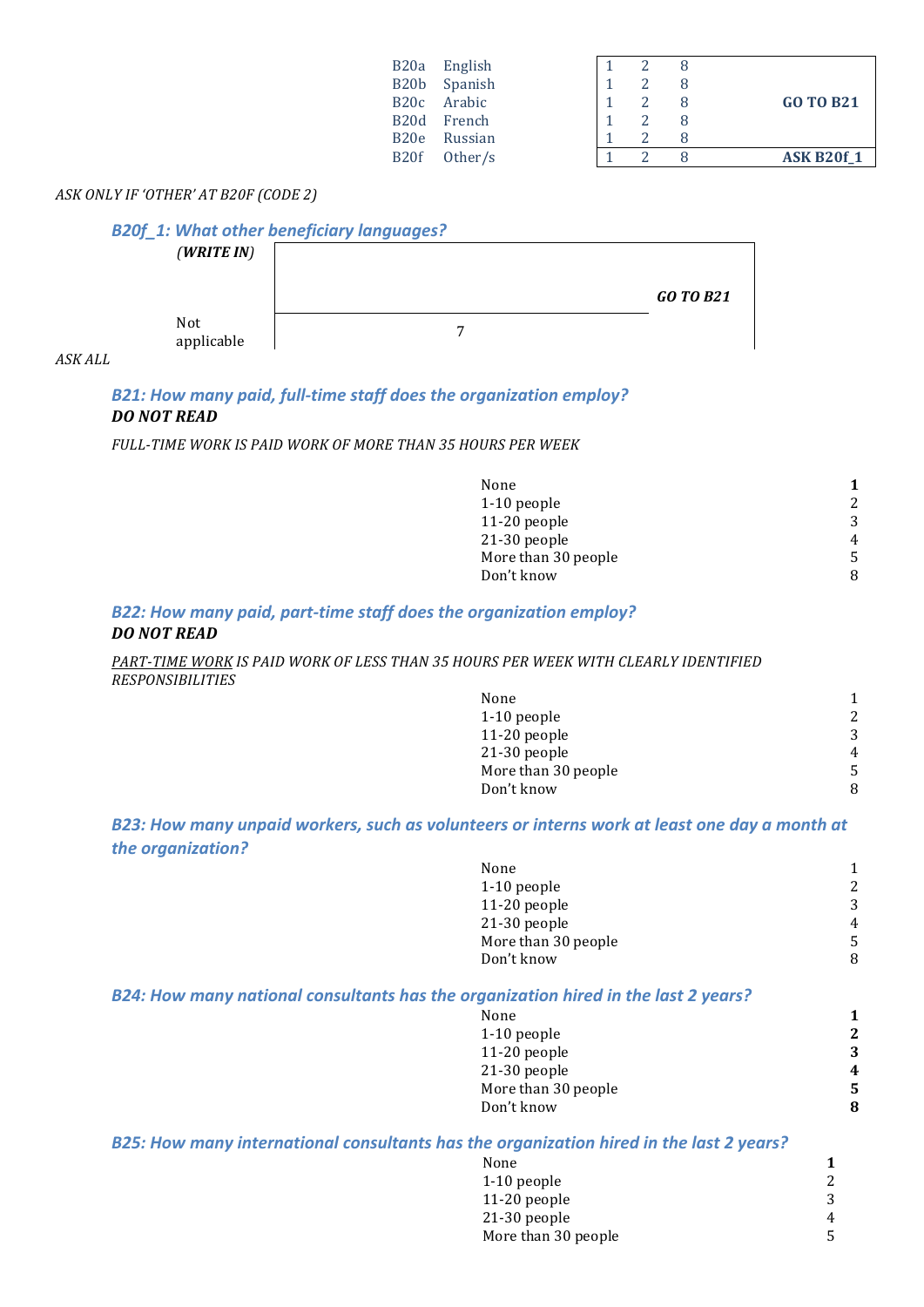Don't know 8

*B26: Does the organization have a staff member responsible for working with digital or mobile* **technology? Yes, more than one** 

| Yes, more than one |   | Go to B27 |
|--------------------|---|-----------|
| Yes, one           |   |           |
| Nο                 | 3 | Go to B28 |
| Don't know         |   |           |

### *ASK%ONLY%IF%'YES'%AT%B26 (CODE%1,2)*

### **B27: Is this staff member responsible for any of the following areas?** *Read'out*

CODE FOR EACH AREA, CODE "DON'T KNOW" (8) FOR ALL IF THE RESPONDENT DOES NOT KNOW.

|                  |                                 | N <sub>0</sub> | <b>Yes</b> | Not.<br>applicable | Don't know |
|------------------|---------------------------------|----------------|------------|--------------------|------------|
| <b>B27a</b>      | Office IT<br>infrastructure     |                |            |                    |            |
| B27 <sub>b</sub> | Internet presence or<br>website | $\mathbf{1}$   | 2          |                    | 8          |
| B27c             | Outreach or<br>communications   |                |            |                    | 8          |
| <b>B27d</b>      | Managing programs               |                |            |                    | 8          |

**B28: End time** 

*INTERVIEWER%ENTER%END%TIME%(USE%24%HOUR%CLOCK)*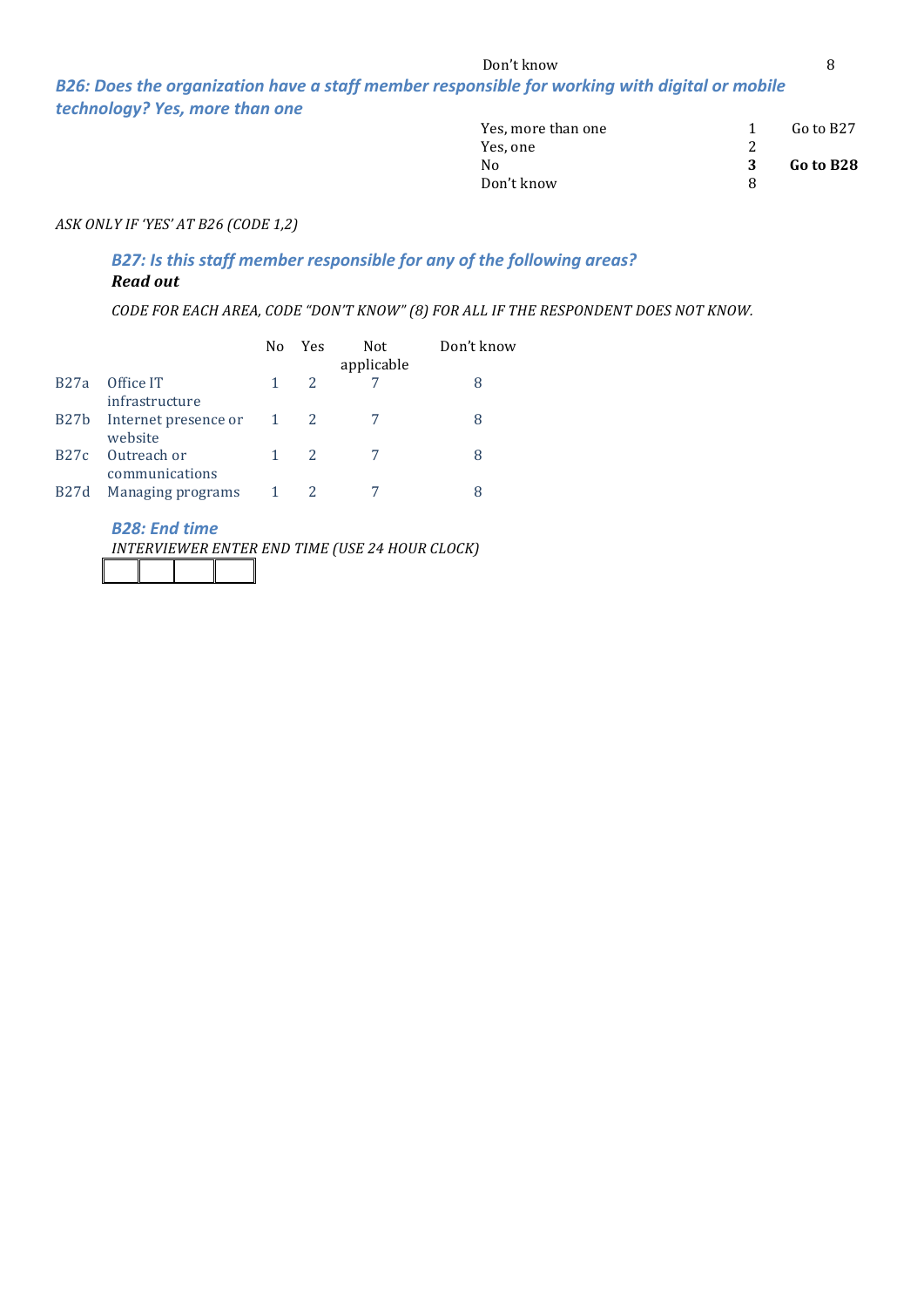### **C: ORGANIZATIONAL ACTIVITY**

*C0: Start Time* 

**INTERVIEWER ENTER START TIME (USE 24 HOUR CLOCK)** 

*READ'OUT:'We'will'now'move'to'questions'about'the'work'of'the'organization*

*C1: Does the organization advocate in global policy arenas, such as tribunals, intergovernmental* policy-making bodies, or events such as the World Social Forum?

| N٥         |   |
|------------|---|
| <b>Yes</b> |   |
| Don't know | 8 |

*C2: Does the organization interact with regional policy bodies such as the African Union or regional trade or development bodies?* 

| N٥         |   |
|------------|---|
| Yes        | 2 |
| Don't know | 8 |

#### *ASK%ONLY%IF%"YES"%AT C1%OR%C2%(CODE%2)*

C3: What are the key media used to communicate with international or regional policy-makers? DO NOT READ OUT, CODE ALL MENTIONED.

*CODE%"YES"%(2)%FOR%EACH%ANSWER%THAT%IS%MENTIONED.%CODE%"NO"%(1)%IF%AN%ANSWER%IS%NOT%MENTIONED.%% CODE%"NOT%APPLICABLE"%(7)%FOR%ALL%IF%THE QUESTION%IS%SKIPPED* CODE "DON'T KNOW" (8) IF AN ANSWER IS MENTIONED BUT THE RESPONDENT IS NOT SURE THAT IT IS *APPROPRIATE.%CODE%"DON'T%KNOW"%FOR%ALL%IF%THE%RESPONDENT%IS%UNABLE%TO%ANSWER%THE QUESTION.*

|     |                                                          | No | Yes                          | Not<br>Applicable | Don't<br>know |                 |
|-----|----------------------------------------------------------|----|------------------------------|-------------------|---------------|-----------------|
| C3a | Email                                                    |    | 2                            |                   | 8             | <b>GO TO C4</b> |
| C3b | <b>Newsletters</b>                                       |    | 2                            |                   | 8             |                 |
| C3c | Blogs and discussion fora                                |    |                              |                   | 8             |                 |
| C3d | Dedicated, closed online<br>communities                  |    | 2                            |                   | 8             |                 |
| C3e | Social media (including<br>Facebook, Twitter and others) |    | 2                            |                   | 8             |                 |
| C3f | <b>Other</b>                                             |    | 2<br><b>GO TO</b><br>$C3f_1$ |                   | 8             |                 |

*ASK%ONLY%IF%"YES"%AT C3F (CODE%2)*

| (WRITEIN)      |          |
|----------------|----------|
|                | GO TO C4 |
|                |          |
| Not applicable |          |

 $ASKALL$ 

*C4: How regularly do staff members of the organization travel outside of your country? READ'OUT*

| Never                      |                | <b>GO TO C6</b> |
|----------------------------|----------------|-----------------|
| <i><b>Occasionally</b></i> | ำ              |                 |
| At least once a year       | 3              | ASKC5           |
| More than twice a year     | $\overline{4}$ |                 |
| More than once a month     | 5              |                 |

| 1 | GO TO C6          |
|---|-------------------|
| 2 |                   |
| 3 | ASK <sub>C5</sub> |
| 4 |                   |
| 5 |                   |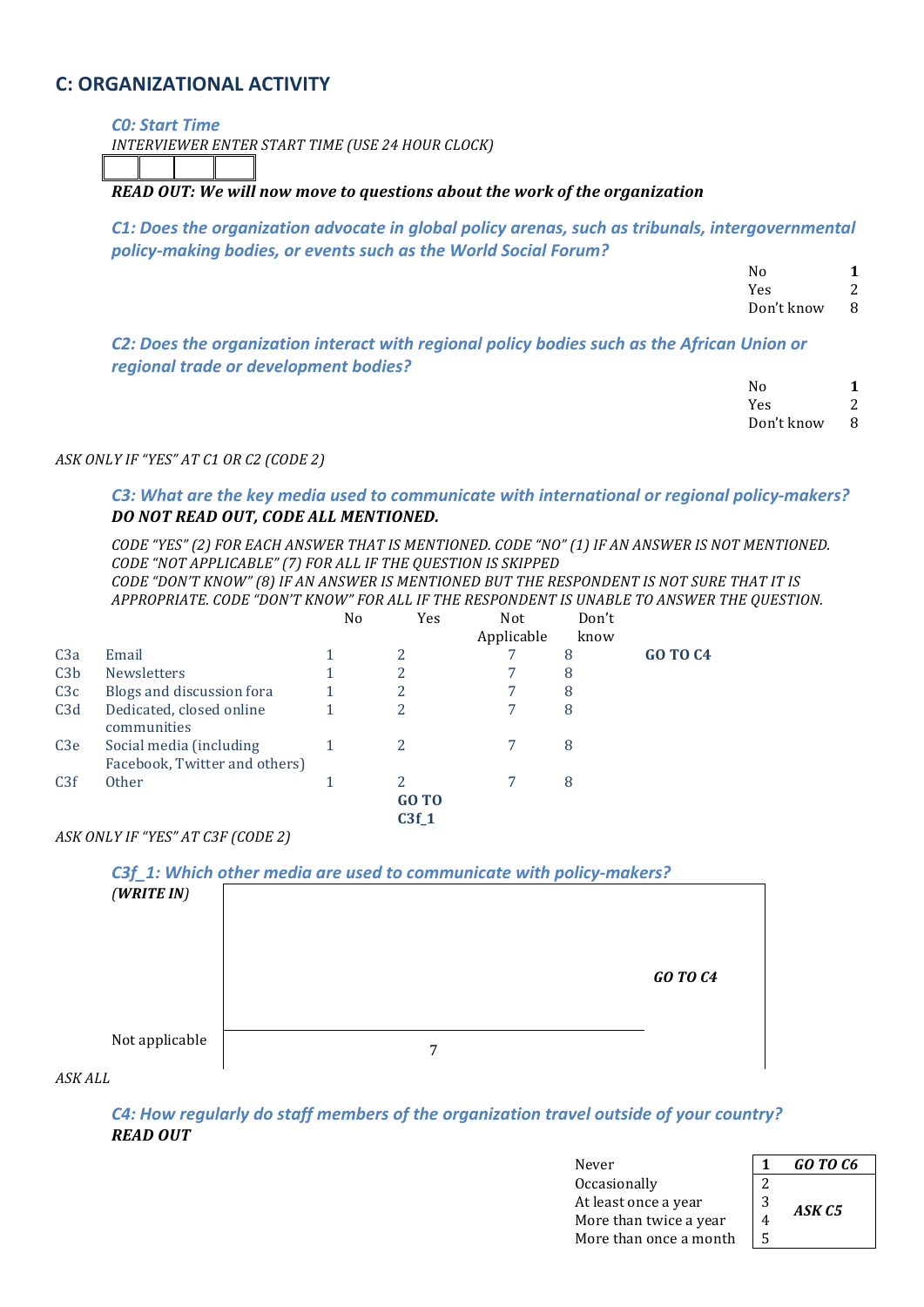#### C5: Does the organization do any of the following activities when travelling internationally? *READ'OUT*

CODE "YES" (2) FOR EACH ANSWER THAT IS MENTIONED. CODE "NO" (1) IF AN ANSWER IS NOT MENTIONED. *CODE%"NOT%APPLICABLE"%(7)%FOR%ALL%IF%THE QUESTION%IS%SKIPPED*

CODE "DON'T KNOW" (8) IF AN ANSWER IS MENTIONED BUT THE RESPONDENT IS NOT SURE THAT IT IS *APPROPRIATE. CODE "DON'T KNOW" FOR ALL IF THE RESPONDENT IS UNABLE TO ANSWER THE QUESTION.*  $V_{\alpha}$  $D = U$ 

|                  |                       | <b>NO</b> | r es                              | <b>NOT</b><br>applicable | Don τ<br>know |                |
|------------------|-----------------------|-----------|-----------------------------------|--------------------------|---------------|----------------|
| C5a              | Run programs          |           | 2                                 |                          | 8             | GO TO          |
| C5 <sub>b</sub>  | Participate in events |           | 2                                 | 7                        | 8             | C <sub>6</sub> |
| C5c              | Run trainings         |           |                                   | 7                        |               |                |
| C <sub>5</sub> d | Receive trainings     |           |                                   | 7                        |               |                |
| C <sub>5e</sub>  | Fundraise             |           | 2                                 | 7                        | 8             |                |
| C <sub>5f</sub>  | Other/s               | 1         | $\mathcal{P}$<br>GO TO<br>$C5f_1$ |                          | 8             |                |

#### *ASK%ONLY%IF%"YES"%AT%C5F%%(CODE%2)*

|         | <b>C5f_1: Other travelling activities</b> |   |          |  |  |  |  |
|---------|-------------------------------------------|---|----------|--|--|--|--|
|         | (WRITEIN)                                 |   |          |  |  |  |  |
|         |                                           |   | GO TO C6 |  |  |  |  |
|         | Not<br>applicable                         | ⇁ |          |  |  |  |  |
| ASK ALL |                                           |   |          |  |  |  |  |

# *C6: Does the organization lobby national policy makers?*

| Nο         |   | GO TO C8 |
|------------|---|----------|
| Yes        |   | ASK C7   |
| Don't know | 8 | GO TO C8 |

#### *ASK%ONLY%IF%"YES"%AT C6%(CODE%2)*

### *C7: What are the key media used to communicate with national policy-makers? DO NOT READ OUT, CODE FOR EACH ONE.*

|                  |                                                          | No | Yes                      | Don't<br>know |       |
|------------------|----------------------------------------------------------|----|--------------------------|---------------|-------|
| C7a              | Email                                                    |    | 2                        | 8             | GO TO |
| C <sub>7</sub> b | <b>Newsletters</b>                                       |    | 2                        | 8             | C8    |
| C7c              | Blogs and discussion fora                                |    | 2                        | 8             |       |
| C7d              | Dedicated, closed online<br>communities                  |    | 2                        | 8             |       |
| C <sub>7e</sub>  | Social media (including<br>Facebook, Twitter and others) |    | 2                        | 8             |       |
| C7f              | <b>Other</b>                                             |    | 2<br><b>ASK</b><br>C7f 1 | 8             |       |

#### *ASK ONLY IF "YES" AT C7F (CODE 2)*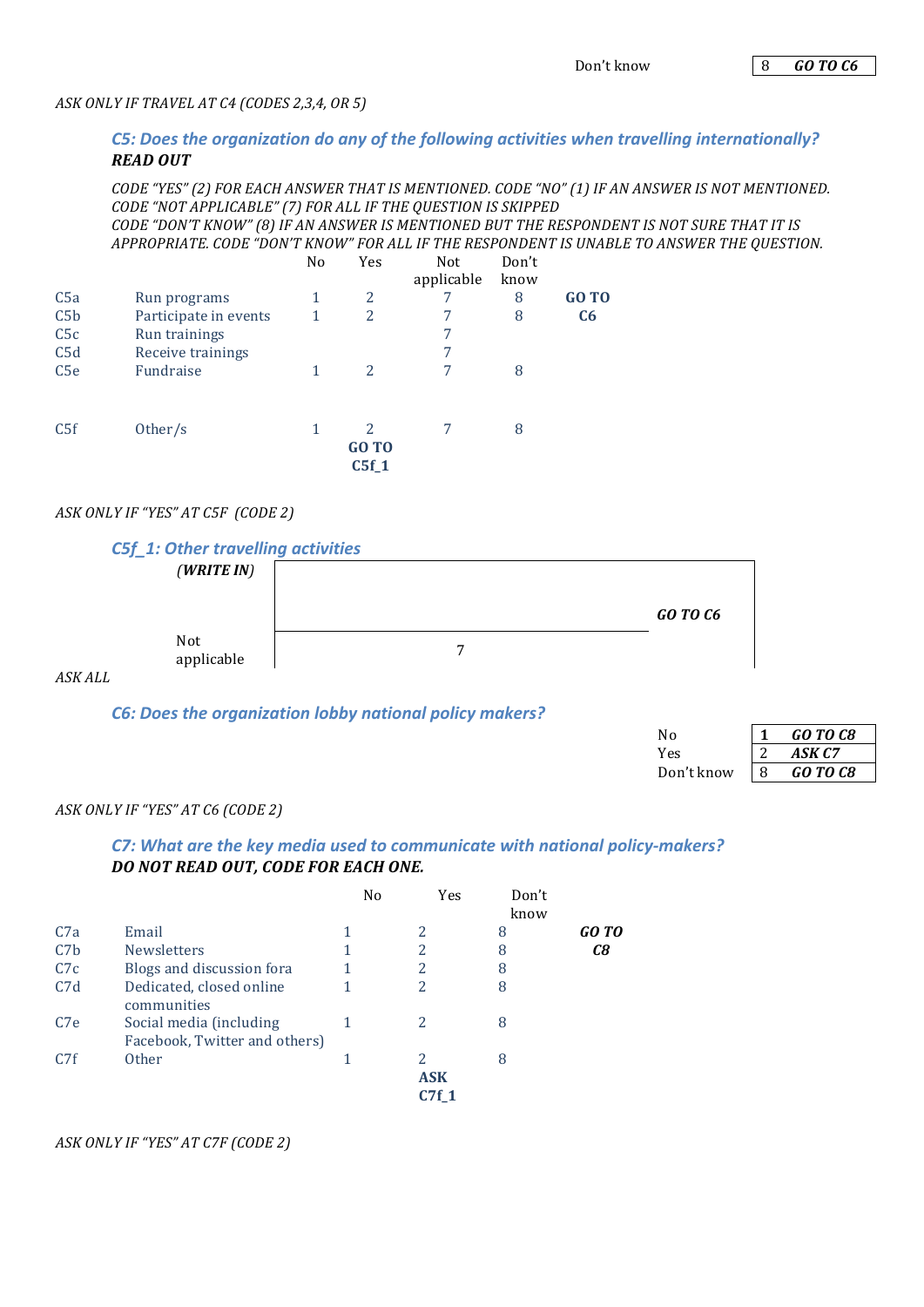### *C7f* 1: Which other media to communicate with national policy-makers?

| (WRITEIN)         |   |          |
|-------------------|---|----------|
|                   |   | GO TO C8 |
| Not<br>applicable | − |          |

*ASK%ALL*

*C8: Does the organization regularly communicate with international partners, peers or communities?*

| N٥         |   |
|------------|---|
| Yes        | 2 |
| Don't know | 8 |

C9: Does the organization regularly convene other national or local civil society organizations? PROVIDE EXAMPLES OF CONVENING IF NEEDED: SUCH AS WORKING GROUPS, THEMATIC MEETINGS, *CONFERENCES%OR%COORDINATED%ACTIVITIES.%*

| N٥         |   | GO TO C11 |
|------------|---|-----------|
| Yes        |   | ASK C10   |
| Don't know | 8 | GO TO C11 |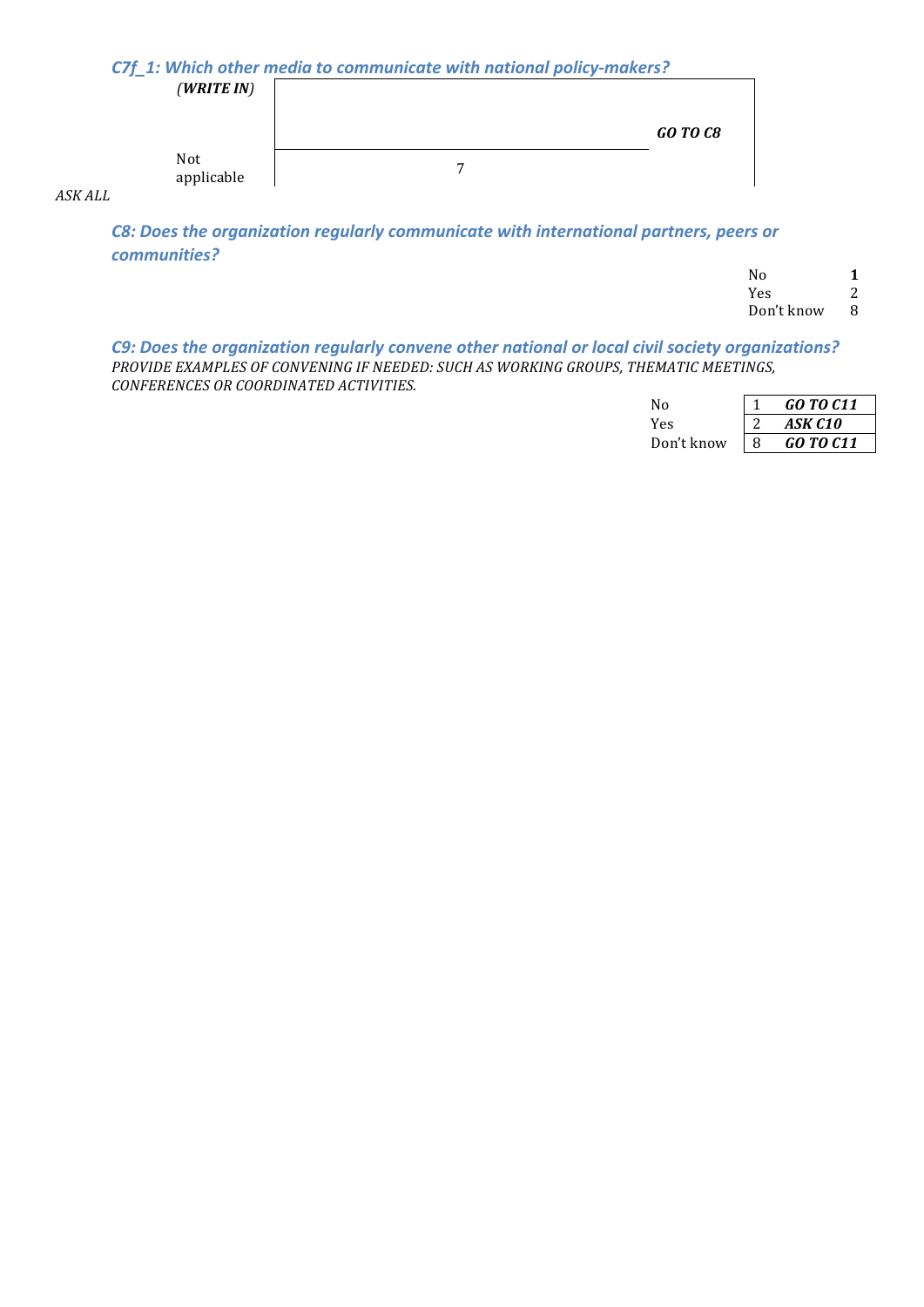# *C10: What are the key media used to communicate with national or local civil society organizations?*

### *Do'not'read'out*

*CODE%"YES"%(2)%FOR%EACH%ANSWER%THAT%IS%MENTIONED.%CODE%"NO"%(1)%IF%AN%ANSWER%IS%NOT%MENTIONED.%%* CODE "NOT APPLICABLE" (7) FOR ALL IF THE QUESTION IS SKIPPED CODE "DON'T KNOW" (8) IF AN ANSWER IS MENTIONED BUT THE RESPONDENT IS NOT SURE THAT IT IS

*APPROPRIATE. CODE "DON'T KNOW" FOR ALL IF THE RESPONDENT IS UNABLE TO ANSWER THE QUESTION.*<br>No Yes Not Don't  $Y_{\rho S}$ Don't

|                  | 11 V<br>د ب                                                 | 11 V U     | DUIL L                      |   |   |       |
|------------------|-------------------------------------------------------------|------------|-----------------------------|---|---|-------|
|                  |                                                             | Applicable | know                        |   |   |       |
| C10a             | Email                                                       |            | 2                           | 7 | 8 |       |
| C10 <sub>b</sub> | <b>Newsletters</b>                                          |            | 2                           |   | 8 |       |
| C10c             | Blogs and discussion<br>fora                                |            | 2                           |   | 8 |       |
| C10d             | Dedicated, closed<br>online communities                     |            | 2                           | 7 | 8 | GO TO |
| C10e             | Social media<br>(including Facebook,<br>Twitter and others) |            | 2                           |   | 8 | C11   |
| C10f             | Other                                                       |            | 2<br><b>ASK</b><br>$C10f_1$ |   | 8 |       |

### *ASK ONLY IF "YES" AT C10F (CODE 2)*

### *C10f\_1:%Which%other%media%to%communicate%with%civil%society?*

| - - -<br>(WRITEIN) |   |                  |
|--------------------|---|------------------|
|                    |   | <b>GO TO C11</b> |
| Not<br>applicable  | − |                  |

#### $ASKALL$

#### *READ'OUT'Now'I'will'ask'you,'in'general,'about'the'tools'that'are'used'in'your'organization''*

*C11: Does the organization primarily rely on digital or traditional media in its work? READ'OUT*

*IF%NECESSARY,%PROVIDE%EXAMPLES%OF%TRADITIONAL%MEDIA (SUCH%AS%RADIO%AND%TELEVISION)%OR%DIGITAL% MEDIA (SUCH AS WEBSITES AND EMAIL)* 

| Primarily traditional media             |           |
|-----------------------------------------|-----------|
| Primarily digital and mobile technology | ASK C12   |
| Both traditional and digital media      |           |
| Neither                                 | GO TO C20 |
| Don't know                              | ASK C12   |

| 2 | <b>ASK C12</b> |
|---|----------------|
| 3 |                |
| 4 | GO TO C20      |
|   | <b>ASK C12</b> |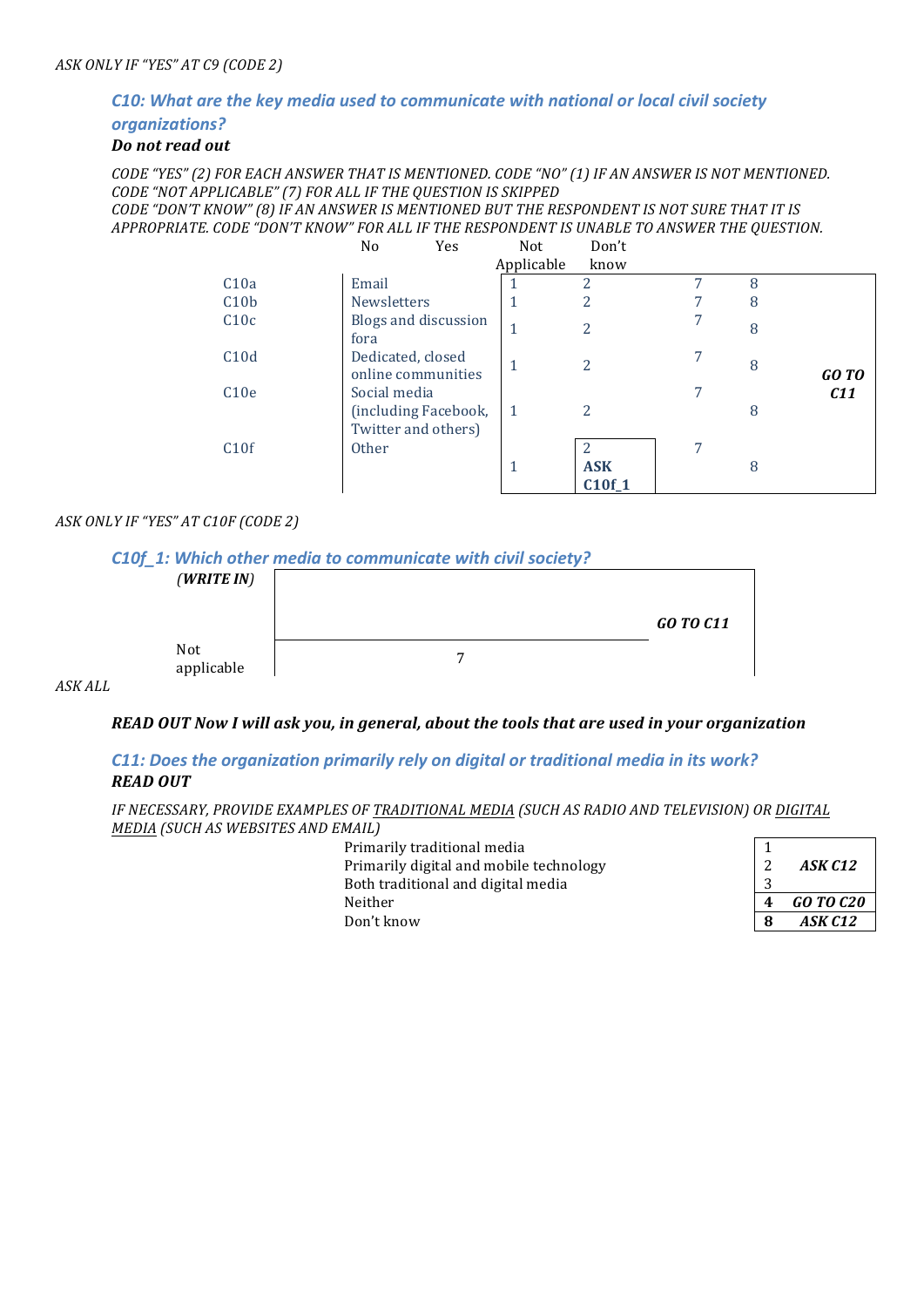### *C12: Does the organization use...? READ OUT. CODE FOR EACH OF THEM*

|                  |                                                            | N <sub>0</sub> | <b>Yes</b>               | Don't<br>know |                       |
|------------------|------------------------------------------------------------|----------------|--------------------------|---------------|-----------------------|
| C12a             | Appearances or editorials in print, radio or<br>television |                | $\overline{2}$           | 8             |                       |
| C12 <sub>b</sub> | Paid advertising online                                    | 1              | 2                        | 8             |                       |
| C12c             | Paid advertising in print, radio or<br>television          |                |                          |               | GO TO C <sub>13</sub> |
| C12d             | Self-produced print media                                  |                | 2                        | 8             |                       |
| C12e             | Self-produced radio programming                            |                | 2                        | 8             |                       |
| C12f             | Self-produced television programming                       |                | 2                        | 8             |                       |
| C12g             | <b>Other</b>                                               | 1              | 2<br><b>ASK</b><br>C12g1 | 8             |                       |

### *ASK%ONLY%IF%"OTHER"%AT%C12\_G%(CODE%2)*



*ASK%ONLY%IF%ANY%TRADITIONAL%MEDIA%WAS%MENTIONED%AT%C12%(CODE 2)*

*C13: How important is the use of these traditional media for this organization's work? Please use a%scale%in%which%1 means%'not%at%all%important'%and%10%means%'extremely%important'.* IF NECESSARY, READ OUT THE TRADITIONAL MEDIA MENTIONED IN C12.

| Not at all important |  |  |  |                   | Extremely | Not<br>important applicable know | Don't |
|----------------------|--|--|--|-------------------|-----------|----------------------------------|-------|
|                      |  |  |  | 1 2 3 4 5 6 7 8 9 |           |                                  | 88    |

*C14: How many of the organization's currently active projects would not be possible without the* **use of these media?** 

IF NECESSARY, READ OUT THE TRADITIONAL MEDIA MENTIONED IN C12.

| (WRITEIN)      |   |
|----------------|---|
| Not applicable |   |
| Don't know     | 8 |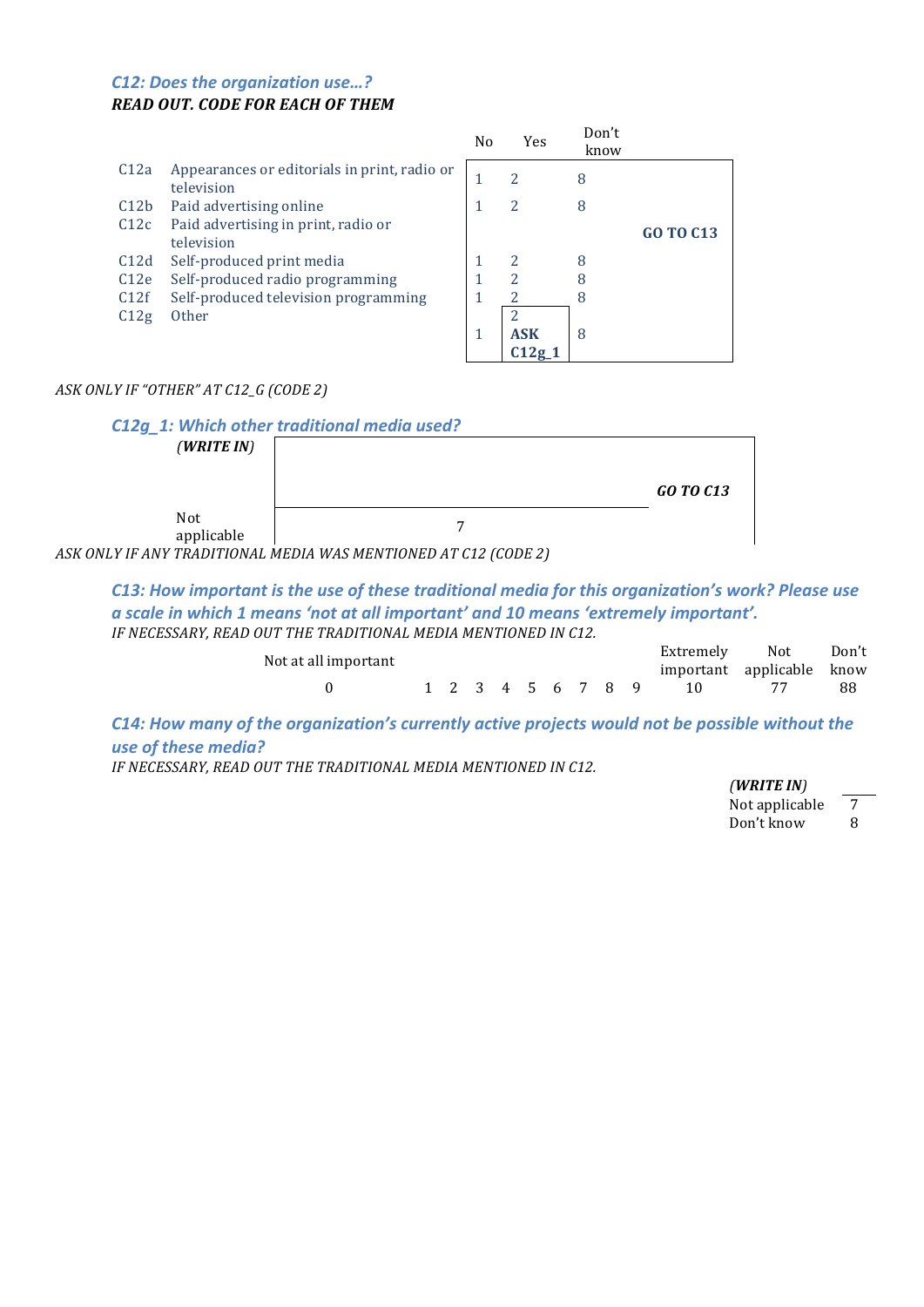### *C15: Does the organization use...? READ OUT. CODE FOR EACH OF THEM*

*\*=INTERACTIVE%WEBSITE INCLUDES%ANY%INTERACTION%ONLINE,%INCLUDING%COMMENTS%OR%SUBSCRIPTION% (C15F).*

|                  |                                                                                     | N <sub>0</sub> | Yes                                      | Don't<br>know |           |
|------------------|-------------------------------------------------------------------------------------|----------------|------------------------------------------|---------------|-----------|
| C15a             | Email                                                                               | 1              | $\overline{2}$                           | 8             |           |
| C15 <sub>b</sub> | <b>Email Newsletter</b>                                                             |                |                                          |               |           |
| C15c             | Websites                                                                            | 1              | $\overline{2}$                           | 8             |           |
| C15d             | Maintains blog or discussion fora, or other<br>social media account(s)              | $\mathbf{1}$   | $\overline{2}$                           | 8             |           |
| C15e             | Engages in online discussions and<br>interactions on external sites                 | 1              | $\overline{2}$                           | 8             |           |
| C15f             | Maintains interactive websites*                                                     | 1              | 2                                        | 8             |           |
| C15g             | Paid software (like Microsoft Office or                                             |                |                                          |               |           |
|                  | Basecamp) to manage the organization or                                             | 1              | 2                                        | 8             |           |
|                  | projects                                                                            |                |                                          |               |           |
| C15h             | Free branded platforms (like Google apps)<br>to manage the organization or projects | $\mathbf{1}$   | $\mathbf{2}$                             | 8             | GO TO C16 |
| C15i             | Digital or mobile tools to collect data or<br>evidence                              | 1              | 2                                        | 8             |           |
| C15j             | Digital or mobile tools to deliver health,<br>financial or other public services    | 1              | 2                                        | 8             |           |
| C15k             | Mass communications to mobile phones                                                | 1              | $\overline{2}$                           | 8             |           |
| C15l             | Security software (anti-virus,                                                      | 1              | $\overline{2}$                           | 8             |           |
|                  | circumvention tools)                                                                |                |                                          |               |           |
| C15m             | Disseminates information through third<br>party sites and platforms                 | $\mathbf{1}$   | $\overline{2}$                           | 8             |           |
| C15n             | <b>Other</b>                                                                        | 1              | $\overline{2}$<br><b>ASK</b><br>$C15m_1$ | 8             |           |

#### *ASK%ONLY%IF%"YES"%AT C15M%(2)*

# *C15m\_1:%Which%other%digital%tools%used?*

| $-$<br>(WRITE IN) |                                                                   |           |
|-------------------|-------------------------------------------------------------------|-----------|
|                   |                                                                   | GO TO C16 |
| Not<br>applicable |                                                                   |           |
|                   | IE ANV DICITAL OD MORII E TECHNOLOCY IS MENTIONED AT C15 (CODE 2) |           |

*ASK%ONLY%IF%ANY%DIGITAL%OR%MOBILE%TECHNOLOGY%IS%MENTIONED%AT%C15%(CODE%2)*

#### *C16: What are the most important motivations for the organization to use these tools?*

*READ%OUT%AND%RANK%THE%TOP%THREE.% ENTER%"NOT%APPLICABLE"%(77)%FOR%ALL%THREE%IF%NO%TOOLS%WERE%LISTED%IN%C15.%ENTER%"DON'T%KNOW"%(88)%*

FOR ALL IF THE RESPONDENT IS NOT ABLE TO ANSWER THE QUESTION. *IF%NECESSARY,%READ%OUT%THE%DIGITAL%OR%MOBILE%TECHNOLOGIES%MENTIONED%IN%C15.*

 $C16b$ 

|                                          | G I Od                     | <u>UTOD</u>                | <b>UIUU</b>                |                  |
|------------------------------------------|----------------------------|----------------------------|----------------------------|------------------|
|                                          | 1 <sup>st</sup> motivation | 2 <sup>nd</sup> motivation | 3 <sup>rd</sup> motivation |                  |
| To save time                             |                            |                            |                            |                  |
| To save money                            | 2                          |                            |                            |                  |
| To reach more<br>stakeholders nationally | 3                          | 3                          | 3                          |                  |
| To be more visible<br>nationally         | 4                          | 4                          | 4                          | <b>GO TO C17</b> |
| To be more visible<br>internationally    | 5                          | .5                         | 5                          |                  |
| To access better<br>information          | 6                          | 6                          | 6                          |                  |
| No reason                                |                            |                            |                            |                  |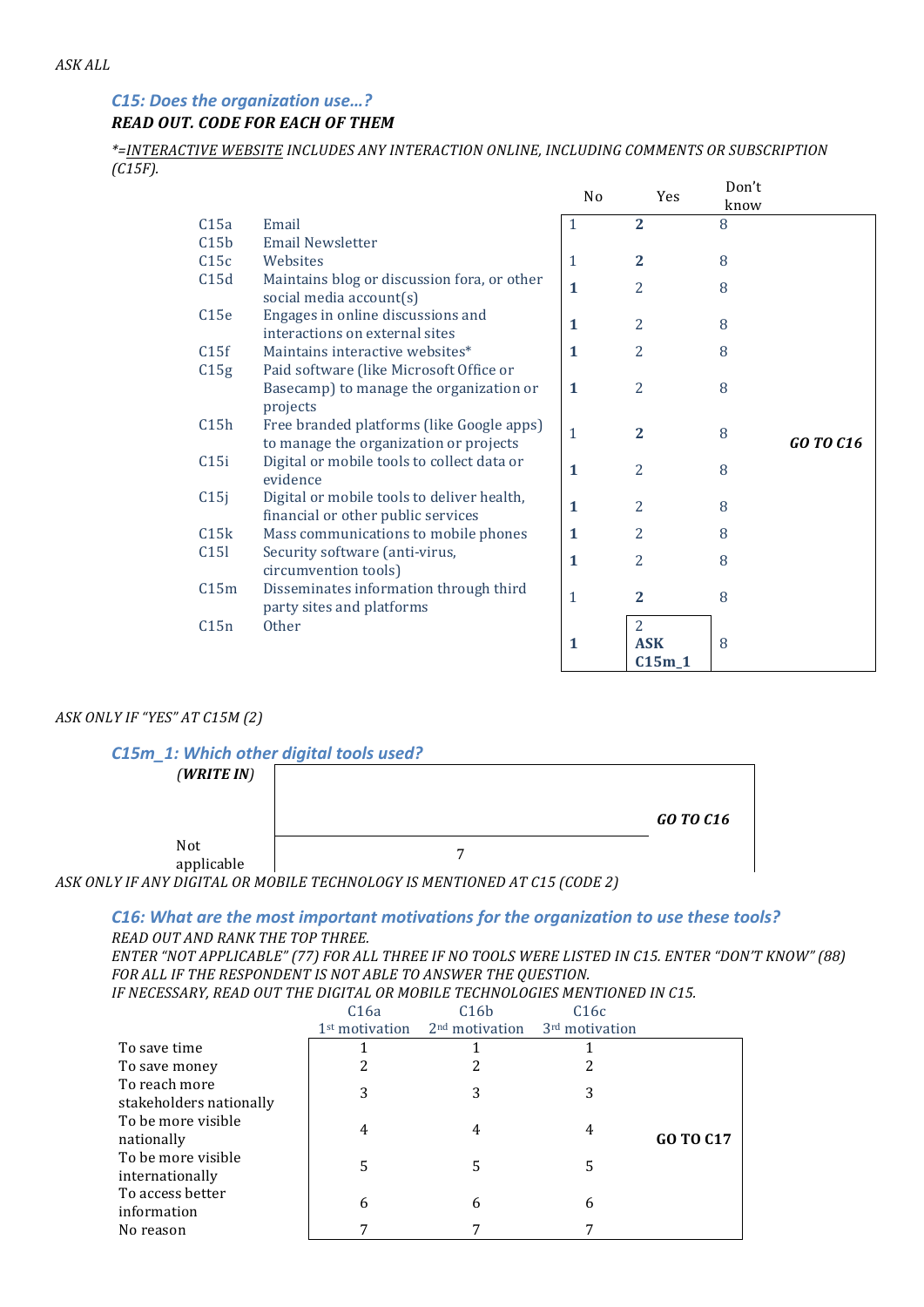| 0ther          |    |    |    | <b>ASK C16_1</b> |
|----------------|----|----|----|------------------|
| Not applicable | 77 |    | 75 | <b>GO TO C17</b> |
| Don't know     | 88 | 88 | 88 |                  |

### *ASK%ONLY%IF%"OTHER"%AT%C16A,%B,%C%(CODE%8)*

|                   | C16 1: Which other motivations to use digital or mobile tools? |           |
|-------------------|----------------------------------------------------------------|-----------|
| (WRITE IN)        |                                                                |           |
|                   |                                                                | GO TO C17 |
| Not<br>applicable |                                                                |           |

*ASK%ONLY%IF%ANY%DIGITAL%OR%MOBILE%TECHNOLOGY%IS%MENTIONED%AT C15%(CODE%2)*

*C17: Could you tell me, approximately, which percentage of the organization's currently annual* **budget is dedicated to supporting the use of digital or mobile technology?** 

| (WRITE IN)     |   |
|----------------|---|
| Not applicable | 7 |
| Don't know     | 8 |

*C18: Of the projects that are currently active in the organization, how many of these would not be possible without the use of digital or mobile technology?*  $ENTER$  A NUMBER. ESTIMATE AS NECESSARY.

| (WRITEIN)      |   |
|----------------|---|
| Not applicable | 7 |
| Don't know     | 8 |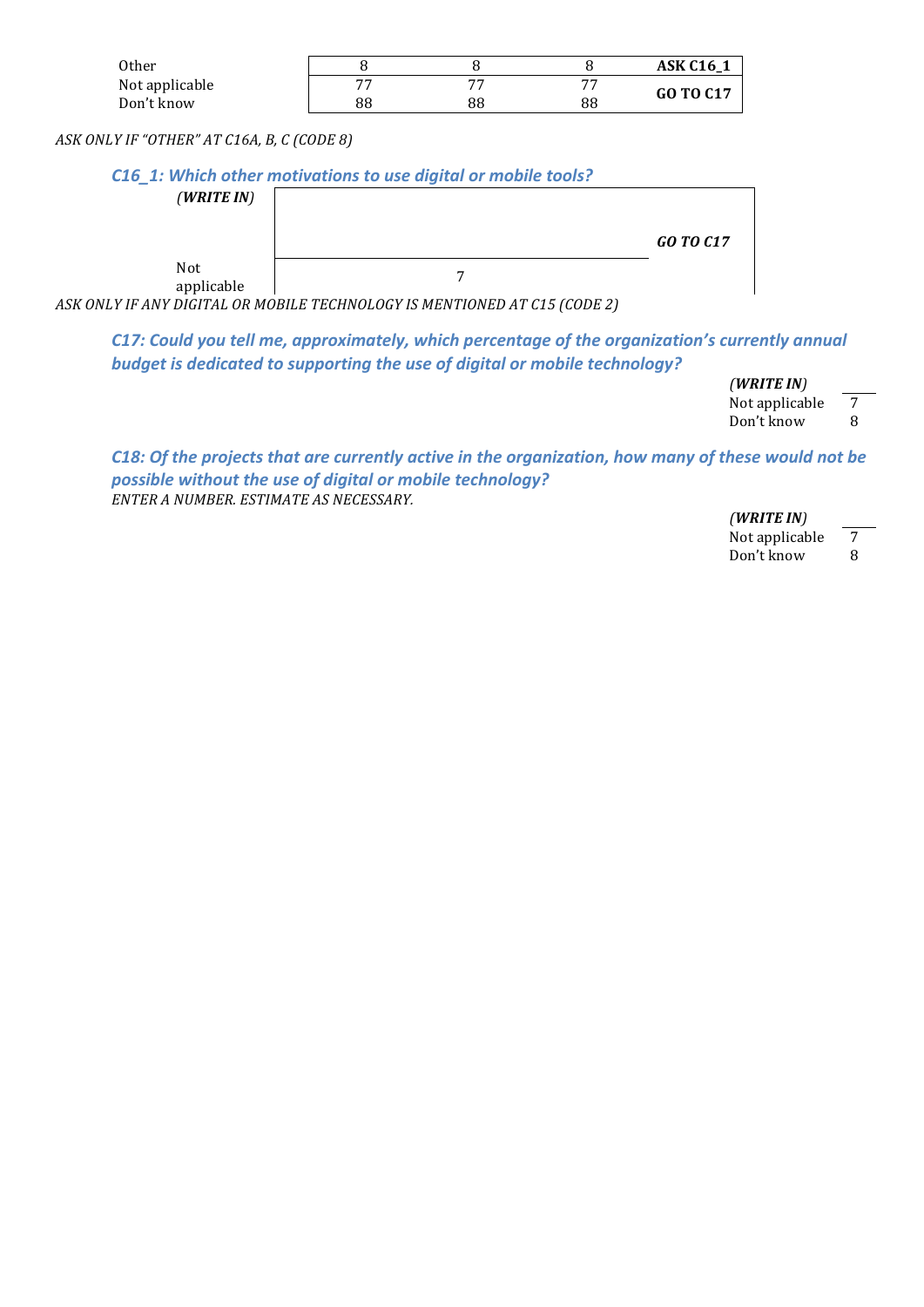### *C19: In relation to this, has this organization used digital or mobile technology in innovative or creative ways other than how it was intended or is commonly used?*

| N٥             |   | GO TO C20        |
|----------------|---|------------------|
| Yes            |   | <b>ASK C19 1</b> |
| Not applicable |   | GO TO C20        |
| Don't know     | R |                  |

#### *ASK%ONLY%IF%"YES"%AT%C19%(CODE%2)*



### *ASK%ALL*

*C20: Are there any specific outcomes for the organization's stakeholders that you hope digital or mobile technologies can facilitate?* 



**C21: End time** 

*INTERVIEWER%ENTER%END%TIME%(USE%24%HOUR%CLOCK)*

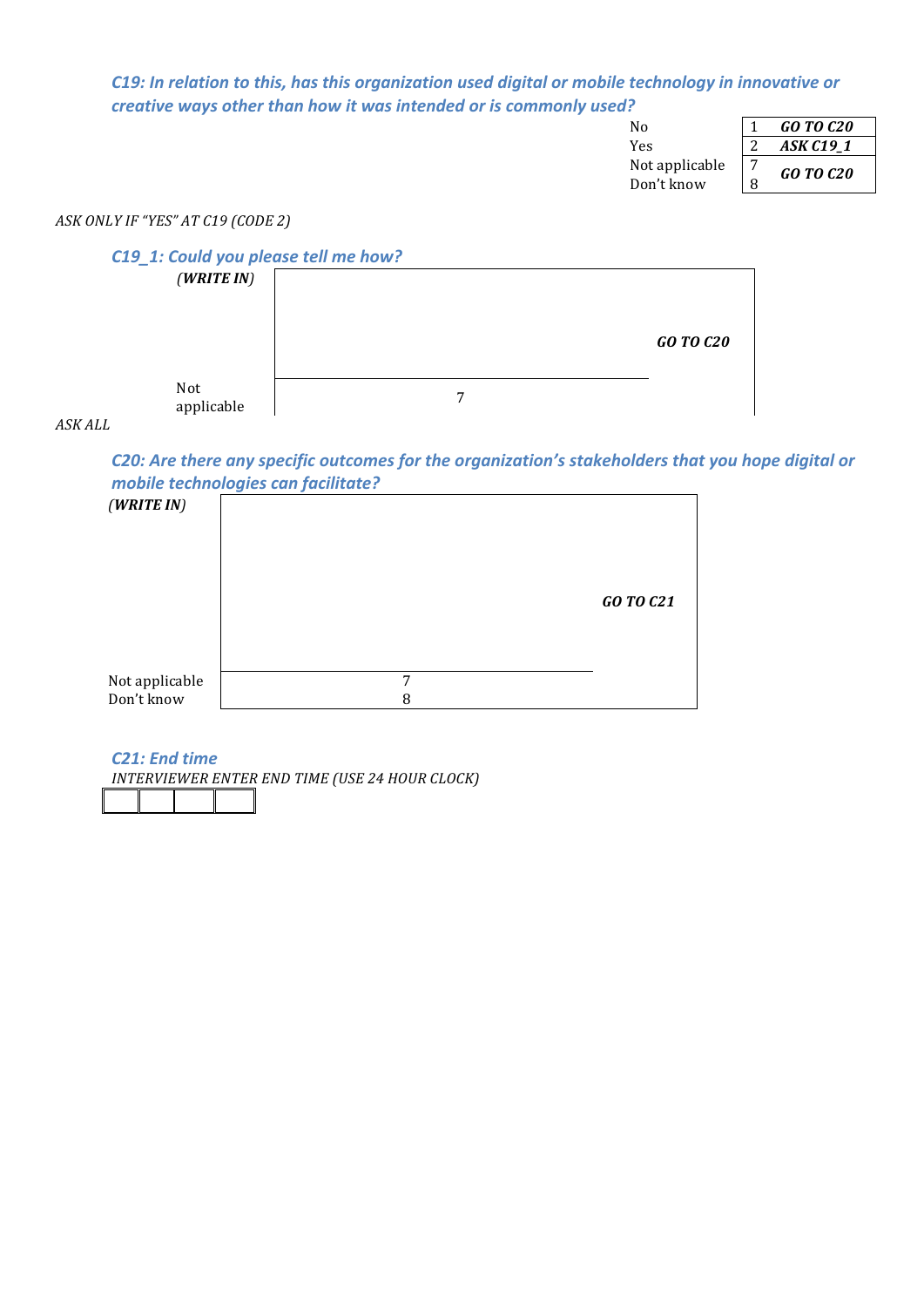### **D: CAPACITIES**

*READ* OUT: I am now going to ask you more questions about organization's skills and how staff *skills'are'developed*

*D0: Start Time* 

**INTERVIEWER ENTER START TIME (USE 24 HOUR CLOCK)** 

*D1: Does the organization have a domain name or brand identity that is used for all online communications?*

| No         |   |
|------------|---|
| Yes        | 2 |
| Don't know | 8 |

D2: Do the organization's staff have access to computers for their work?

| N٥         |   | GO TO D3 |
|------------|---|----------|
| <b>Yes</b> |   | ASK D2-1 |
| Don't know | 8 | GO TO D3 |

#### *ASK%ONLY%IF%"YES"%AT D2%(CODE%2)*

*D2\_1: How many staff members do not have access to their own computer or need to share* computers with other staff?

| (WRITE IN)     | the control of the control |
|----------------|----------------------------|
| Not applicable | $\overline{ }$             |
| Don't know     |                            |

#### $ASKALL$

D3: How many people of the organization's staff currently use digital or mobile technology on a daily basis?

| None of the staff members       |   |
|---------------------------------|---|
| Not many of the staff members   | 2 |
| Some of the staff members       | 3 |
| Almost all of the staff members | 4 |
| All of the staff members        | 5 |
| Don't know                      | 8 |
|                                 |   |

*D4: Has the organization used the internet (including online training, discussions or research) to* get better at any of the following activities?  $Don't$ 

|                  |                                                                                                    | No | Yes        | ້ນ ບ⊥ະເ<br>know |          |
|------------------|----------------------------------------------------------------------------------------------------|----|------------|-----------------|----------|
| D <sub>4</sub> a | Communicating with stakeholders and raising awareness<br>on issues                                 |    |            | 8               |          |
| D <sub>4</sub> b | Keeping the organization and its staff safe                                                        | 1  |            | 8               |          |
| D4c              | Fundraising and developing the organization's strategic<br>focus                                   |    |            | 8               |          |
| D <sub>4</sub> d | Managing staff and organizational activities (such as<br>payroll, hiring and other administration) | 1  | 2          | 8               | GO TO D5 |
| D <sub>4e</sub>  | Measuring impact of programs                                                                       | 1  |            | 8               |          |
| D4f              | <b>Other</b>                                                                                       | 1  |            | 8               |          |
|                  |                                                                                                    |    | <b>ASK</b> |                 |          |
|                  |                                                                                                    |    | D4f 1      |                 |          |

*ASK%ONLY%IF%"YES"%AT D4F%(CODE%2)*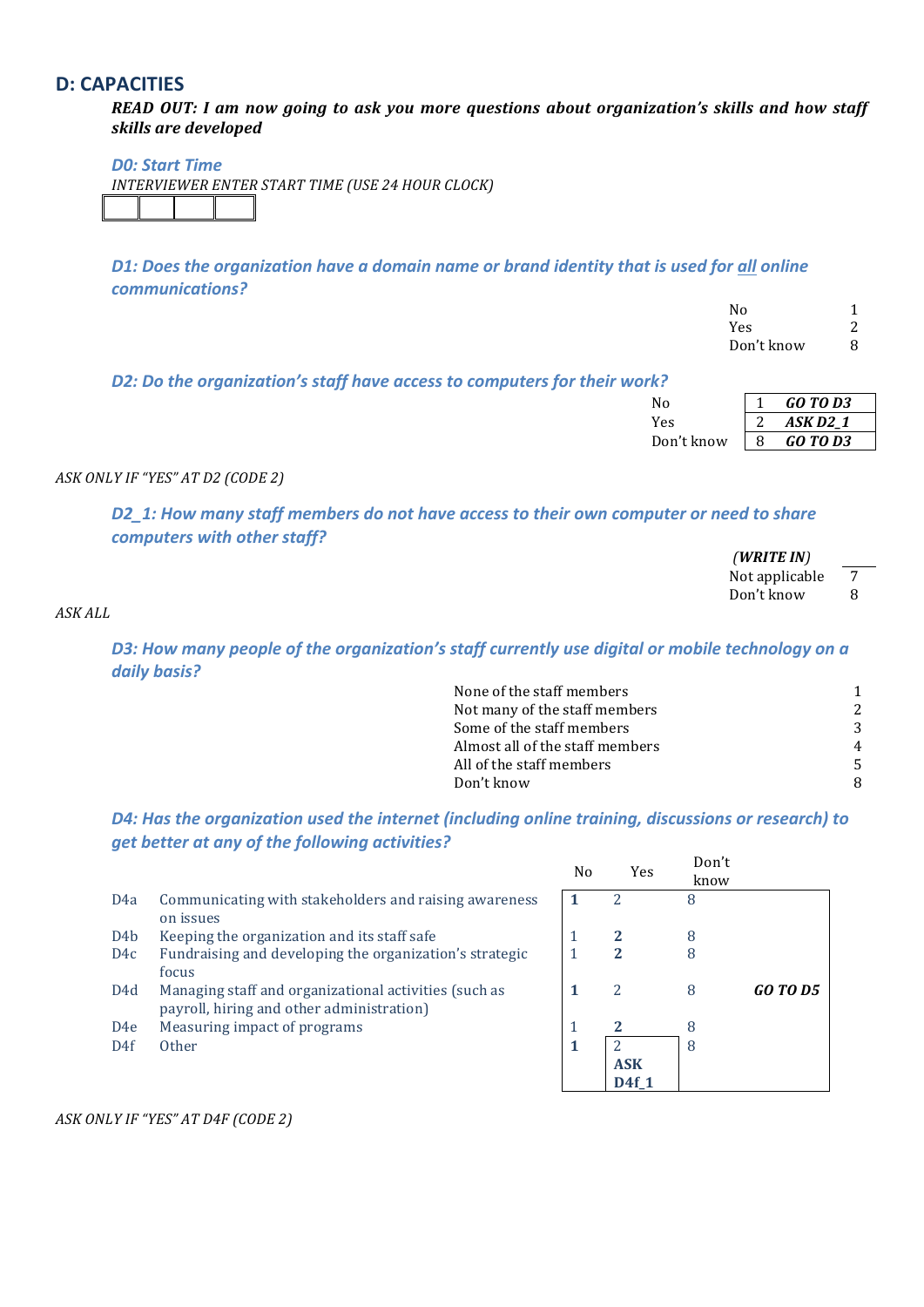|                              | D4f_1: Which other online activities to build skills? |        |
|------------------------------|-------------------------------------------------------|--------|
| (WRITEIN)                    |                                                       |        |
|                              |                                                       | ASK D5 |
| Not applicable<br>Don't know | 7<br>8                                                |        |

ASK ONLY IF INTERNET HAS BEEN USED AT D4A-F (CODE 2)

*D5: In what language has your organization accessed online resources to support its work? DO'NOT'READ'OUT.'CODE'FOR'EACH'LANGUAGE MENTIONED*

|                  |         | No | Yes        | Don't know |          |
|------------------|---------|----|------------|------------|----------|
| D <sub>5</sub> a | English | 1  | 2          | 8          | GO TO D6 |
| D <sub>5</sub> b | Spanish | 1  | 2          | 8          |          |
| D <sub>5</sub> c | Arabic  | 1  | 2          | 8          |          |
| D <sub>5</sub> d | French  | 1  | 2          | 8          |          |
| D <sub>5e</sub>  | Russian | 1  | 2          | 8          |          |
| D <sub>5f</sub>  | Other   | 1  | 2          | 8          |          |
|                  |         |    | <b>ASK</b> |            |          |
|                  |         |    | D5f_1      |            |          |

#### *ASK ONLY IF "YES" AT D5F (CODE 2)*



*ASK%ALL*

*D6: Has the organization used any of the following methods to build skills and capacities for using* digital or mobile technologies? *READ OUT. CODE FOR EACH METHOD* 

|                  |                                             | N <sub>0</sub> | Yes            | Don't |          |
|------------------|---------------------------------------------|----------------|----------------|-------|----------|
|                  |                                             |                |                | know  |          |
| D <sub>6</sub> a | Local training                              |                | $\overline{2}$ | 8     |          |
| D <sub>6</sub> b | Training in another country                 |                | 2              | 8     |          |
| D <sub>6</sub> c | Online training                             |                | 2              | 8     |          |
| D <sub>6</sub> d | Purchasing equipment or hardware            |                | 2              | 8     |          |
| D <sub>6e</sub>  | Hiring consultants                          |                | 2              | 8     |          |
| D <sub>6f</sub>  | Hiring staff or restructuring human         |                | 2              | 8     |          |
|                  | resources                                   |                |                |       | GO TO D8 |
| D <sub>6</sub> g | Devoting staff time to independent learning |                | 2              | 8     |          |
| D <sub>6</sub> h | Participating in international events       |                |                | 8     |          |
| D <sub>6i</sub>  | Searching and learning online               |                |                | 8     |          |
| D <sub>6</sub> j | <b>Other</b>                                | 1              | $\mathcal{P}$  | 8     |          |
|                  |                                             |                | <b>ASK</b>     |       |          |
|                  |                                             |                | <b>D6i 1</b>   |       |          |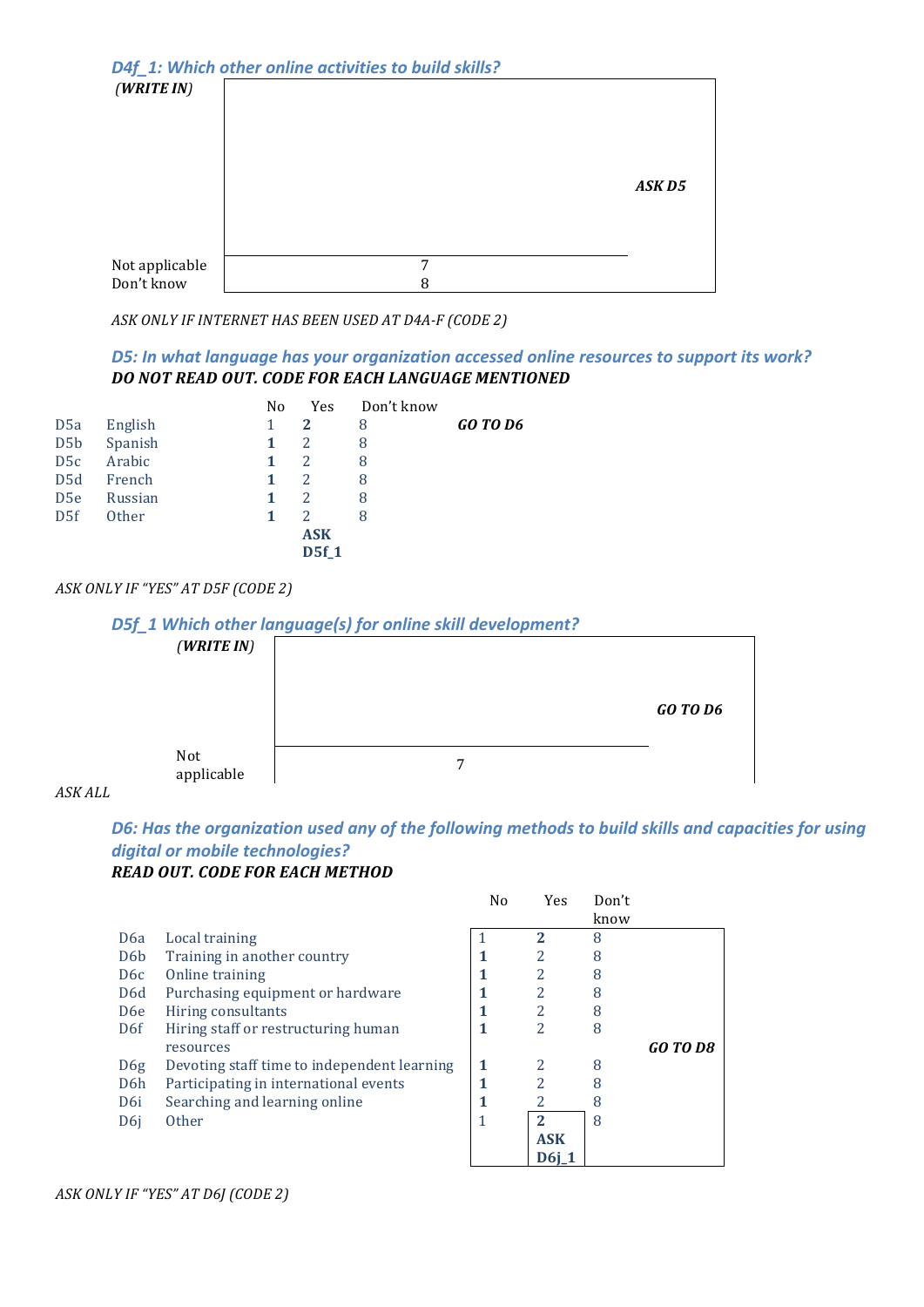# *D6j\_1 Which other method(s) to build skills for using digital and mobile technologies?*

| (WRITEIN)         |   |                 |
|-------------------|---|-----------------|
|                   |   | <b>GO TO D7</b> |
| Not<br>applicable | 7 |                 |

*ASK%ONLY%IF%ANY%METHOD%IS%MENTIONED%AT%D6%(CODE%2)*

### *D7: Have these efforts to increase capacity targeted specific staff members in the organization?* **READ OUT. CODE FOR EACH STAFF**

|                  |                                            | No. | Yes | Not<br>applicable | Don't know |
|------------------|--------------------------------------------|-----|-----|-------------------|------------|
| D <sub>7</sub> a | Has targeted leaders                       |     |     |                   |            |
| D <sub>7</sub> b | Has targeted specific program staff        |     |     |                   |            |
| D <sub>7</sub> c | Has targeted specific administrative staff |     |     |                   |            |
| D7d              | Has targeted all staff                     |     |     |                   |            |
| D <sub>7e</sub>  | 0ther                                      |     |     |                   |            |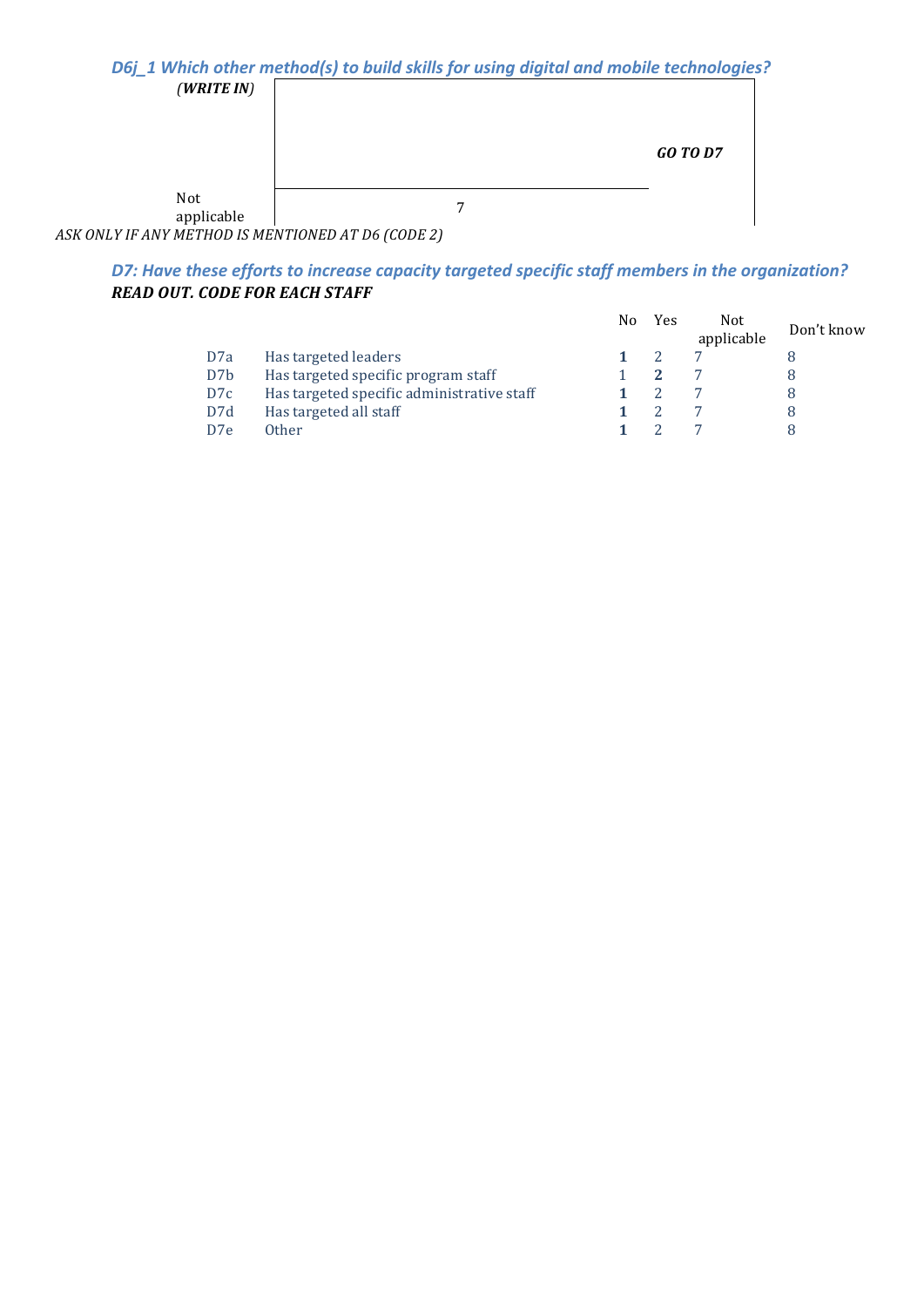*D8: Has turnaround in staff members been a problem for retaining technical capacity in your organization?*

PROVIDE EXPLANATION OF TURNAROUND IF NEEDED: REPEATED DEPARTURE, ARRIVAL OR REPLACEMENT OF *STAFF*

| N٥         |   |
|------------|---|
| Yes        | 2 |
| Don't know | 8 |

*D9: Does the organization have specific plans to increase their capacity to use digital or mobile* technologies in their work?

|                                   | No                            | $1 \quad$ | GO TO D10 |
|-----------------------------------|-------------------------------|-----------|-----------|
|                                   | Yes                           | 2         | ASK D9_1  |
|                                   | Don't know 8 <b>GO TO D10</b> |           |           |
| $P''$ $WPP''$ $AP$ $DQ$ $(CDDPQ)$ |                               |           |           |

*ASK%ONLY%IF%"YES"%AT D9%(CODE%2)*

## D9\_1 How does the organization plan to increase its capacity to use digital or mobile *technologies?%*

### *DO NOT READ OUT. CODE FOR EACH PLAN.*

|                  |                                               | N <sub>0</sub> | Yes              | Don't |           |
|------------------|-----------------------------------------------|----------------|------------------|-------|-----------|
|                  |                                               |                |                  | know  |           |
| D9a              | There is no specific plan                     |                | 2                | 8     | GO TO D10 |
| D <sub>9</sub> b | Through a local training                      |                | 2                | 8     |           |
| D9c              | Through a training in another country         |                | 2                | 8     |           |
| D <sub>9</sub> d | Through online training                       |                | 2                | 8     |           |
| D <sub>9e</sub>  | Through activities that target the capacities |                | 2                | 8     |           |
|                  | of all staff                                  |                |                  |       |           |
| D <sub>9f</sub>  | By purchasing equipment or hardware           |                | 2                | 8     |           |
| D <sub>9g</sub>  | By hiring consultants                         |                | $\mathbf{2}$     | 8     |           |
| D <sub>9</sub> h | By hiring staff or restructuring human        |                | 2                | 8     |           |
|                  | resources                                     |                |                  |       |           |
| D <sub>9i</sub>  | By devoting staff time to independent         | 1              | 2                | 8     |           |
|                  | learning                                      |                |                  |       |           |
| D9j              | By participating in international events      |                | 2                | 8     |           |
| D <sub>9</sub> k | By searching online                           |                | 2                | 8     |           |
| D <sub>9</sub>   | <b>Other</b>                                  |                | 2                | 8     |           |
|                  |                                               |                | <b>ASK D9L 2</b> |       |           |

### *ASK%ONLY%IF%"YES"%AT D9L%(CODE%2)*

| D9I_2 Which other specific plan to increase capacity? |  |           |  |
|-------------------------------------------------------|--|-----------|--|
| (WRITEIN)                                             |  |           |  |
|                                                       |  | GO TO D10 |  |
| Not<br>applicable                                     |  |           |  |

**D10: End time** 

*INTERVIEWER%ENTER%END%TIME%(USE%24%HOUR%CLOCK)*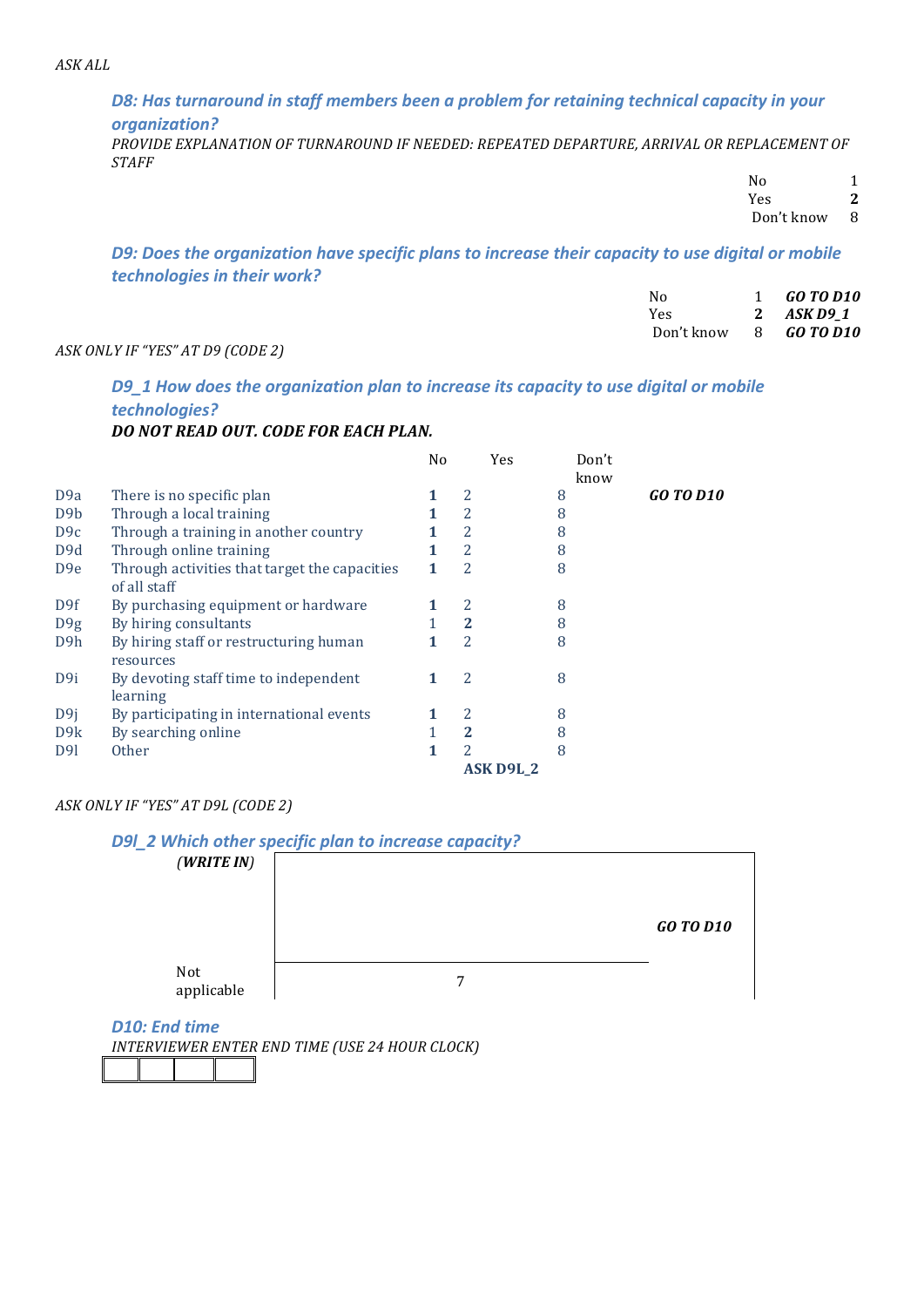### **E: LESSONS LEARNED**

*E0: Start Time* 

**INTERVIEWER ENTER START TIME (USE 24 HOUR CLOCK)** 

 $ASKALL.$ 

*REFER%TO%THE%LAST%3%YEARS%FOR%ALL%QUESTIONS%IN%THIS%SECTION.*

*READ'OUT'We'are'now'changing'topic'again.'If'you'would'like'to'take'a'break,'please'feel'free'to'* tell me. I will be asking you in this next section about the activities which have been developed by *the'organization'in'the'last'3'years.*

*E1:%Please%name%the%activity%that%you%feel%produced%the%most%meaningful%results%and%most%* contributed toward the organization's strategic objectives in the last three years. *ENCOURAGE%THE%RESPONDENT%TO%GIVE%A%FULL%DESCRIPTION%OF%THE%ACTIVITY,%INCLUDING%THE%INTENDED% OBJECTIVES,%HOW%THE%ACTIVITY%WAS%PLANNED%AND%EXECUTED,%WHO%PARTICIPATED%IN%PLANNING%THE% ACTIVITY,%CHALLENGES AND%RESPONSES%BY%THE ORGANIZATION,%PERCEIVED%IMPACT,%AND%ANY%THOUGHTS%ON% WHAT%MIGHT%HAVE%HAPPENED%IF%THE%ORGANIZATION%HAD%PURSUED%THE ACTIVITY%DIFFERENTLY.%%RECORD% THE%ANSWER%AS%CLOSELY%AS%POSSIBLE%WITHOUT%DISRUPTING%THE%RESPONDENT'S%NARRATIVE. IF%NECESSARY,% REVISE%AND%POLISH%THE%NOTES%IMMEDIATELY%AFTER%THE%INTERVIEW%IS%COMPLETE.%*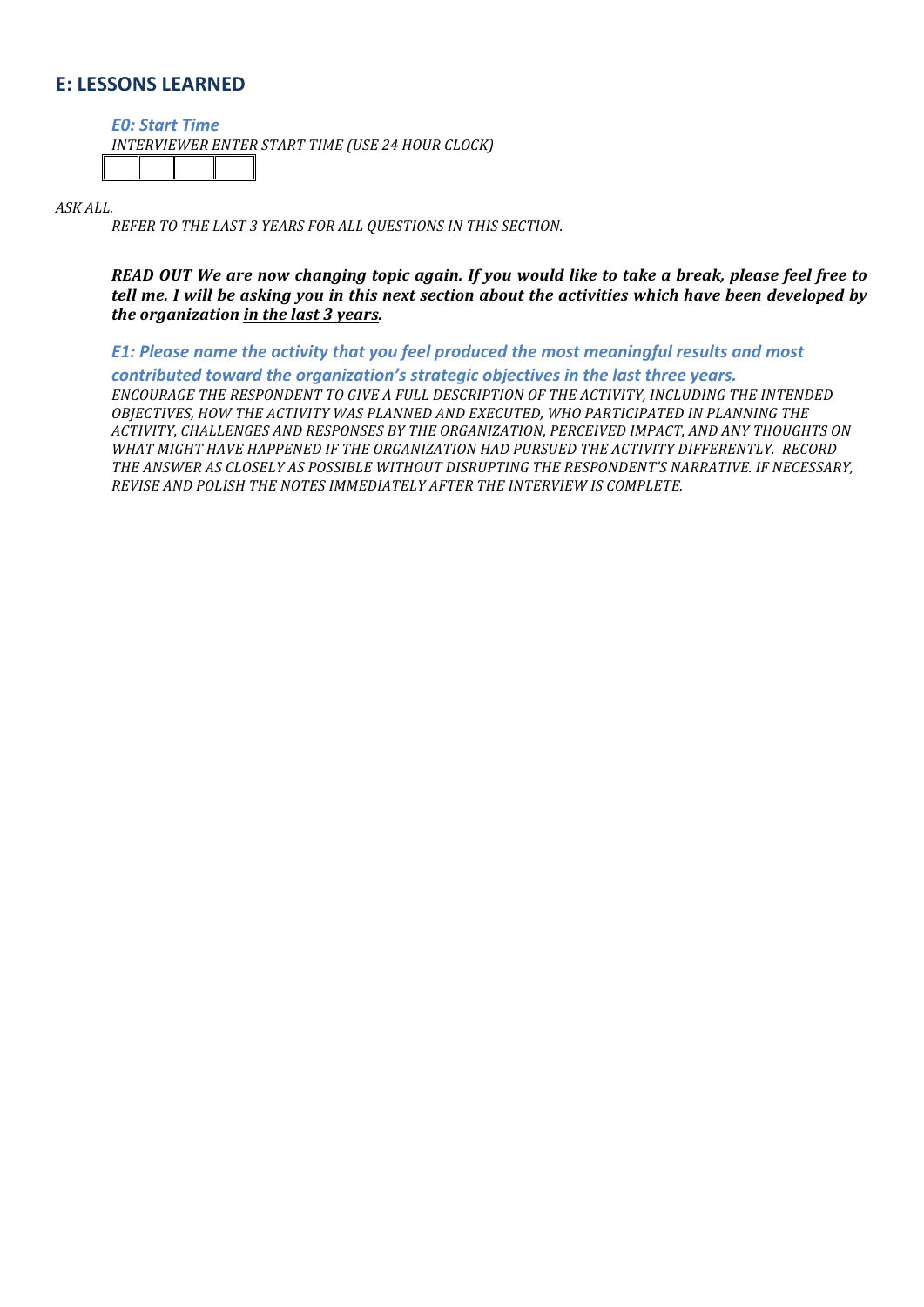*GO'TO'E2*

Don't know

8

**GO!TO!E5**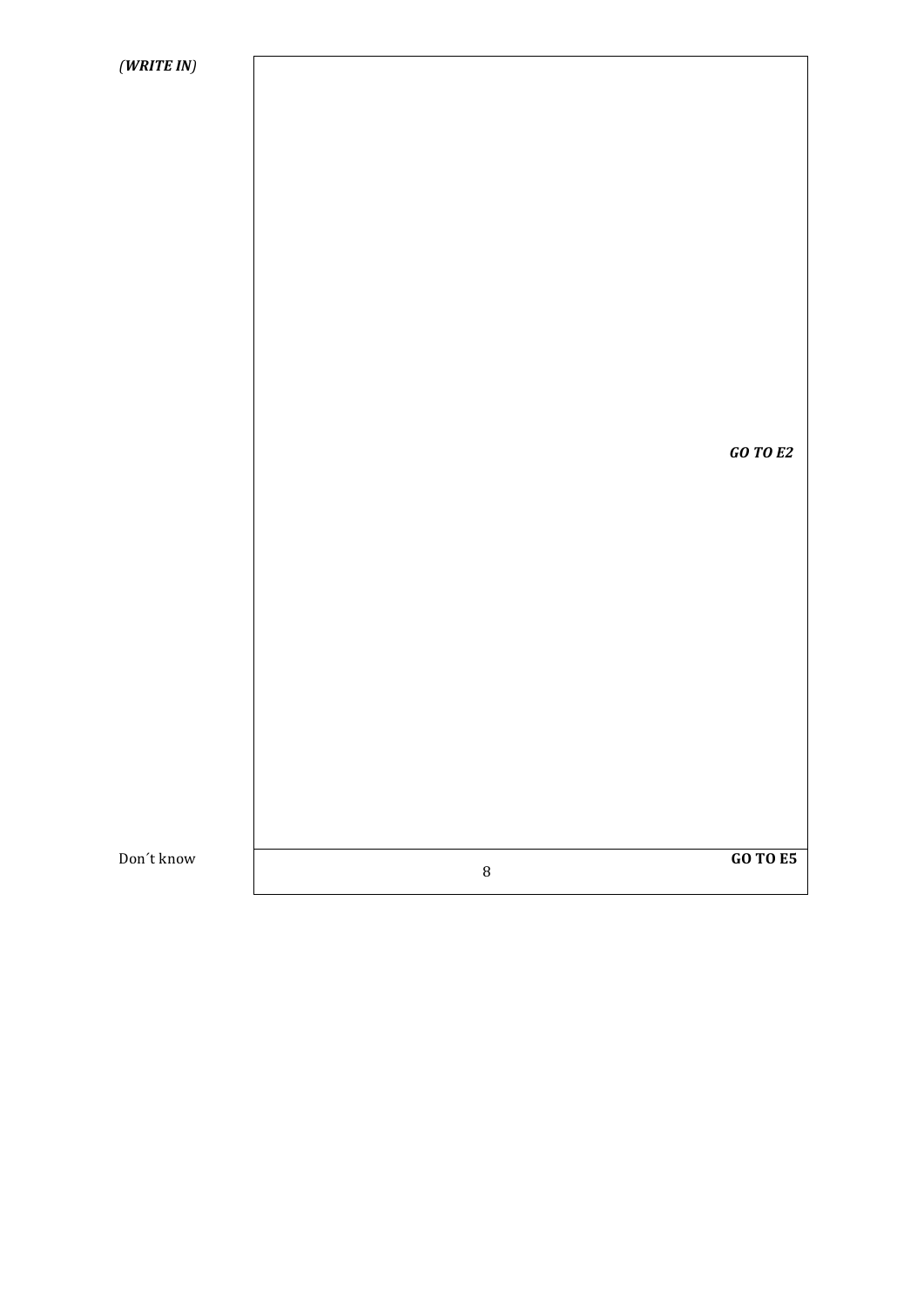#### *CODE%ONLY%IF%AN%ACTIVITY%HAS%BEEN%DESCRIBED%AT%E1*

*FOLLOW%THESE%INSTRUCTIONS%FOR%E1\_1%AND%E1\_2:%ACCORDING%TO%THE%INFORMATION%PROVIDED%ABOUT%THE%* ACTIVITY, CODE ANSWERS TO THE FOLLOWING TWO QUESTIONS.

*ENTER%THESE%QUESTIONS%PROMPTLY,%BUT%IF%THE%RESPONDENT%BECOMES%BORED%OR%AGITATED, ENTER THEM% IMMEDIATELY%AFTER%THE%INTERVIEW%IS%COMPLETE,%AND%CONTACT%THE RESPONDENT%AGAIN%IF%CLARIFICATION% IS%NECESSARY.%*

### *E1\_1:%Did%the%description%of%the%activity's%explicit%objectives%include:*

|         |                                                                                                                                             | Yes | Don't<br>know |
|---------|---------------------------------------------------------------------------------------------------------------------------------------------|-----|---------------|
| E1a 1   | Disseminating information on government<br>activities, procedures, or resources?                                                            |     | 8             |
|         | E1b <sub>_1</sub> Collecting citizen reports on public service<br>delivery or governance processes (such as<br>elections or consultations)? |     |               |
| $E1c_1$ | Consulting citizens on their opinions and<br>perspectives?                                                                                  |     |               |
| E1d 1   | Raising awareness on issues?                                                                                                                |     |               |

#### *E1\_2:%Did%the%description%of%the%activity%include%using any%of%the%following%tools:*

|                    |                                                                                                            | No | <b>Yes</b>     | Don't<br>know |
|--------------------|------------------------------------------------------------------------------------------------------------|----|----------------|---------------|
| $E1a_2$            | Social media tools                                                                                         | 1  | 2              | 8             |
| $E1b_2$            | Blogging platforms                                                                                         | 1  | $\overline{2}$ | 8             |
| $E1c_2$            | Tools for creating and managing pictures or<br>videos                                                      | 1  | $\mathcal{L}$  | 8             |
| E <sub>1</sub> d 2 | Cloud-based collaboration applications                                                                     | 1  | 2              | 8             |
| E1e 2              | <b>Budgeting software</b>                                                                                  | 1  | 2              | 8             |
| $E1f_2$            | Tools for building and/or managing websites                                                                | 1  | 2              | 8             |
| $E1g_2$            | Project management software                                                                                | 1  | $\overline{2}$ | 8             |
| E1h 2              | Communications software for coordinating<br>mass messaging through email, sms or other<br>electronic media | 1  | $\overline{2}$ | 8             |
| E1i                | Anti-virus software                                                                                        | 1  | 2              | 8             |
| $E1j_2$            | Tools for managing databases                                                                               | 1  | 2              | 8             |
| $E1k_2$            | Visualization/design software                                                                              | 1  | 2              | 8             |
| $E11_2$            | Tools for managing sms messages among<br>large groups                                                      | 1  | $\overline{2}$ | 8             |
| $E1m_2$            | Circumvention software                                                                                     | 1  | 2              | 8             |

#### *ASK%ONLY%IF%AN%ACTIVITY%HAS%BEEN%DESCRIBED%AT%E1*

#### *E2: Would you say international awareness has played an important role in this activity?*

| Nο         |   | GO TO E3        |
|------------|---|-----------------|
| Yes        |   | <b>ASK E2_1</b> |
| Don't know | 8 | GO TO E3        |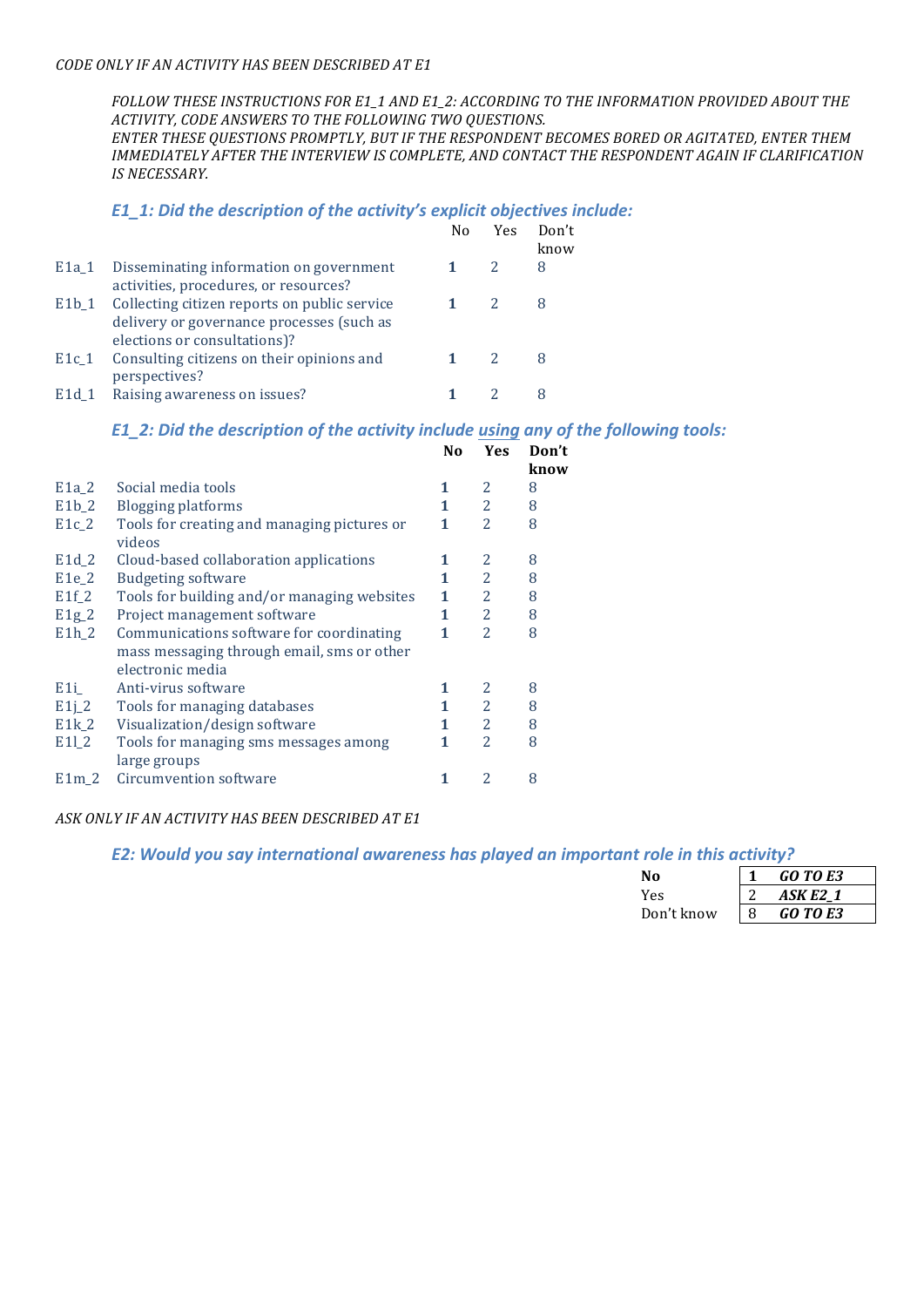**E2\_1: Would you like to comment on the role of international awareness in this activity?** *(WRITE'IN)*

| (WRITE IN)                   |        |                 |
|------------------------------|--------|-----------------|
|                              |        | <b>GO TO E3</b> |
| Not applicable<br>Don't know | 7<br>8 |                 |

#### *ASK%ONLY%IF%AN%ACTIVITY%HAS%BEEN%DESCRIBED%AT%E1*

*E3: Would you say that evidence or documentation play a significant role in this activity?* IF NECESSARY, PROVIDE EXAMPLES OF DOCUMENTATION, SUCH AS SURVEY RESULTS, VIDEOS OF ACTIVITIES OR *PROTESTS,%OR%OFFICIAL%DOCUMENTS%AND%RECORDS.%*

| N٥         | GO TO E4 |
|------------|----------|
| Yes        | ASK E3 1 |
| Don't know | GO TO E4 |

*ASK%ONLY%IF%'YES'%AT E3%(CODE%2)*

#### *E3\_1:%How%would%you%describe%the%role%of%documentation%in%this%activity?*

IF NECESSARY, PROVIDE EXAMPLES, SUCH AS PLACING ONLINE, SENDING TO GOVERNMENT OFFICIALS, *ENTERING%IN%LEGAL%PROCEEDINGS,%OR%BROADCASTING%ON%LOCAL%MEDIA.%*

| WRITE.<br>IN |  |
|--------------|--|
|              |  |

| (WRITEIN)                    |        |                 |
|------------------------------|--------|-----------------|
|                              |        | <b>GO TO E4</b> |
| Not applicable<br>Don't know | 7<br>8 |                 |

*ASK%ONLY%IF%AN%ACTIVITY%HAS%BEEN%DESCRIBED%AT%E1*

*E4:%Do%you%think%this%activity%would%have%benefited%from%any%other%use%of%digital%or%mobile% technology?*

| Nο         |   | <b>GO TO E5</b> |
|------------|---|-----------------|
| Yes        |   | ASK E4 1        |
| Don't know | 8 | GO TO E5        |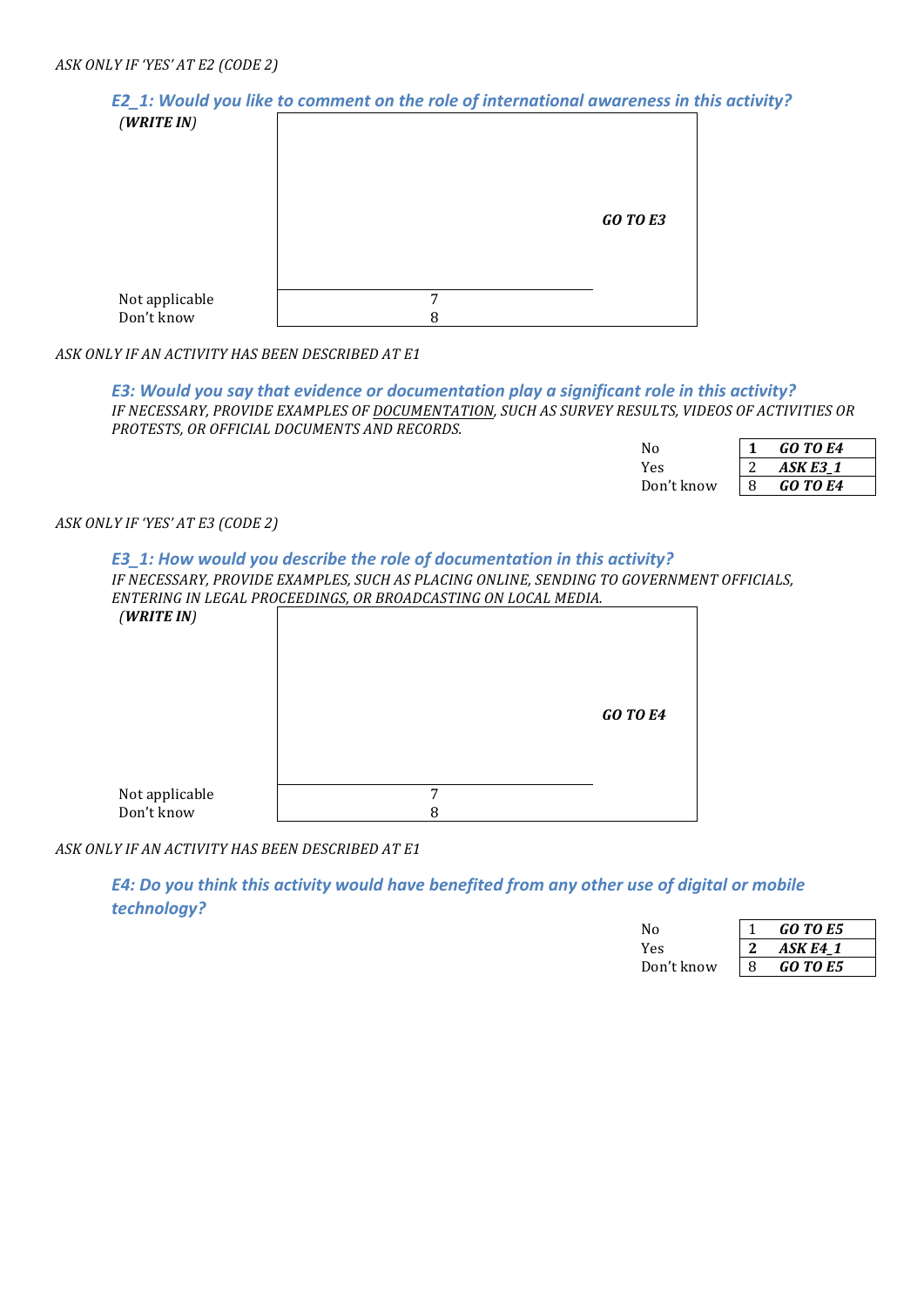*E4\_1: Please describe other potential benefits of digital or mobile technology for this activity. (WRITE'IN)*



#### $ASKALL$

*READ OUT I will be asking you now about the obstacles which the organization has to face in its daily'activities.*

*E5: Please describe one of the main obstacles preventing the organization from fully achieving its* strategic objectives?

*ENCOURAGE%THE%RESPONDENT%TO%GIVE%A%FULL%DESCRIPTION%OF%THE%OBSTACLE,%INCLUDING%RESPONSIBLE%* PARTIES, HOW THE ORGANIZATION HAS RESPONDED, IT'S CONSEQUENCES, AND WHAT THE RESPONDED THINKS MAY OR MAY NOT CHANGE IN THE FUTURE.

*RECORD%THE%ANSWER%AS CLOSELY%AS%POSSIBLE%WITHOUT%DISRUPTING%THE%RESPONDENT'S%NARRATIVE.%IF% NECESSARY,%REVISE%AND%POLISH%THE%NOTES%IMMEDIATELY%AFTER%THE%INTERVIEW%IS%COMPLETE.%*

 $(WRITEIN)$ 

| Don't know | $\, 8$ | $\it GO$ TO $E8$ |
|------------|--------|------------------|
|            |        |                  |
|            |        |                  |
|            |        |                  |
|            |        |                  |
|            |        |                  |
|            |        |                  |
|            |        |                  |
|            |        | ASK E6           |
|            |        |                  |
|            |        |                  |
|            |        |                  |
|            |        |                  |
|            |        |                  |
| (WKIIE IN) |        |                  |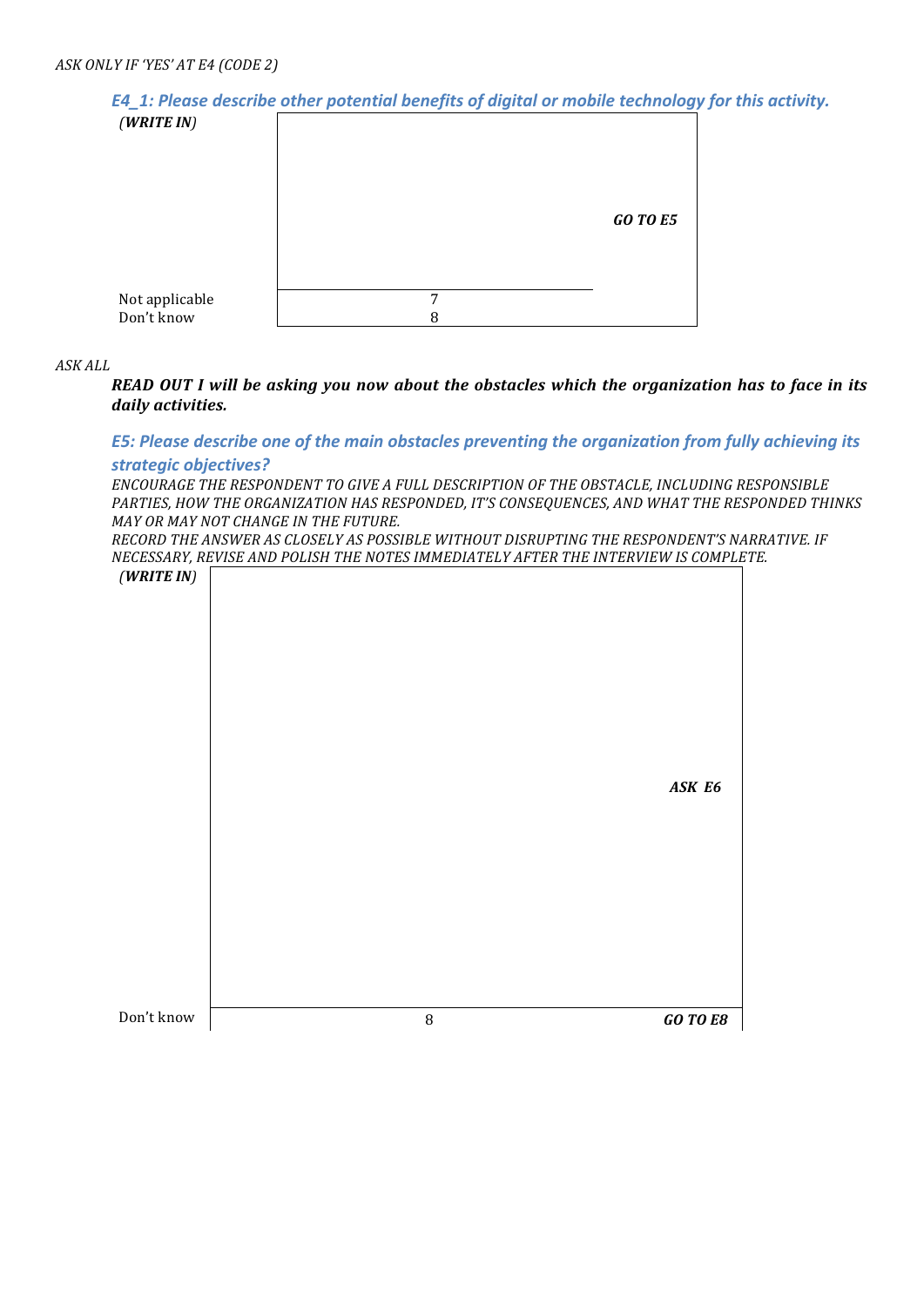

*E6: Please describe any tools, activities or changes in the organization that you think would help* 

*E7: And in particular, do you think digital or mobile tools could help to overcome this obstacle.* **Please describe.** 



 $ASKALL$ 

*E8: Has the organization adopted or tried to adopt any of the following activities that use digital* or mobile technology? *READ'OUT'ALL.'CODE'FOR'EACH'ACTIVITY*

|                  |                                    | N <sub>0</sub> | Yes, but not   | Yes, and  | Don't |
|------------------|------------------------------------|----------------|----------------|-----------|-------|
|                  |                                    |                | adopted        | adopted   | know  |
| E <sub>8</sub> a | Creating or improving a website    |                | 2              | 3         | 8     |
| E8b              | Collecting or managing citizen     |                |                |           |       |
|                  | reports, including videos,         |                |                | 3         | 8     |
|                  | photographs or text                |                |                |           |       |
| E <sub>8</sub> c | Mapping events, services or actors | 1              | $\overline{2}$ | 3         | 8     |
|                  | online                             |                |                |           |       |
| E <sub>8</sub> d | Text messaging campaigns           |                | 2              | 3         | 8     |
| E <sub>8e</sub>  | Providing access to government     |                | 2              | 3         | 8     |
|                  | information online                 |                |                |           |       |
| E <sub>8f</sub>  | Other                              |                | 2              | 3         | 8     |
|                  |                                    |                |                | ASK E8F_1 |       |
|                  |                                    |                | GO TO E9       | GO TO E10 |       |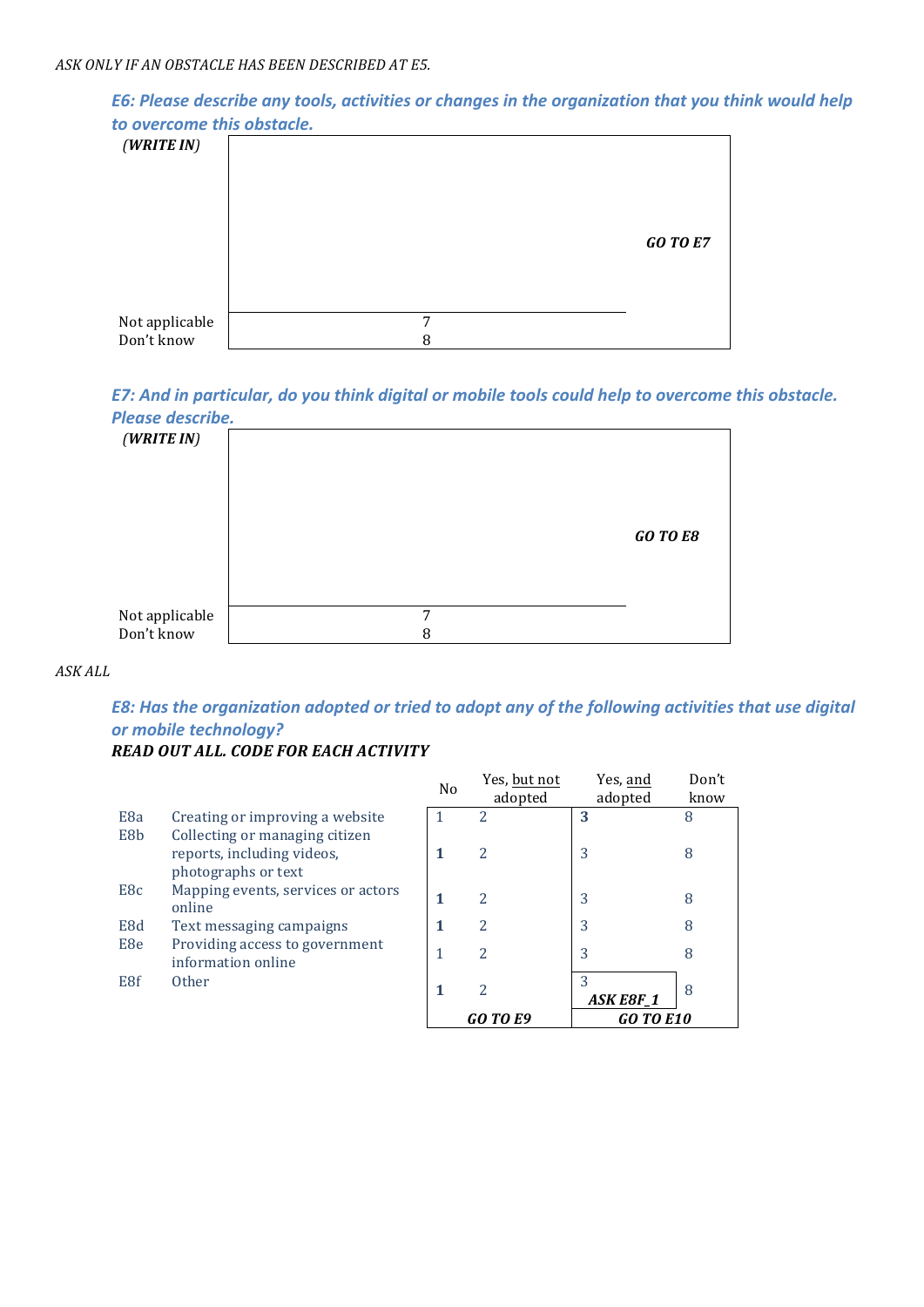

ASK ONLY IF NO ATTEMPT TO ADOPT TECHNOLOGY OR TECHNOLOGY NOT ADOPTED AT E8A-F (CODES 1,2)

### *E9:%Could%you%please%tell%me%why%you%did%not%adopt%the%activities noted%above?% DONOT READ OUT.*

| Capacities of staff                                                                                   |    |                  |
|-------------------------------------------------------------------------------------------------------|----|------------------|
| Contextual factors such as ICT infrastructure                                                         | 2  |                  |
| Contextual factors such as the technical literacy and media use of<br>stake-holders and beneficiaries | 3  |                  |
| Financial constraints                                                                                 | 4  |                  |
| Government repression                                                                                 |    | <b>GO TO E12</b> |
| Strategic constraints                                                                                 | 6  |                  |
| Other                                                                                                 |    |                  |
| No reason                                                                                             | 8  |                  |
| Not applicable                                                                                        | 77 |                  |
| Don't know                                                                                            | 88 |                  |

#### ASK ONLY IF 'YES, AND ADOPTED' AT E8A-E (CODE 3)

#### *E10: Please describe the reasons why you adopted new activities.*

ENCOURAGE A FULL DESCRIPTION OF THE REASONS, INCLUDING ORGANIZATIONAL AMBITIONS, LIMITATIONS **AND RESPONSES TO EXTERNAL EVENTS.** 

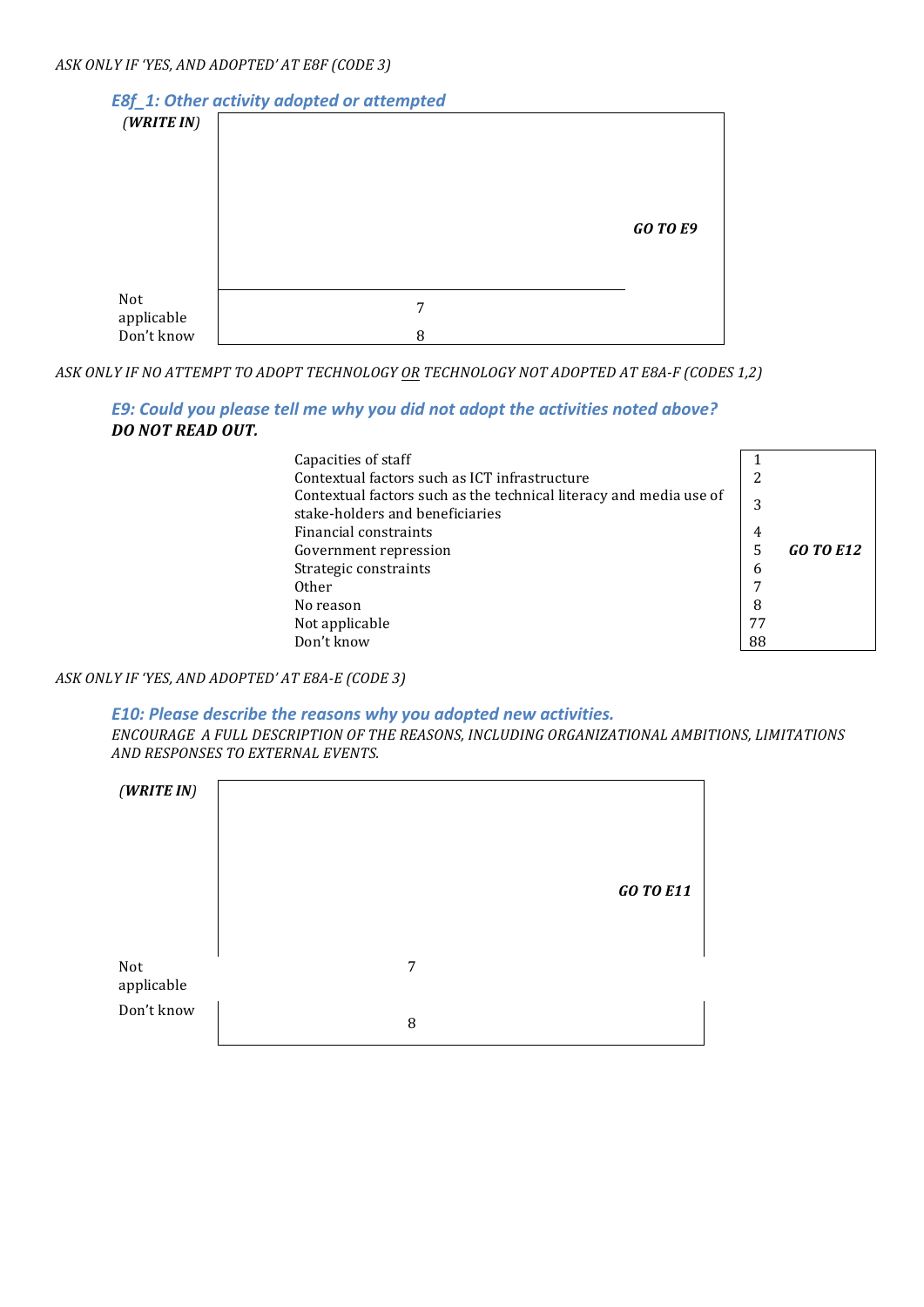

### **E12: End time**

*INTERVIEWER%ENTER%END%TIME%(USE%24%HOUR%CLOCK)*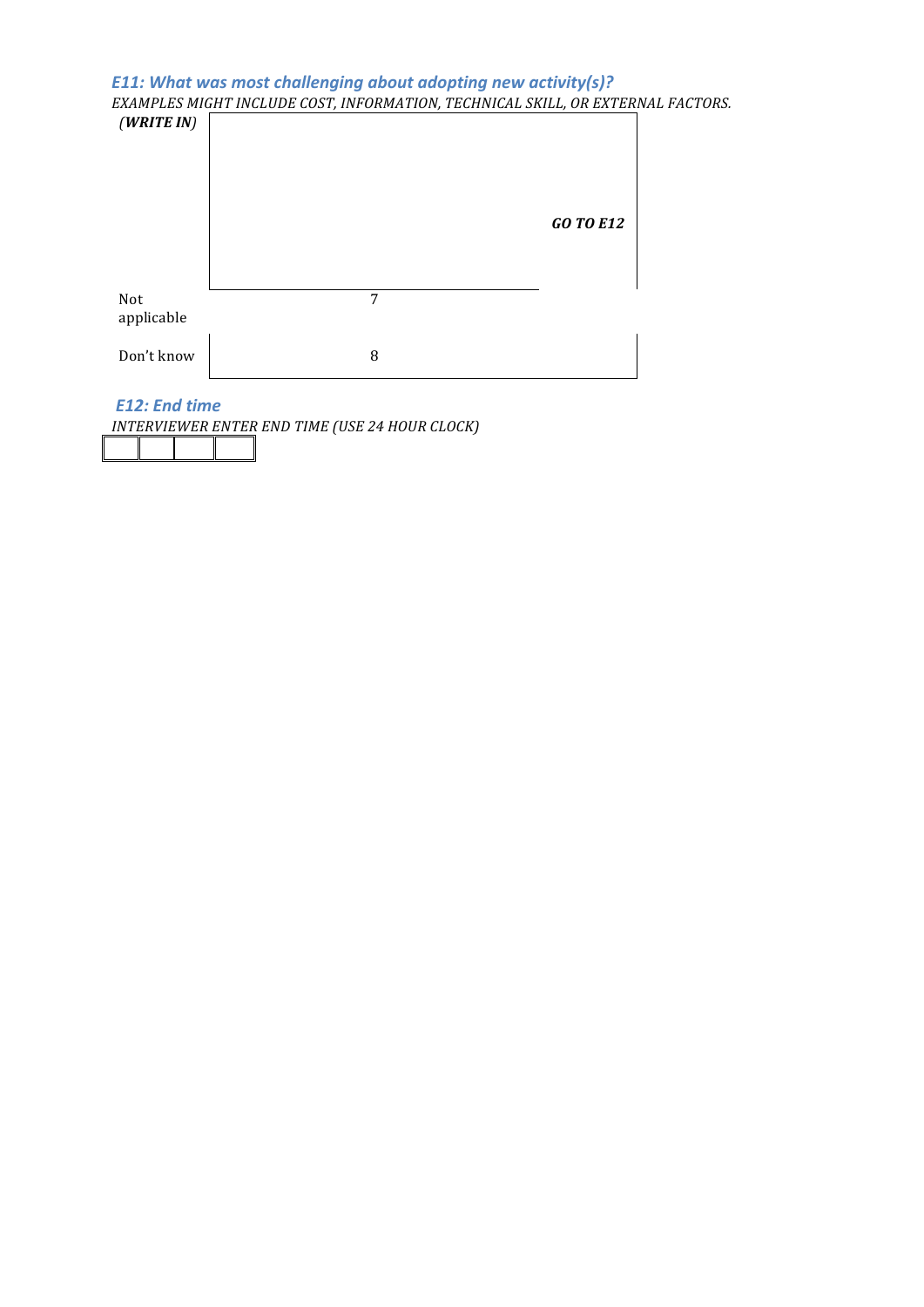# **F: INTERVIEW CLOSING** *THESE'QUESTIONS'ARE'FOR'THE'INTERVIEWER'TO'ANSWER*

**F1 Respondent sex** Male **1** Female 2 Don't know 8 *F2%Respondent%age (WRITE'IN)* Don't know  $\overline{\qquad \qquad }$  8 F3 Did you feel the respondent was reluctant to answer any questions? No **1** Yes 2 Don't know 8 F4 Do you think that the respondent tried to answer the questions to the best of his or her ability? No 1 Yes **2** Don't know 8 *F5%Overall,%do%you%think%that%the%respondent%understood%the%questions?* No 1 Yes **2** Don't know 8 F6 Do you feel the respondent became tired or frustrated at any point during the interview? No **1** Yes 2 Don't know 8

*F7%When?*

*(WRITE'IN)*

| Not applicable                                   |            | − |  |
|--------------------------------------------------|------------|---|--|
| Don't know                                       |            | 8 |  |
| F8 In what language was the interview conducted? | (WRITE IN) |   |  |
|                                                  | Don't know |   |  |
|                                                  |            |   |  |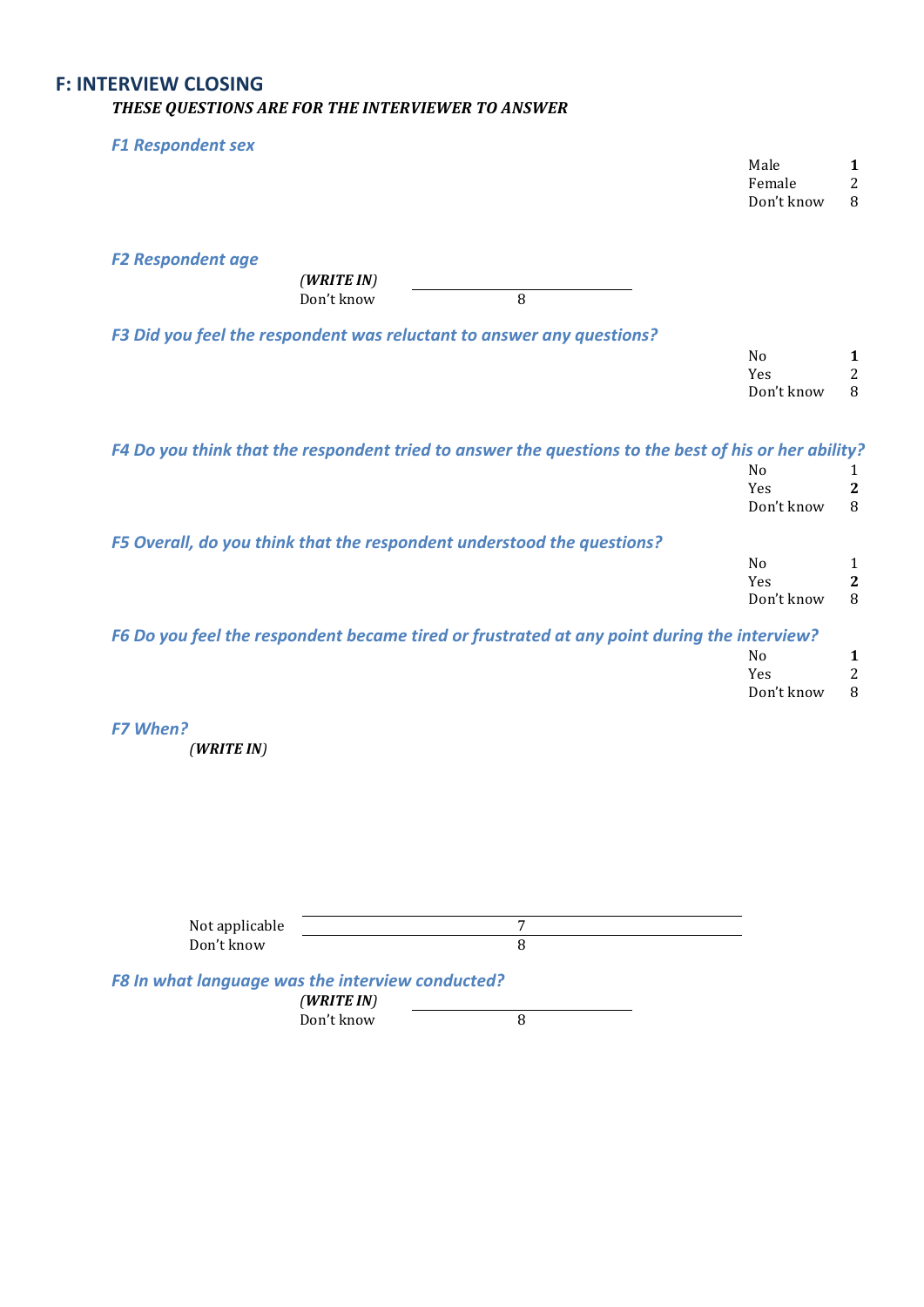### *F9%Comments*

*IF%YOU%HAVE%ANY%ADDITIONAL%COMMENTS%REGARDING%THE%INTERVIEW, PLEASE%WRITE%THEM%BELOW. (WRITE'IN)*

Don't know 8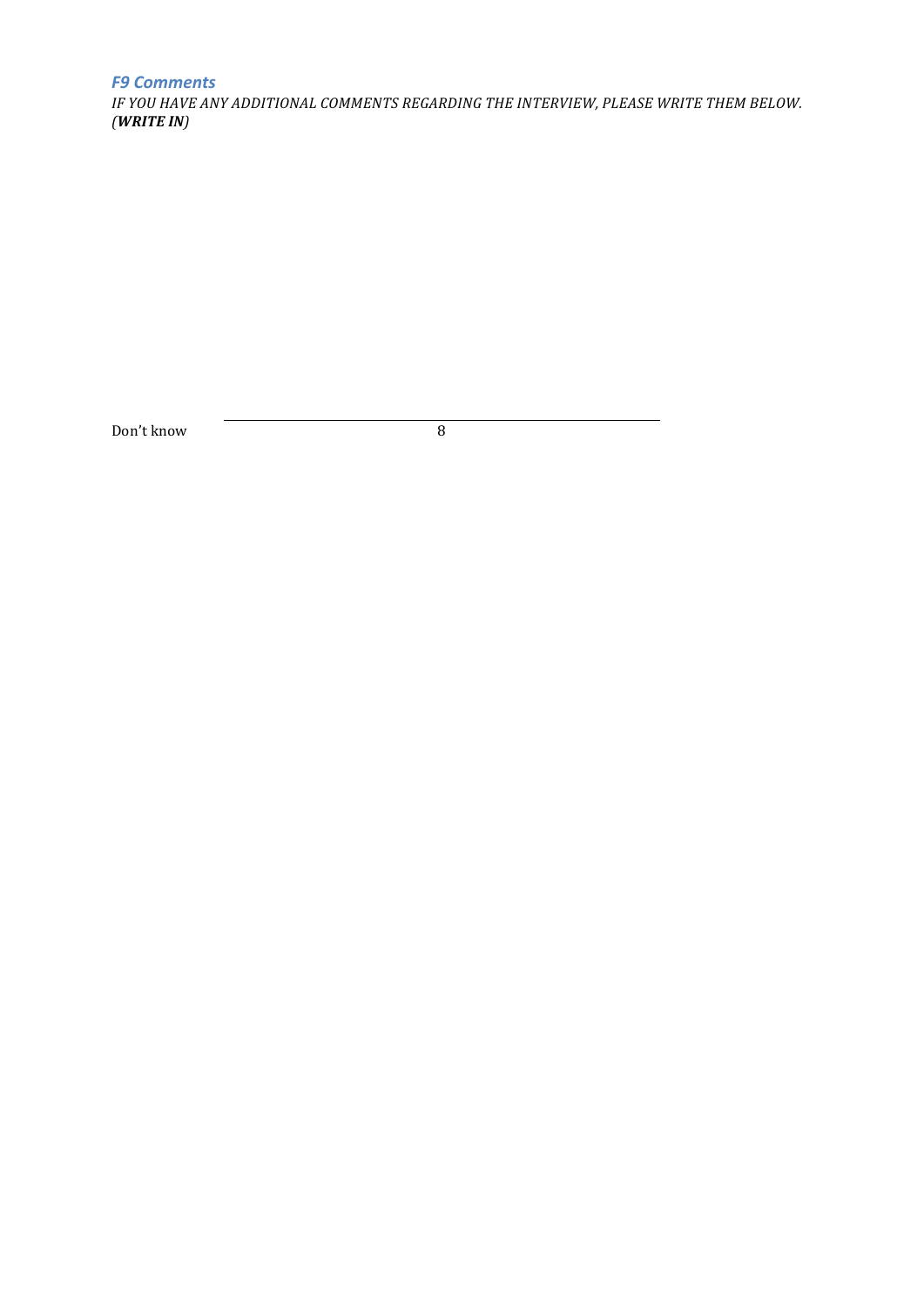# **Interview: Communications Officer or Technologist**

*THIS%INTERVIEW%SHOULD%BE%CONDUCTED%WITH%A%PERSON%IN%THE%ORGANIZATION%WHO:%*

- *1. IS%FAMILIAR%WITH%THE ORGANIZATION'S%TECHNOLOGY%USE,*
- *2. ACTIVELY%CONTRIBUTES TO%THE%ORGANIZATION'S%COMMUNICATIONS%AND PUBLIC%RELATIONS.*

*ATTEMPT%TO%CONDUCT%THIS%INTERVIEW%WITH%A PERSON%HOLDING%ONE%OF%THE%POSITIONS%LISTED%BELOW,% BEGINNING%WITH%THE%FIRST.%IF%THE%POSITION%AT%THE%TOP%OF%THE%LIST%DOES%NOT%EXIST%OR%IS%UNABLE%TO%* PARTICIPATE, ATTEMPT TO CONDUCT THE INTERVIEW WITH THE NEXT PERSON ON THE LIST.

- 1. **DIRECTOR OF COMMUNICATIONS**
- *2. WEBMASTER*
- 3. *IT OFFICER*
- *4. SOCIAL%MEDIA%MANAGER*
- *5. OUTREACH%MANAGER*
- **6. COMMUNITY BUILDER**
- *7. PUBLIC%RELATIONS%OFFICER*

IF IT IS NOT POSSIBLE TO CONDUCT THE INTERVIEW WITH A PERSON WITH BOTH OF THE EXPERTISES, AND *THAT%HOLDS%ONE%OF%THE%LISTED%POSITIONS, CONTACT%THE%TECHSCAPE%FIELD%RESEARCH%LEADER%FOR% GUIDANCE.*

### **TA: INTERVIEW OPENING**

*TA1:%Date*



*TA2:%Researcher%ID%code*

*TA3:%Organization%ID%code*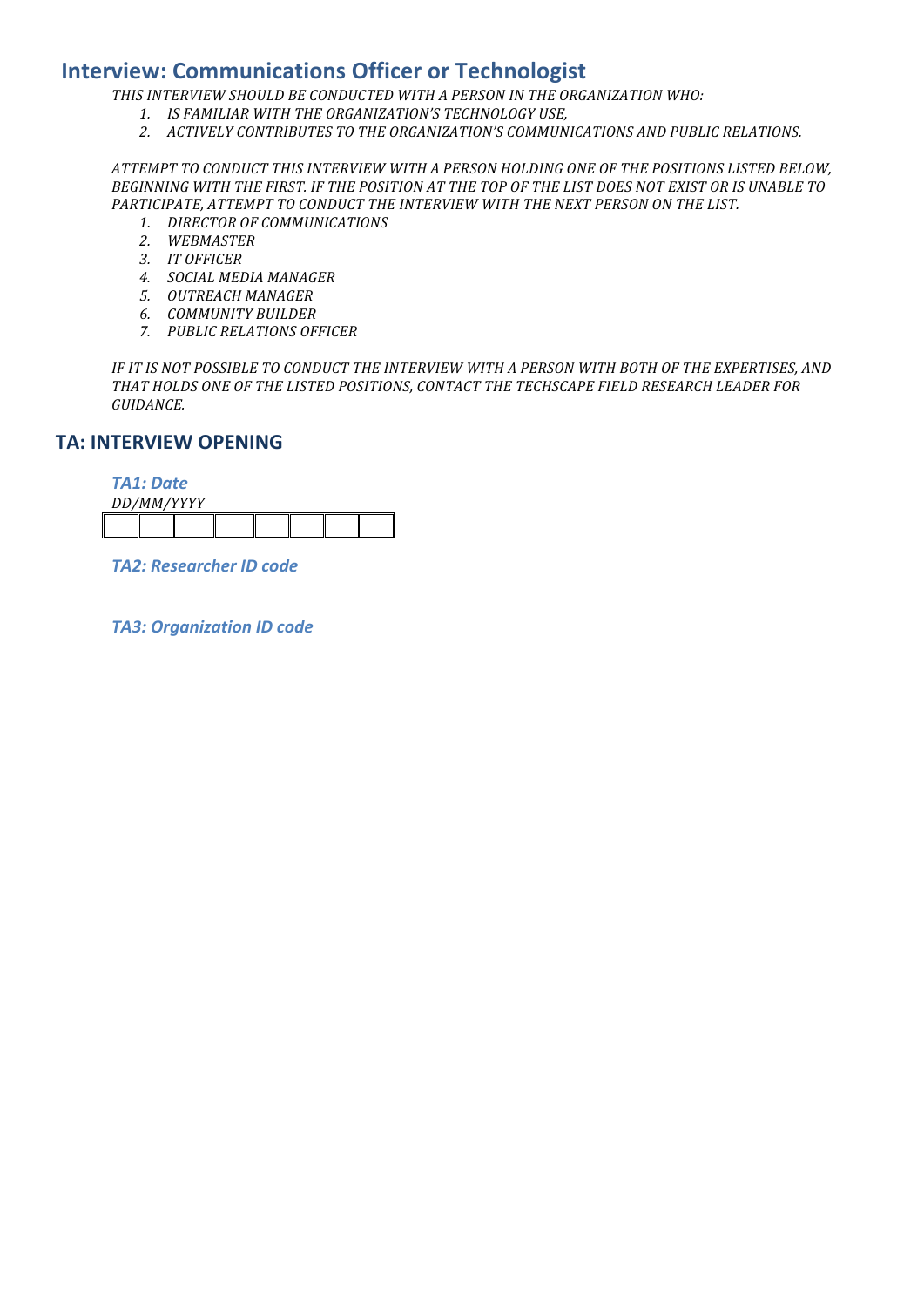### **TB: INFORMATION ABOUT RESPONDENT AND ORGANIZATIONAL ACTIVITIES**

**TB0: Start Time** 

**INTERVIEWER ENTER START TIME (USE 24 HOUR CLOCK)** 

### *READ'OUT:*

*Thank'you'participating'in'this'assessment.'As'you'know,'this'interview'is'part'of'a'larger'exercise' to' help' selected' Oxfam' Novib' partners' better' understand' the' ways' in' which' digital' and' mobile'* technologies can support their work.

For this interview, I will mostly ask you about your organization's communication activities, how *your'organization'has'used'specific'media,'and'whether'the'organization'has'worked'to'get'better' at' specific' activities.' I' will' also' ask' about' security' issues' and' how' secure' you' believe' the' organization'is.'*

*In a second interview, I will/have asked a manager in the organization about general activities and'strategic'issues.'Together,'this'information'will'help'us'to'identify'areas'where'tech'solutions' might'make'your'work'easier'or'more'efficient.'Comparing'this'information'with'that'from'other' organizations' will' help' us' think' about' ways' that' you' can' benefit' from' other' organizations'' experiences,' both' within' and' without' the' Oxfam' Novib' network.' We' may' also' use' the' data' to' support'grant'proposals'for'specific'trainings'and'other'activities'that'meet'your'needs.'*

*All'of'the'information'we'collect'here'will'be'kept'completely'private,'and'it'will'not'be'possible'to' connect'any'data'or'analysis'made'public'from'the'project'with'your'organization.'''*

*This interview will last approximately 1 hour. Please feel free to stop me or ask if a question is unclear,'or'if'you'would'like'to'take'a'break.'*

The interview starts with some questions about you and the organization. Again, this will all be *kept strictly confidential, and will be only used to help us understand the data, and potentially contact you for clarifications or follow-up activities.* 

| TD1: Name of representative<br>(WRITEIN)                                    |                |                    |
|-----------------------------------------------------------------------------|----------------|--------------------|
| Doesn't<br>answer                                                           | 8              |                    |
| TB2: Could you please give me your e-mail address?<br>(WRITEIN)             |                |                    |
| Doesn't<br>answer                                                           | 8              |                    |
| TB3: What is your position in the organization?<br>(WRITEIN)                |                |                    |
| Doesn't<br>answer                                                           | 8              |                    |
| TB4: What are your main responsibilities in this organization?<br>(WRITEIN) |                |                    |
| Doesn't<br>answer                                                           | 8              |                    |
| <b>TB5: Does the organization have members?</b>                             |                |                    |
|                                                                             | N <sub>0</sub> | GO<br>1            |
|                                                                             | Yes            | $\mathbf{2}$<br>GO |
|                                                                             | Don't know     | 8<br>GO            |

**TO TB10** Yes **2** *GO'TO'TB6* Don't(know 8 *GO'TO'TB10*

# *TB1:%Name%of%representative*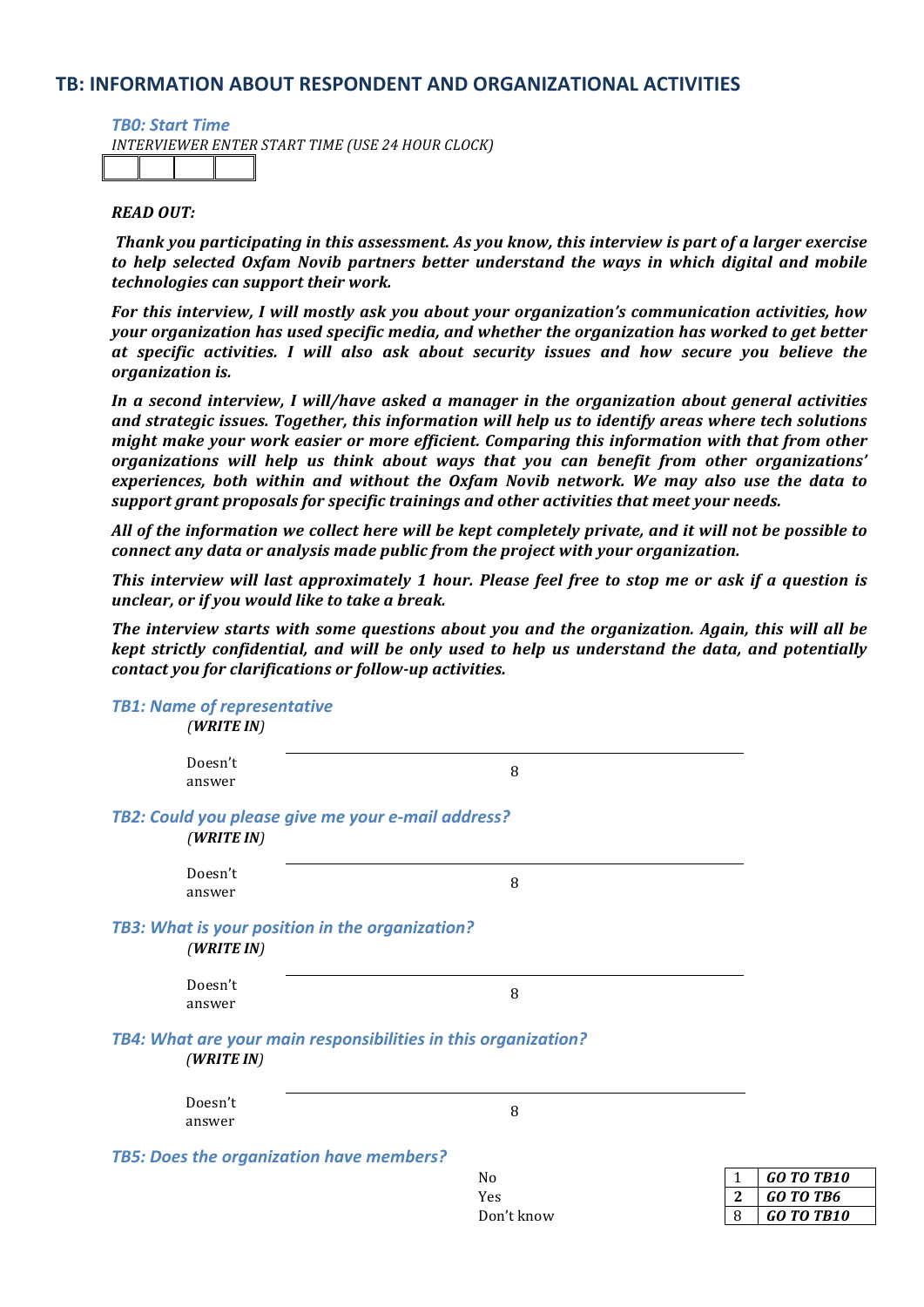### *TB6:%Does%the%organization%communicate%with%its%members?*

| Nο             |   | <b>GO TO TB8</b> |
|----------------|---|------------------|
| Yes            |   | ASK TB7          |
| Not applicable |   | <b>GO TO TB8</b> |
| Don't know     | 8 |                  |

### ASK ONLY IF THE ORGANIZATION COMMUNICATE WITH ITS MEMBERS ("YES") AT TB6 (CODE 2)

### *TB7:%How%does%the%organization%communicate%with%its%members?% READ'OUT.'CODE'FOR'EACH'COMMUNICATION'MEDIA*

|      |                             | N <sub>0</sub> | Yes            | Not<br>applicable | Don't<br>know |                  |
|------|-----------------------------|----------------|----------------|-------------------|---------------|------------------|
| TB7a | Print media                 |                | $\overline{2}$ | 7                 | 8             |                  |
| TB7b | Television                  | 1              | 2              |                   | 8             |                  |
| TB7c | Radio                       | 1              | 2              |                   | 8             |                  |
| TB7d | <b>SMS</b>                  | 1              | $\overline{c}$ |                   | 8             | <b>GO TO TB8</b> |
| TB7e | Telephone                   |                | $\overline{2}$ |                   | 8             |                  |
| TB7f | Emails                      | 1              | $\mathbf{2}$   |                   | 8             |                  |
| TB7g | <b>Blogs &amp; Websites</b> | 1              | 2              |                   | 8             |                  |
| TB7h | Word of Mouth               | 1              | $\mathbf{2}$   |                   | 8             |                  |
| TB7i | <b>Other</b>                |                | 2              |                   |               |                  |
|      |                             | 1              | <b>ASK</b>     |                   | 8             |                  |
|      |                             |                | <b>TB7i_1</b>  |                   |               |                  |

#### *ASK%ONLY%IF%"YES"%AT TB7I%(CODE%2)*

### **TB7i\_1: Other ways of communicating with members?**

| (WRITEIN)                    |        |                  |
|------------------------------|--------|------------------|
|                              |        | <b>GO TO TB8</b> |
| Not applicable<br>Don't know | ⇁<br>8 |                  |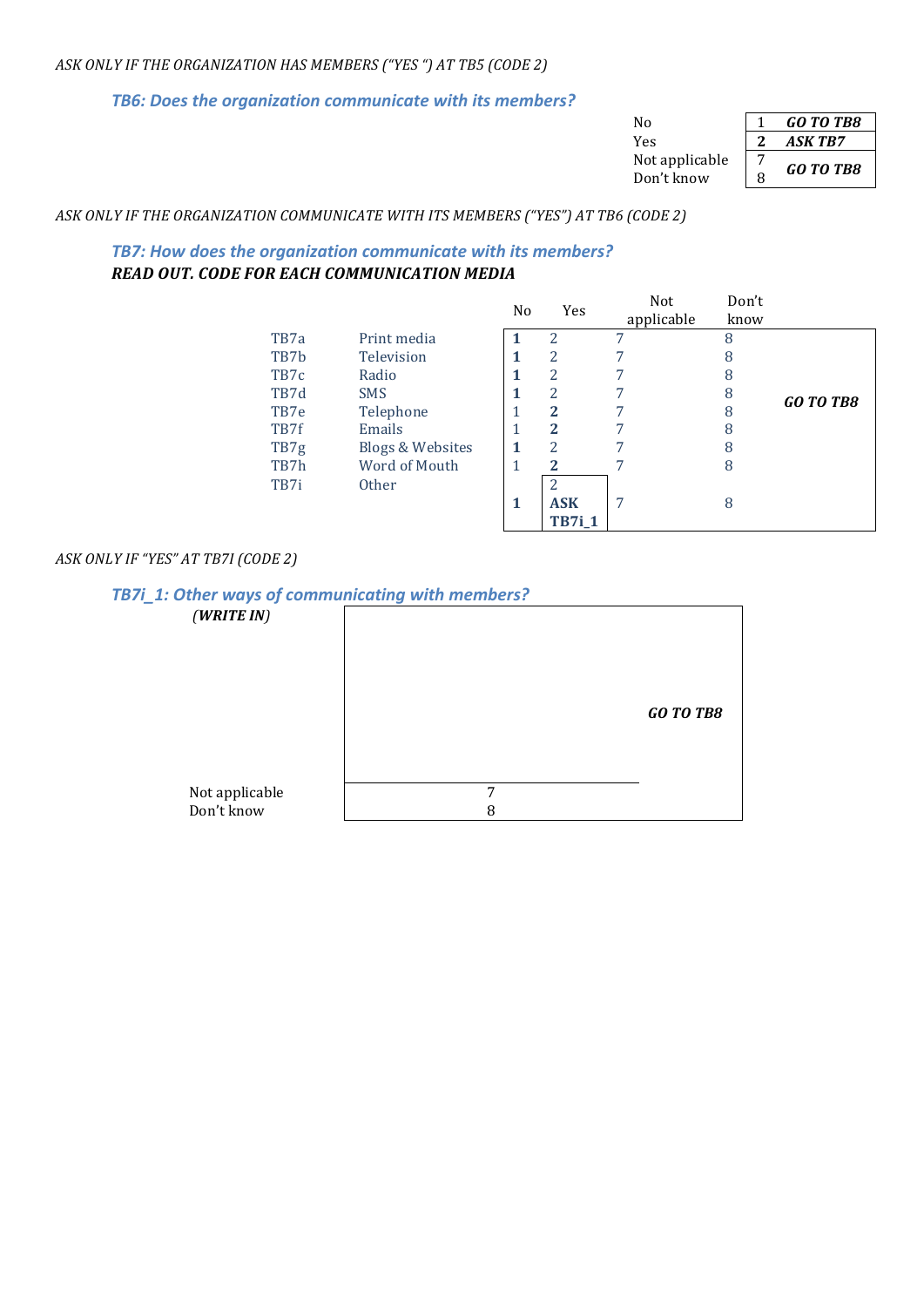### **TB8: Does the organization use any of these tools to maintain information about its members?** *READ'OUT.'CODE'FOR'EACH'TOOL*

*MEMBER%INFORMATION%MAY%INCLUDE%CONTACT%INFORMATION%OR%INFORMATION%ABOUT%RELATIONSHIPS%OR% ACTIVITIES.%PROVIDE%CLARIFICATION%IF%NEEDED.*

|                   |                            | N <sub>0</sub> | Yes            | Not<br>applicable | Don't<br>know |           |
|-------------------|----------------------------|----------------|----------------|-------------------|---------------|-----------|
| TB <sub>8</sub> a | Paper lists                |                | $\overline{2}$ | 7                 | 8             |           |
| TB <sub>8</sub> b | Mobile phone contact lists |                | $\overline{2}$ |                   | 8             |           |
| TB <sub>8</sub> c | Email contact lists        |                | $\overline{2}$ |                   | 8             |           |
| TB <sub>8</sub> d | Spreadsheets               |                | $\mathbf{2}$   | 7                 | 8             | GO TO TB9 |
| TB <sub>8e</sub>  | <b>CRM</b> (Customer       |                |                |                   |               |           |
|                   | Relationship               |                | 2              |                   | 8             |           |
|                   | Management software)       |                |                |                   |               |           |
| TB <sub>8f</sub>  | <b>Other</b>               |                |                |                   |               |           |
|                   |                            |                | <b>ASK</b>     |                   | 8             |           |
|                   |                            |                | TB8f           |                   |               |           |

#### *ASK%ONLY%IF%"YES"%AT TB8F\_1%(CODE%2)*

#### *TB8f\_1%What%other%tools%does%the%organization%use%to%maintain%information%about%its%members?%*



 $ASKALL$ 

*READ OUT: I am now going to ask you about several hardware and software tools, about whether or' not' your' organization' uses' them,' whether' you' feel' the' organization' uses' them' to' their' full' capacity,'and'how'important'you'feel'they'are'to'achieving'the'organization's'objectives.'*

### *TB9: I will now read a list of hardware tools you might be familiar with. From this list, could you please tell me about the three tools that are most important to the organization's work? READ'OUT.'CODE'THE'MOST'IMPORTANT'UP'TO'THREE*

|                   | TB <sub>9a</sub> | TB9b             | TB <sub>9c</sub> |                      |
|-------------------|------------------|------------------|------------------|----------------------|
|                   | $1st$ tool       | $2nd$ tool       | 3rd tool         |                      |
| Desktop computers |                  |                  |                  |                      |
| Laptop computers  | 2                | 2                | 2                |                      |
| Mobile phones     | 3                | 3                | 3                |                      |
| Satellite phones  | 4                | 4                | 4                |                      |
| Video equipment   | 5                | 5                | 5                |                      |
| Cameras           | 6                | 6                | 6                |                      |
| USB dongles       | 7                | 7                | 7                | <b>GO TO TB10A_1</b> |
| Hard drives       | 8                | 8                | 8                |                      |
| Servers           | 9                | 9                | 9                |                      |
| Audio recorders   | 10               | 10               | 10               |                      |
| Web cams          | 11               | 11               | 11               |                      |
| Wireless routers  | 12               | 12               | 12               |                      |
| Other             | 13               | 13               | 13               |                      |
|                   | ASK T9A_1        | <b>ASK T9B_1</b> | <b>ASK T9C_1</b> |                      |
| None              | 14               | 14               | 14               | <b>GO TO TB11</b>    |
| Don't know        | 88               | 88               | 88               |                      |

*ASK%ONLY%IF%"OTHER"%AT%TB9A\_1%(CODE%13)*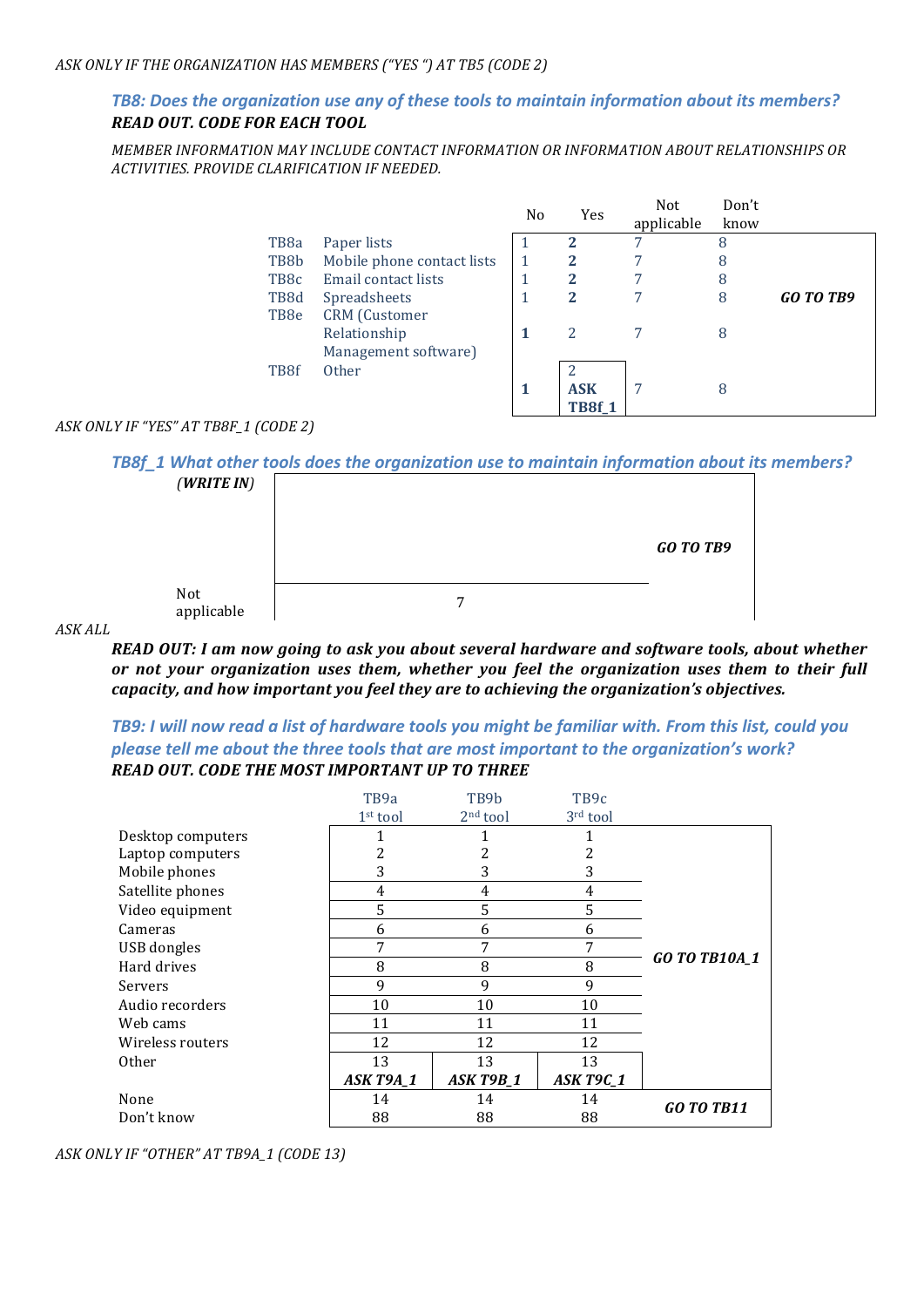*TB9a\_1: Other hardware that is important to the organization's work? (1<sup>st</sup> tool) Please describe if needed.*



*TB9b\_1: Other hardware that is important to the organization's work? (2<sup>nd</sup> tool) Please describe if needed.*



*TB9c\_1: Other hardware that is important to the organization's work? (3<sup>rd</sup> tool) Please describe if needed.*



*ASK%ONLY%IF%A%TOOL%IS%MENTIONED%AT%TB9A\_1%(CODES%1%TO%12)*

*TB10\_1: For each of these you just have said: could you please tell me to what extent do you think* they are used within the organization to their full capacity? Please use a scale from 0 to 10 in which 0 means 'to their lowest capacity' and 10 'to their full capacity.

|         |                                                            | 'to their<br>lowest<br>capacity |              |   |                     |                |             |    |   |    |   | 'to their full<br>capacity' | Not<br>applicable | Don't<br>know |
|---------|------------------------------------------------------------|---------------------------------|--------------|---|---------------------|----------------|-------------|----|---|----|---|-----------------------------|-------------------|---------------|
| TB10a 1 | $1st$ tool<br>(READ OUT TOOL<br><b>MENTIONED AT TB10a)</b> | $\mathbf{0}$                    | $\mathbf{1}$ | 2 | 3                   | 4              | $5^{\circ}$ | -6 | 7 | 8  | 9 | 10                          | 77                | 88            |
|         | ASK ONLY IF A TOOL IS MENTIONED AT TB9B_1 (CODES 1 TO 12)  |                                 |              |   |                     |                |             |    |   |    |   |                             |                   |               |
| TB10b 1 | $2nd$ tool<br>(READ OUT TOOL<br>MENTIONED AT TB10b)        | 0                               |              |   | $1 \quad 2 \quad 3$ | $\overline{4}$ | $5^{\circ}$ | -6 | 7 | -8 | 9 | 10                          | 77                | 88            |
|         | ASK ONLY IF A TOOL IS MENTIONED AT TB9C_1 (CODES 1 TO 12)  |                                 |              |   |                     |                |             |    |   |    |   |                             |                   |               |
| TB10c 1 | 3rd tool<br>(READ OUT TOOL<br>MENTIONED AT TB10c)          | 0                               |              |   | 1 2 3               | 4              | $5^{\circ}$ | -6 | 7 | 8  | 9 | 10                          | 77                | 88            |

*ASK%ONLY%IF%A%TOOL%IS%MENTIONED%AT%TB9A\_1%(CODES%1%TO%12)*

*TB10 2: And, could you please tell me how important you think each of these hardware tools is for achieving the organization's strategic objectives? Please use a scale from 0 to 10 in which 0* means 'not at all important' and 10 means 'extremely important'

| 'not at all | 'extremely | <b>Not</b>                 | Don't |
|-------------|------------|----------------------------|-------|
| important   |            | important' applicable know |       |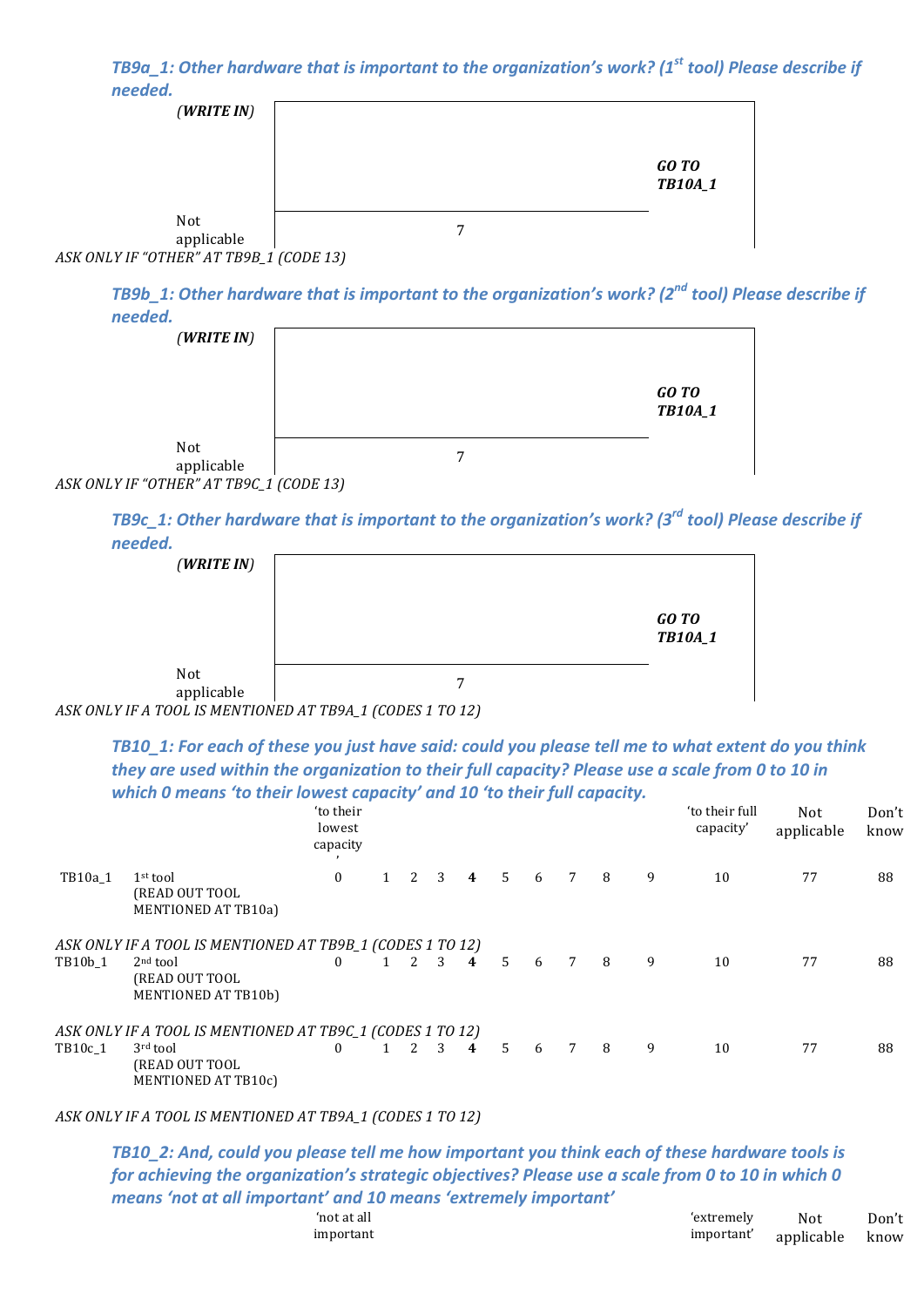| TB10a 2 | $1st$ tool<br>(READ OUT TOOL<br><b>MENTIONED AT TB10a)</b> | $\mathbf{0}$ | <sup>2</sup>      | 3 | $\overline{4}$          | 5 <sup>1</sup> | 6 7 |                 | 8 <sup>8</sup> | 9 | 10 | 77 | 88 |
|---------|------------------------------------------------------------|--------------|-------------------|---|-------------------------|----------------|-----|-----------------|----------------|---|----|----|----|
|         | ASK ONLY IF A TOOL IS MENTIONED AT TB9B_1 (CODES 1 TO 12)  |              |                   |   |                         |                |     |                 |                |   |    |    |    |
| TB10b 2 | $2nd$ tool<br>(READ OUT TOOL<br>MENTIONED AT TB10b)        | 0            | $1\quad 2\quad 3$ |   | $\overline{\mathbf{4}}$ | .5.            | 6   | $\overline{7}$  | - 8            | 9 | 10 | 77 | 88 |
|         | ASK ONLY IF A TOOL IS MENTIONED AT TB9C_1 (CODES 1 TO 12)  |              |                   |   |                         |                |     |                 |                |   |    |    |    |
| TB10c 2 | 3rd tool<br>(READ OUT TOOL<br>MENTIONED AT TB10c)          | $\Omega$     | $1 \t2 \t3$       |   | $\overline{4}$          | 5.             | - 6 | $7\overline{ }$ | - 8            | 9 | 10 | 77 | 88 |

#### *ASK%ALL*

*TB11: I will now read a list of software tools you might be familiar with. From this list, could you please tell me about the three tools that are most important in the daily work of your organization?*

*READ'OUT.'CODE'UP'TO THREE*

|                              | TB11a          | TB11b                | TB11c          |                      |
|------------------------------|----------------|----------------------|----------------|----------------------|
|                              | 1st tool       | 2 <sup>nd</sup> tool | 3rd tool       |                      |
| Social media                 | $\mathbf{1}$   | $\mathbf{1}$         | 1              |                      |
| <b>Blogging platforms</b>    | 2              | $\overline{2}$       | 2              |                      |
| Tools for creating and       | 3              | 3                    | 3              |                      |
| managing pictures or videos  |                |                      |                |                      |
| Cloud-based collaboration    |                |                      |                |                      |
| applications                 | 4              | 4                    | 4              |                      |
| <b>Budgeting software</b>    | 5              | 5                    | 5              |                      |
| Tools for building or        |                |                      |                |                      |
| managing websites            | 6              | 6                    | 6              |                      |
| Project management           | 7              | 7                    | 7              |                      |
| software                     |                |                      |                | <b>GO TO TB12A 1</b> |
| Anti-virus software          | 8              | 8                    | 8              |                      |
| Tools for managing databases | 9              | 9                    | 9              |                      |
| Graphic design or            |                |                      |                |                      |
| visualization software       | 10             | 10                   | 10             |                      |
| Software to manage sms or    |                |                      |                |                      |
| mobile communications for    | 11             | 11                   | 11             |                      |
| groups                       |                |                      |                |                      |
| Circumvention software       | 12             | 12                   | 12             |                      |
| Other                        | 13             | 13                   | 13             |                      |
|                              | <b>ASK</b>     | <b>ASK</b>           | <b>ASK</b>     |                      |
|                              | <b>TB11A_1</b> | <b>TB11B_1</b>       | <b>TB11C_1</b> |                      |
| None                         | 14             | 14                   | 14             | <b>GO TO TB13</b>    |
| Don't know                   | 88             | 88                   | 88             |                      |

#### *ASK%ONLY%IF%"OTHER"%AT%TB11A%(CODE%13)*

*TB11a\_1: Other software that is important to the organization's work? (1<sup>st</sup> tool) Please describe if needed. (WRITE'IN) GO'TO' TB12A\_1*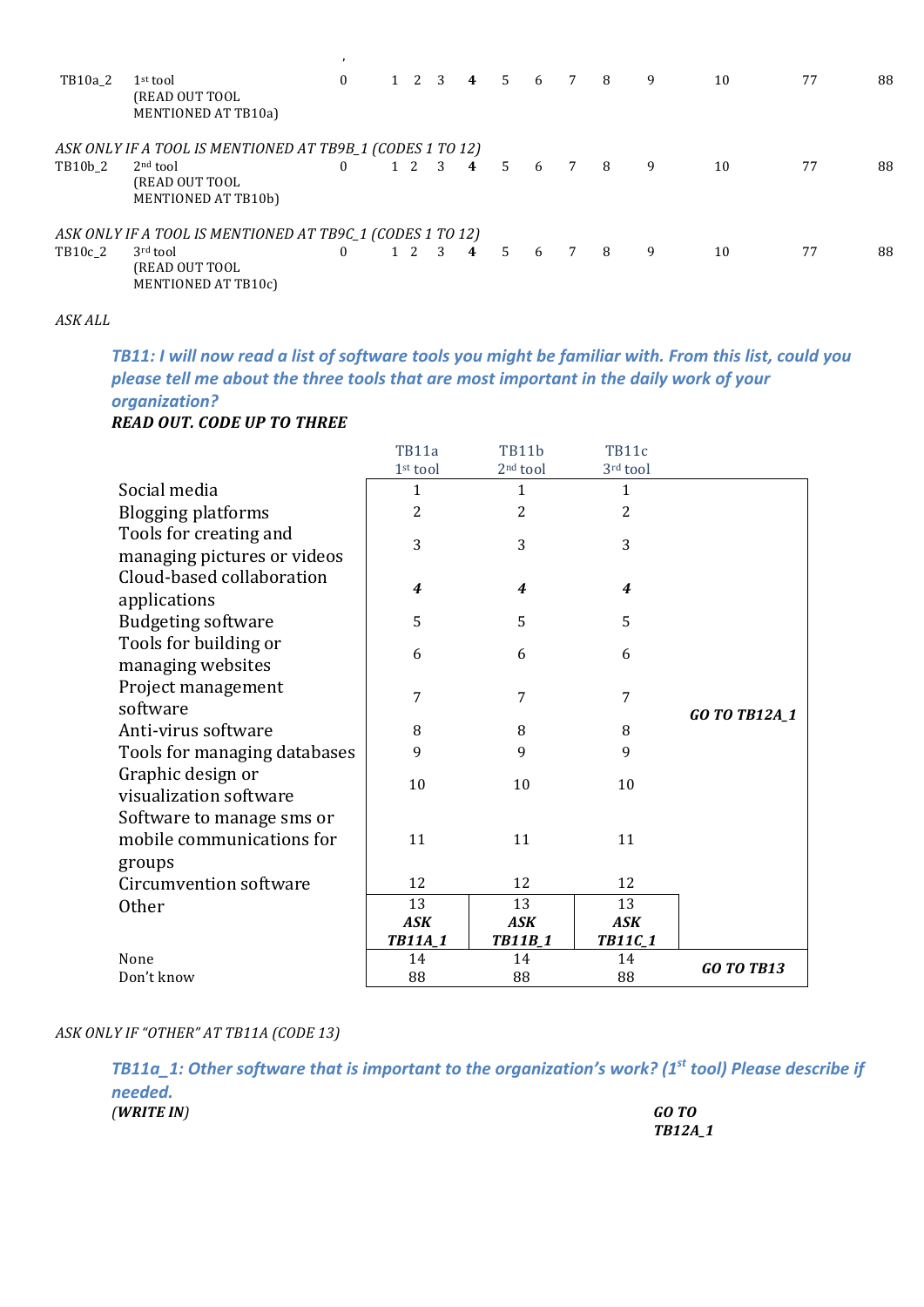*ASK%ONLY%IF%"OTHER"%AT%TB11B%(CODE%13)*

| if needed.<br>(WRITEIN) |                  |
|-------------------------|------------------|
|                         | GO TO<br>TB12A_1 |
| Not applicable          |                  |

*TB11b* 1: Other software that is important to the organization's work? (2<sup>nd</sup> tool) Please describe

*ASK%ONLY%IF%"OTHER"%AT%TB11C%(CODE%13)*

*TB11c\_1: Other software that is important to the organization's work? (3<sup>rd</sup> tool) Please describe if needed. (WRITE'IN) GO'TO' TB12A\_1* Not applicable  $\overline{7}$ 

ASK ONLY IF A TOOL IS MENTIONED AT TB11A\_1 (CODES 1 TO 13)

*TB12\_1: For each of these tools you just have said: could you please tell me to what extent do you* think they are used within the organization to their full capacity? Please use a scale from 0 to 10 in which 0 means 'to their lowest capacity' and 10 'to their full capacity.

|         |                                                            | 'to their<br>lowest<br>capacity' |            |                 |                 |                |    |   |   |   | 'to their full<br>capacity' | Not<br>applicable | Don't<br>know |
|---------|------------------------------------------------------------|----------------------------------|------------|-----------------|-----------------|----------------|----|---|---|---|-----------------------------|-------------------|---------------|
| TB12a 1 | $1st$ tool<br>(READ OUT TOOL<br><b>MENTIONED AT TB11a)</b> | $\Omega$                         | $1\quad 2$ | $3 \quad 4$     |                 | $-5$           | -6 | 7 | 8 | 9 | 10                          | 77                | 88            |
|         | ASK ONLY IF A TOOL IS MENTIONED AT TB11B_1 (CODES 1 TO 13) |                                  |            |                 |                 |                |    |   |   |   |                             |                   |               |
| TB12b 1 | $2nd$ tool<br>(READ OUT TOOL<br>MENTIONED AT TB11b)        | $\Omega$                         |            |                 | $1 \t2 \t3 \t4$ | $-5$           | 6  | 7 | 8 | 9 | 10                          | 77                | 88            |
|         | ASK ONLY IF A TOOL IS MENTIONED AT TB11C_1 (CODES 1 TO 13) |                                  |            |                 |                 |                |    |   |   |   |                             |                   |               |
| TB12c 1 | 3rd tool<br>(READ OUT TOOL<br>MENTIONED AT TB11c)          | $\Omega$                         |            | $1 \t2 \t3 \t4$ |                 | 5 <sup>5</sup> | 6  | 7 | 8 | 9 | 10                          | 77                | 88            |

ASK ONLY IF A TOOL IS MENTIONED AT TB11A\_1 (CODES 1 TO 13)

*TB12\_2: And, could you please tell me how important you think each of these software tools is for* achieving the organization's strategic objectives? Please use a scale from 0 to 10 in which 0 means 'not at all important' and 10 means 'extremely important'

|         |                                                            | 'not at all<br>important' |  |                 |  |  | 'extremely<br>important' | Not<br>applicable | Dor<br>kno |
|---------|------------------------------------------------------------|---------------------------|--|-----------------|--|--|--------------------------|-------------------|------------|
| TB12a 2 | $1st$ tool<br>(READ OUT TOOL<br><b>MENTIONED AT TB10a)</b> |                           |  | 1 2 3 4 5 6 7 8 |  |  |                          |                   | 88         |

*ASK%ONLY%IF%A%TOOL%IS%MENTIONED%AT%TB11B\_1%(CODES%1%TO%13)*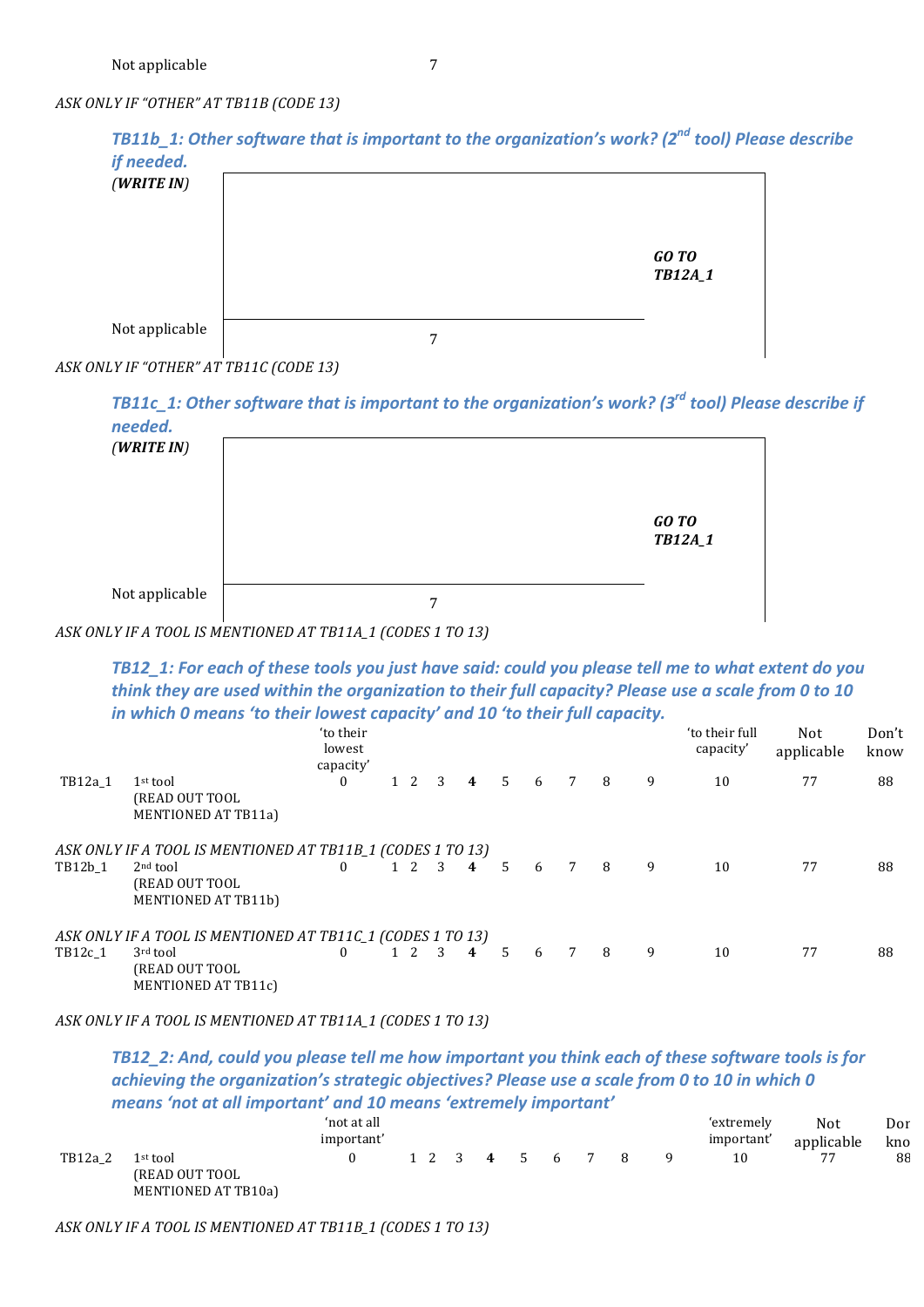| TB12b 2 | $2nd$ tool<br>(READ OUT TOOL<br>MENTIONED AT TB10b)           |  |  |  |  | 1 2 3 4 5 6 7 8 9 | 10 | 88 |
|---------|---------------------------------------------------------------|--|--|--|--|-------------------|----|----|
|         | ASK ONLY IF A TOOL IS MENTIONED AT TB11C_1 (CODES 1 TO 13)    |  |  |  |  |                   |    |    |
| TB12c 2 | 3 <sup>rd</sup> tool<br>(READ OUT TOOL<br>MENTIONED AT TB10c) |  |  |  |  | 1 2 3 4 5 6 7 8 9 | 10 | 88 |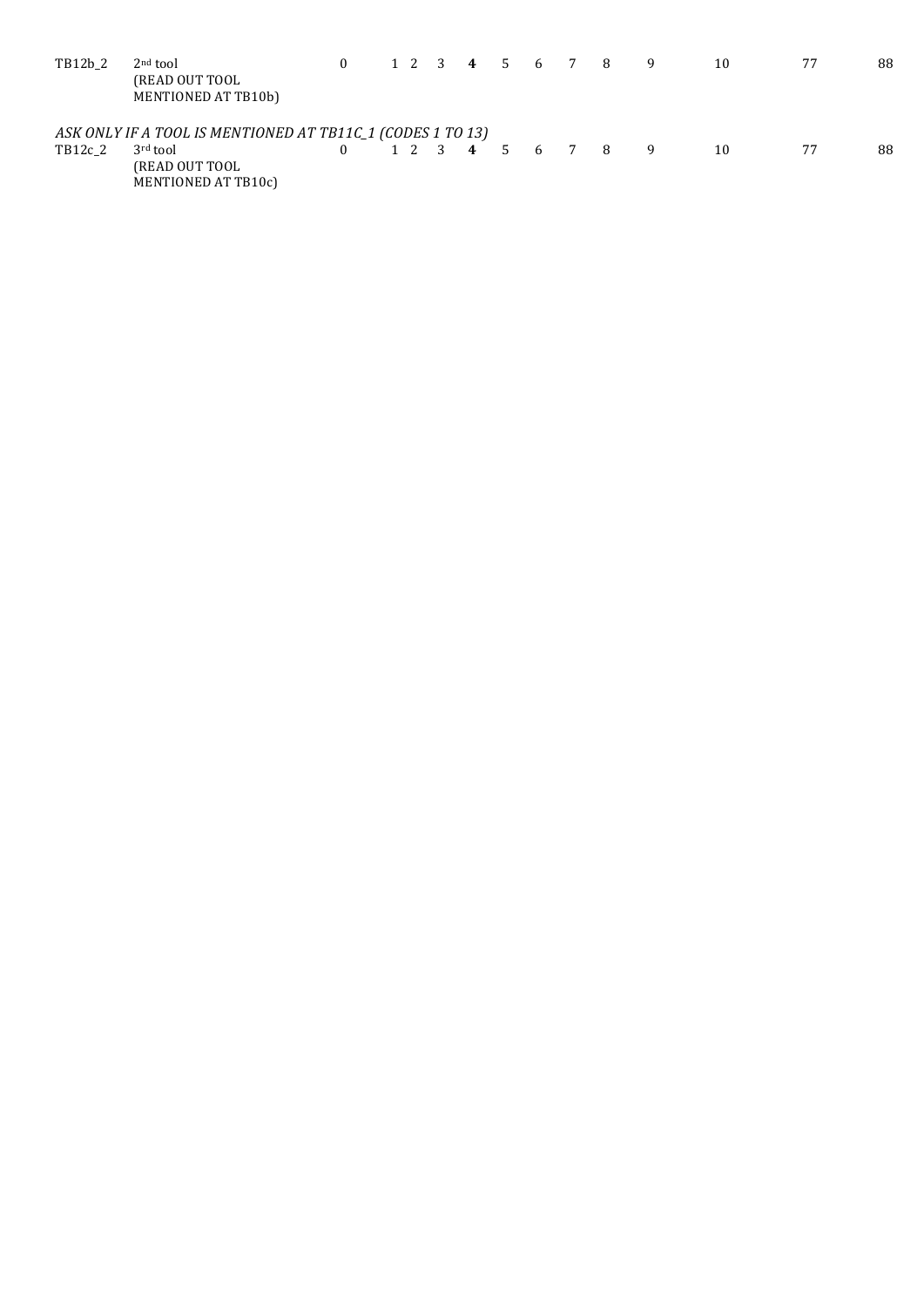*ASK%ALL*

*TB13: How well do you believe your organization is able to identify appropriate digital and mobile technology tools for the organization's work? Please use a scale from 0 to 10 in which 0* means 'extremely poorly' and 10 means 'extremely well

| Extremely<br>poorly |  |  |  |               |              | Extremely Don't<br>well | know |
|---------------------|--|--|--|---------------|--------------|-------------------------|------|
|                     |  |  |  | 1 2 3 4 5 6 7 | $\mathbf{8}$ |                         | 88   |

*TB14:%How%well%do%you%believe%your%organization%is%able%to%use appropriate%digital%and%mobile%* technology tools for the organization's work? Please use a scale from 0 to 10 in which 0 means 'extremely poorly' and 10 means 'extremely well'

| <b>Extremely</b> |  |  |  |                 |  | Extremely Don't |     |
|------------------|--|--|--|-----------------|--|-----------------|-----|
| poorly           |  |  |  |                 |  | well know       |     |
|                  |  |  |  | 1 2 3 4 5 6 7 8 |  | 10              | -88 |

*TB15:%How%important%do%you%believe%that%digital%or%mobile%technology%is%for%the%organization's% advocacy?%Please%use%a%scale%from%0%to%10%in%which%0%means%'not%at%all%important'%and%10%means% 'extremely%important'*

| 'not at all<br>important' |  |                 |  |  | 'extremely Don't<br>important' know |    |
|---------------------------|--|-----------------|--|--|-------------------------------------|----|
|                           |  | 1 2 3 4 5 6 7 8 |  |  |                                     | 88 |

*TB16: How important do you believe that digital or mobile technology is for the organization's administration%and%coordination?%Please%use%a%scale%from%0%to%10%in%which%0%means%'not%at%all%* important' and 10 means 'extremely important'

| 'not at all<br>important' |  |  |  |                   |  | 'extremely Don't<br>important' | know |
|---------------------------|--|--|--|-------------------|--|--------------------------------|------|
|                           |  |  |  | 1 2 3 4 5 6 7 8 9 |  |                                | 88   |

*TB17: In what ways, if any, have you experienced that technology inhibits the organization's work?*



**TB18: End time** 

*INTERVIEWER%ENTER%END%TIME%(USE%24%HOUR%CLOCK)*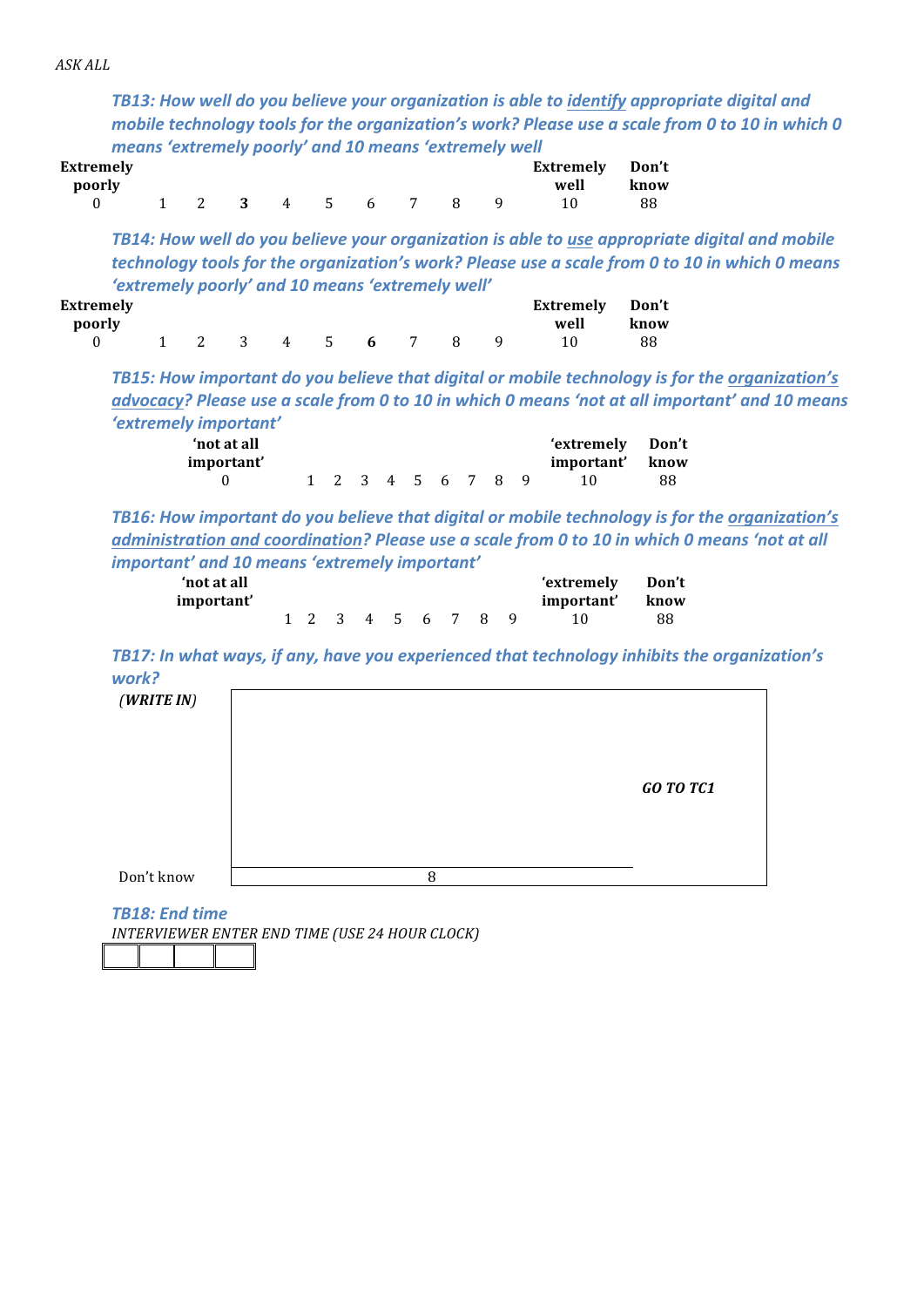### **TC: GENERAL CAPACITY**

*READ OUT: In this section I will be asking you about how you perceive the main needs of the organization.*

*TC1 Has your organization sought online guidance for using tech in any of the following areas? READ OUT. CODE ALL* 

|                   |                                                | No        | Yes       | Don't know       |
|-------------------|------------------------------------------------|-----------|-----------|------------------|
| TC <sub>1</sub> a | Awareness raising                              |           |           | 8                |
| TC1b              | Collecting evidence                            |           |           | 8                |
| TC1c              | Supporting interaction between<br>stakeholders |           |           | 8                |
| TC1d              | Video or other media production                |           |           | 8                |
| TC1e              | Website design/management                      |           |           | 8                |
| TC1f              | Digital security                               |           |           | 8                |
| TC <sub>1g</sub>  | Administration/project management              |           |           | 8                |
| TC1h              | Other                                          |           |           |                  |
|                   |                                                | GO TO TC2 | ASK TC1 1 | <b>GO TO TC2</b> |

### *ASK%ONLY%IF%'YES'%AT EACH%TC1%(CODE%2)*

### *TC1\_1Did your organization find the guidance you were looking for?*

|             |                                             | No | Yes | Not<br>applicable | Don't<br>know |
|-------------|---------------------------------------------|----|-----|-------------------|---------------|
| TC1a 1      | Awareness raising                           |    |     |                   | 8             |
| $T C1b_1$   | Collecting evidence                         |    |     |                   | 8             |
| TC1c 1      | Supporting interaction between stakeholders |    | 2   |                   | 8             |
| $T C 1 d_1$ | Video or other media production             |    | 2   |                   | 8             |
| TC1e 1      | Website design/management                   |    | 2   |                   | 8             |
| $TCIf_1$    | Digital security                            |    | 2   |                   | 8             |
| TC1g1       | Administration/project management           |    | 2   |                   | 8             |
| TC1h 1      | Other                                       |    |     |                   | 8             |
|             |                                             |    |     |                   |               |

### $ASKALL$

#### *TC2%Has%the%organization%actively%worked%to%strengthen%its%digital%security%in%the%last%year?* **PROVIDE EXAMPLES IF NEEDED: THROUGH TRAININGS, HARDWARE OR SOFTWARE**

| UVIDE EAAMFEE) IF NEEDED. TIINUUGII TIMININGS, IIANDWANE UN SUFTWANE |            |   |                       |
|----------------------------------------------------------------------|------------|---|-----------------------|
|                                                                      | No         |   | ASL TC2_1             |
|                                                                      | Yes        |   | ASK TC <sub>2</sub> 2 |
|                                                                      | Don't know | 8 | <b>GO TO TC3</b>      |
|                                                                      |            |   |                       |

#### *ASK%ONLY%IF%'NO'%AT%TC2%(CODE%1)*

#### *TC2\_1 Why did the organization not work to strengthen its digital security in the last year?* **READ OUT. CODE FOR EACH REASON**  $D_{\alpha}u^{\prime}h$

|                     |                | No | Yes | Not<br>applicable | Don't know |                  |
|---------------------|----------------|----|-----|-------------------|------------|------------------|
| TC <sub>2a</sub> _1 | No need        |    | 2   |                   |            |                  |
| $TC2b_1$            | Too busy       |    |     |                   |            |                  |
| TC <sub>2c</sub> 1  | Don't know how |    |     |                   | 8          |                  |
| $TC2d_1$            | Too dangerous  |    |     |                   | 8          | <b>GO TO TC3</b> |
| TC2e_1              | Too costly     |    |     |                   | 8          |                  |
| TC2f_1              | <b>Other</b>   |    | 2   | 7                 |            |                  |
| $TC2g_1$            | No reason      |    |     |                   |            |                  |

*ASK%ONLY%IF%'YES'%AT TC2%(CODE%2)*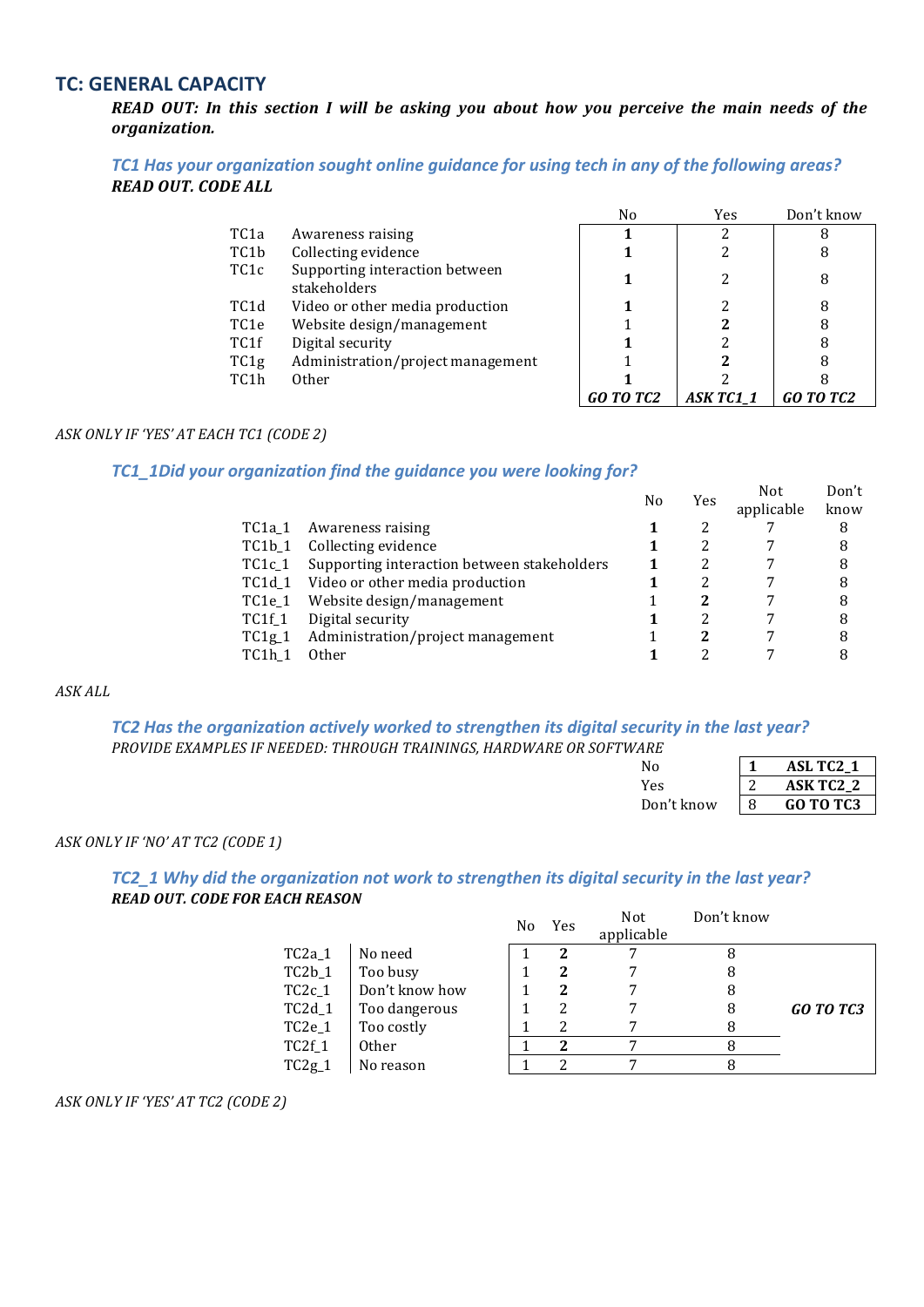

*TC3: Are you familiar with any of the following communities or online resource centers for digital advocacy?%*

### *READ'OUT.'CODE'EACH'OF'THE'COMMUNITIES*

|                   |                      | N <sub>o</sub>   | <b>Yes</b>             | Don't know       |
|-------------------|----------------------|------------------|------------------------|------------------|
| TC <sub>3</sub> a | <b>New Tactics</b>   | 1                | 2                      | 8                |
| TC3b              | <b>Global Voices</b> | 1                | 2                      | 8                |
| TC <sub>3</sub> c | <b>IFEX</b>          | 1                | 2                      | 8                |
| TC3d              | TechSoup Global      | 1                | 2                      | 8                |
| TC <sub>3e</sub>  | <b>Tactical Tech</b> | 1                | 2                      | 8                |
| TC3f              | <b>Other</b>         | 1                | 2<br><b>ASK TC3F_1</b> | 8                |
|                   |                      | <b>GO TO TC4</b> | <b>GO TO TC3_2</b>     | <b>GO TO TC4</b> |

### *ASK%ONLY%IF%'YES'%AT TC3F%(CODE%2)*

| <b>TC3f_1 Which ones?</b>             |   |                    |
|---------------------------------------|---|--------------------|
| (WRITEIN)                             |   |                    |
|                                       |   |                    |
|                                       |   |                    |
|                                       |   | <b>GO TO TC3_2</b> |
|                                       |   |                    |
|                                       |   |                    |
| Not applicable                        | 7 |                    |
| ASK ONLY IF 'YES' AT ANY TC3 (CODE 2) |   |                    |

# TC3\_2: Have you used...

# *READ'OUT.'CODE'EACH'OF'THE'COMMUNITIES*

|          |                    | N <sub>o</sub> | Yes            | Not applicable | Don't know |
|----------|--------------------|----------------|----------------|----------------|------------|
| TC3a 2   | New Tactics        | 1              | $\overline{c}$ | 7              | 8          |
| $TC3b_2$ | Global<br>Voices   | 1              | 2              | 7              | 8          |
| TC3c_2   | <b>IFEX</b>        | 1              | 2              | 7              | 8          |
| $TC3d_2$ | TechSoup<br>Global | 1              | 2              | 7              | 8          |
| TC3e_2   | Tactical<br>Tech   | 1              | 2              | 7              | 8          |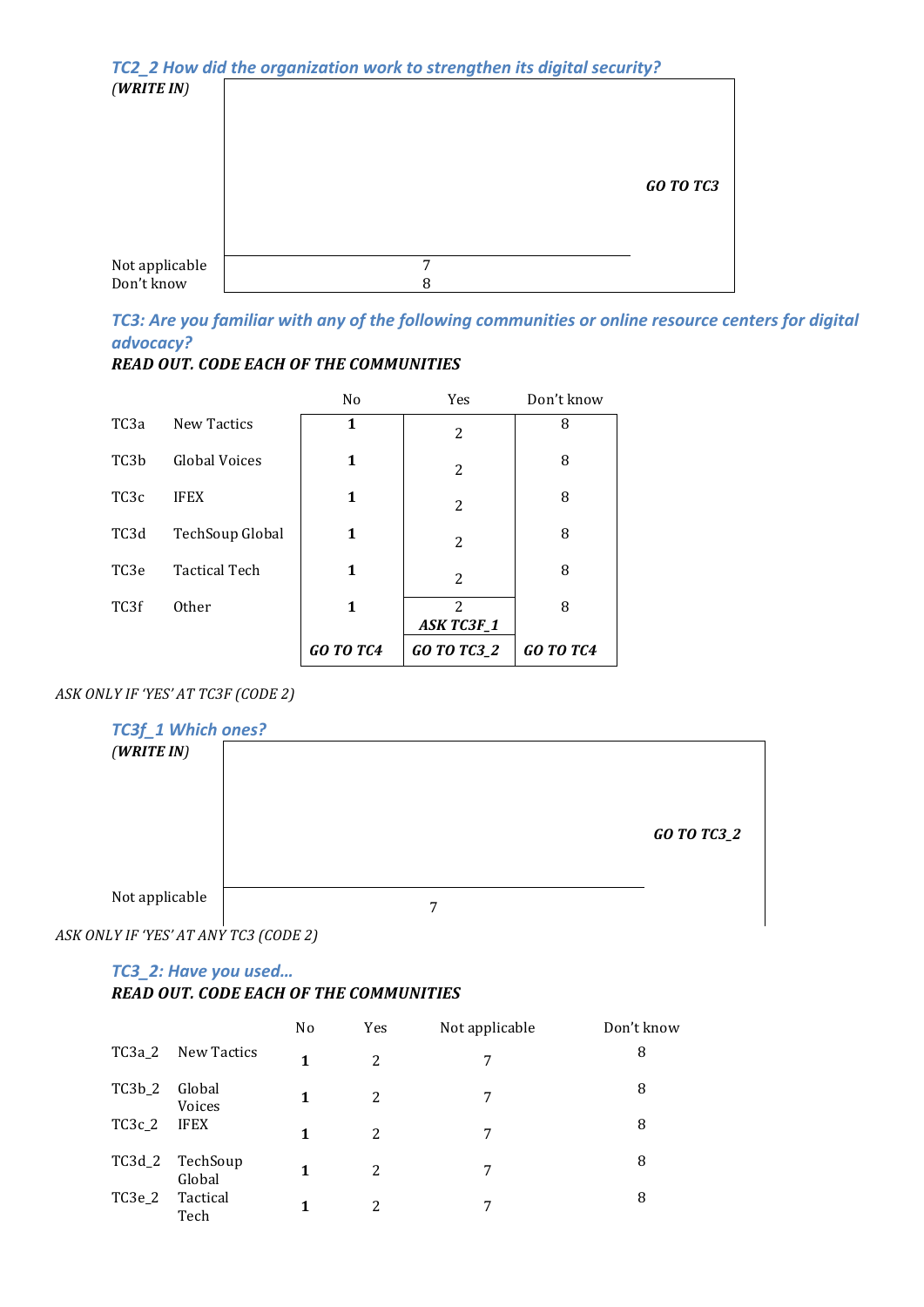### *TC4 Which of the below factors are the three most significant obstacles to the efficient use of* digital and mobile technology by your organization. *READ OUT. CODE TOP THREE OBSTACLES*

|                                                                 | TC <sub>4a</sub> | TC4b        | TC4c                 |
|-----------------------------------------------------------------|------------------|-------------|----------------------|
|                                                                 | $1st$ most       | $2nd$ most  | 3 <sup>rd</sup> most |
|                                                                 | significant      | significant | significant          |
| Limited skills of staff                                         |                  |             |                      |
| Limited infrastructure for media or<br>electricity              |                  |             |                      |
| Limited technical literacy and media<br>use among stake-holders |                  | 3           | 3                    |
| Limited financial resources                                     | 4                | 4           | 4                    |
| Insufficient hardware or software                               | 5                | 5           | 5                    |
| None                                                            | h                | 6           | 6                    |
| 0ther                                                           |                  |             |                      |
| Don't know                                                      |                  |             |                      |

*TC5%What%new%activities%using%digital%or%mobile%technologies%would%the%organization%like%to%* attempt in the future? Please give examples of programs, activities, or management functions...



*TC6%Would%you%like%to%add%any%final%comments%regarding%your%organization's%use%of%digital%or%* mobile technology?

| (WRITEIN)  |   | <b>GO TO TC7</b> |
|------------|---|------------------|
| Don't know | 8 |                  |

*TC7: End time* 

*INTERVIEWER%ENTER%END%TIME%(USE%24%HOUR%CLOCK)*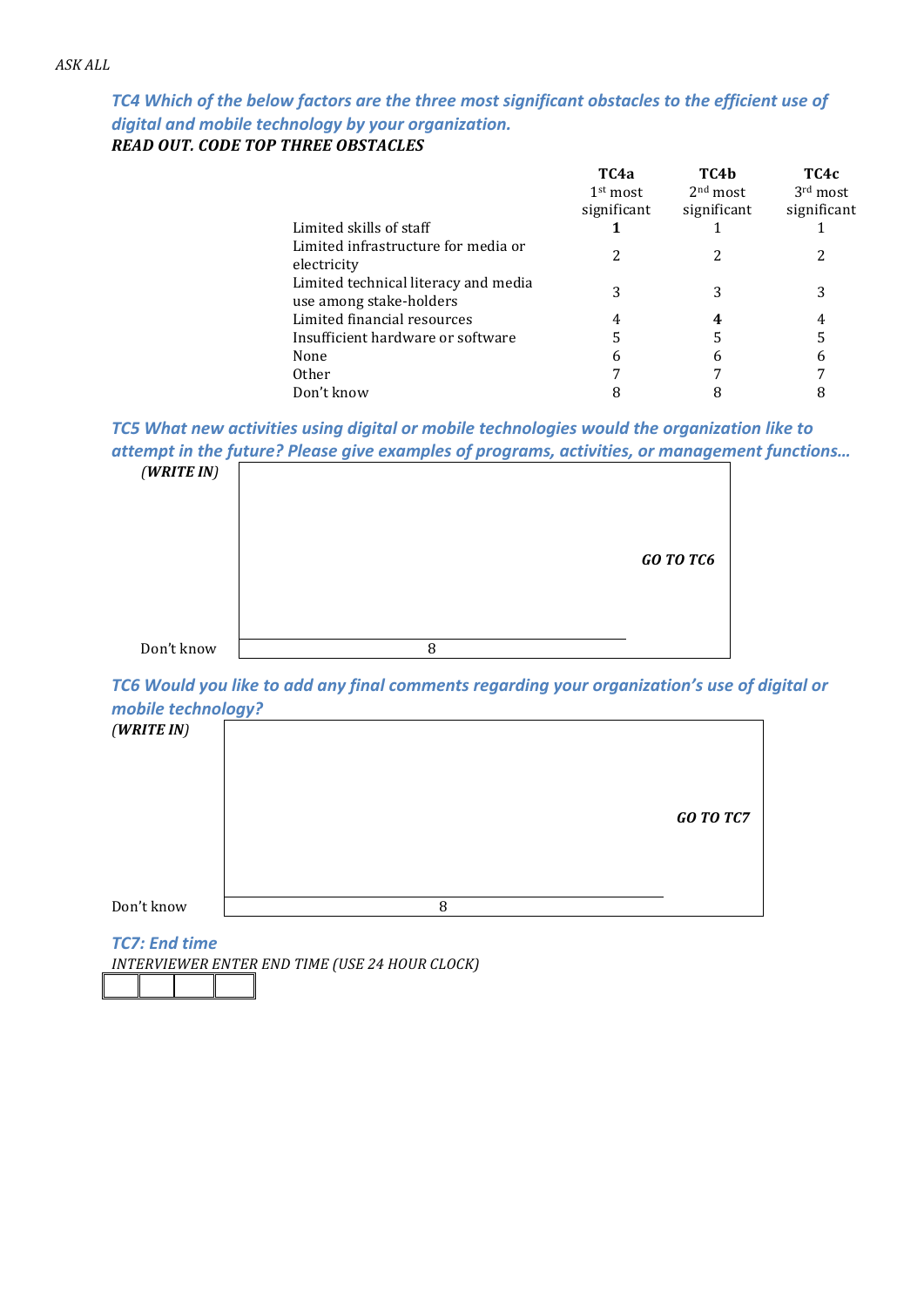### **SECTION TD: THREATS**

*TD0: Start%Time*

**INTERVIEWER ENTER START TIME (USE 24 HOUR CLOCK)** 

READ OUT I will now ask your opinions on threats to organizations working in your field. Again, this is only about your opinion and will be kept strictly confidential.

*TD1: To your knowledge, how often do the below incidents occur in the geographic areas or issue areas%in%which%your%organization%is active?%Could%you%please%tell%me%if%you%think%they%happen% never, sometimes or often?* 

### **READ OUT. CODE FOR EACH INCIDENT**

|                   |                                                                                                                                                                               | 'never' | 'sometimes' | 'often' | Don't<br>know |
|-------------------|-------------------------------------------------------------------------------------------------------------------------------------------------------------------------------|---------|-------------|---------|---------------|
| TD <sub>1</sub> a | The government lawfully intercepts<br>information communicated by civil society or<br>private persons                                                                         | 1       | 2           | 3       | 8             |
| TD1b              | The government lawfully confiscates<br>equipment because of the information it<br>contains                                                                                    | 1       | 2           | 3       | 8             |
| TD1c              | Government, public officials, non-state actors,<br>police or security forces use digital or mobile<br>technology to identify and target individuals<br>for arrest or violence |         | 2           | 3       | 8             |
| TD1d              | Government, public officials, non-state actors,<br>police or security forces use digital or mobile<br>technology to attack the reputations of<br>individuals or organizations |         | 2           | 3       | 8             |

### *TD2: To your knowledge, how often do the below actors use digital or mobile technology to target or to identify individuals for arrest or violence? Do they use it never, sometimes, or often? READ'OUT.'CODE'FOR'EACH'ACTOR.'*

|      |                                                               | 'never' | 'sometimes' | 'often' | Don't<br>know |
|------|---------------------------------------------------------------|---------|-------------|---------|---------------|
| TD2a | government or public officials                                |         |             |         |               |
| TD2b | non-state actors<br>PROVIDE EXAMPLES IF NEEDED: CORPORATIONS, |         |             |         |               |
|      | OR SOCIAL GROUPS                                              |         |             |         |               |
| TD2c | police, security forces or paramilitary                       |         |             |         |               |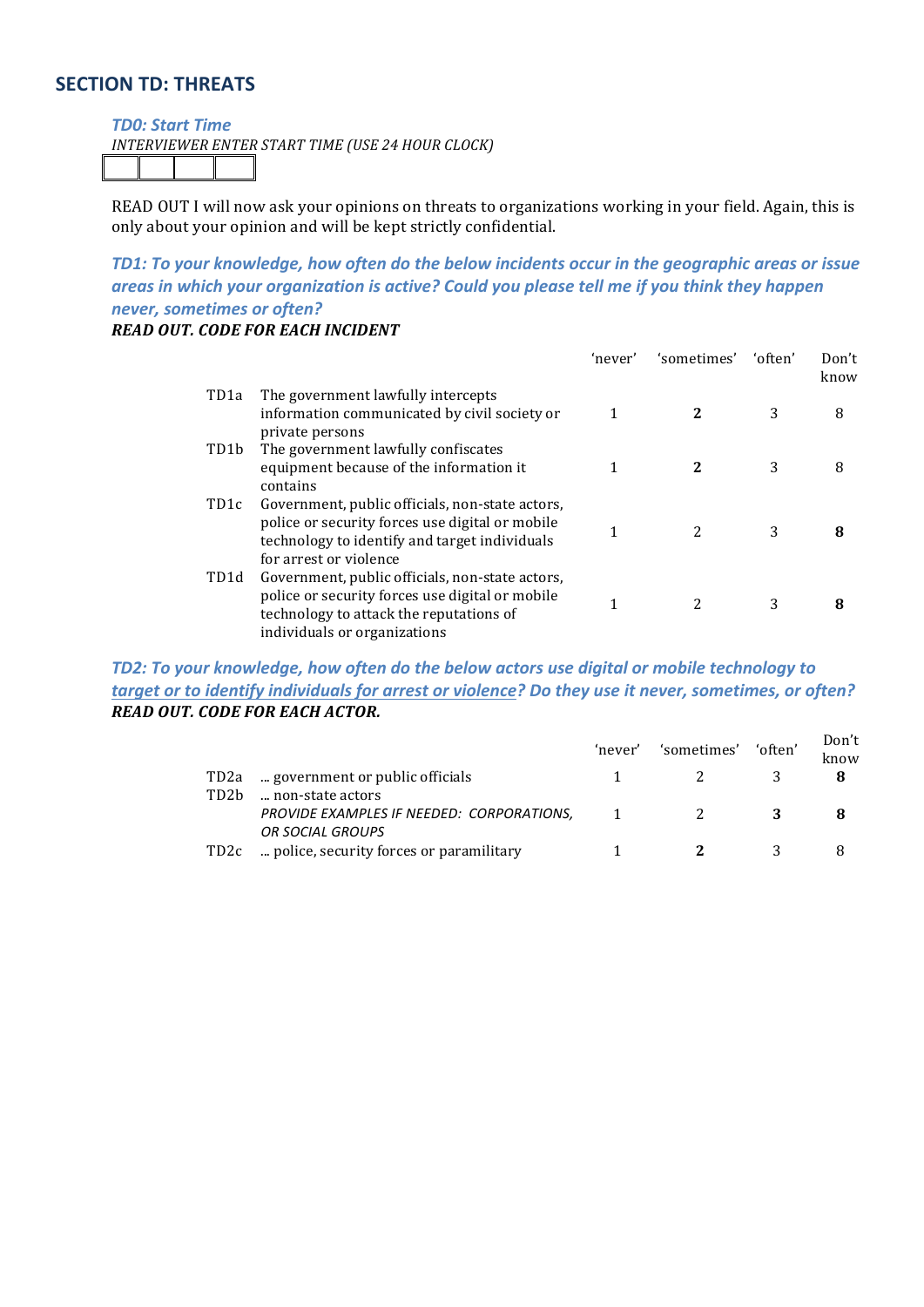# *TD3%And%how%often%would%you%say%that%these%actors%use%digital%or%mobile%technology%to%monitor%* or gather information on civil society activities? Never, sometimes, or often?

*READ'OUT.'CODE'FOR'EACH'ACTOR.'*

|      |                                           | 'never' | 'sometimes' 'often' | Don't<br>know |
|------|-------------------------------------------|---------|---------------------|---------------|
| TD3a | … government                              |         |                     |               |
| TD3c | non-state actors                          |         |                     |               |
|      | PROVIDE EXAMPLES IF NEEDED: CORPORATIONS, |         |                     |               |
|      | OR SOCIAL GROUPS                          |         |                     |               |
| TD3d | police or security forces or paramilitary |         |                     |               |

### *TD4: What do you feel are the most immediate and serious digital threats to the organization? DO NOT READ OUT. CODE UP TO THREE*

|                                                                    | TD4a                   | TD4b         | TD4c       |                  |
|--------------------------------------------------------------------|------------------------|--------------|------------|------------------|
|                                                                    | 1 <sup>st</sup> threat | $2nd$ threat | 3rd threat |                  |
| Online surveillance                                                |                        |              |            |                  |
| DDOS attacks                                                       | 2                      |              |            |                  |
| Targeted for physical violence on the basis of<br>digital activity | 3                      |              | 3          | <b>GO TO TD5</b> |
| Data loss                                                          | 4                      |              | 4          |                  |
| <b>Other</b>                                                       |                        |              |            |                  |
|                                                                    | ASK TD4_1              | ASK TD4_1    | ASK TD4_1  |                  |
| None                                                               | h                      |              |            | <b>GO TO TD5</b> |
| Don't know                                                         | 8                      |              |            |                  |

### *ASK%ONLY%IF%"OTHER"%AT%TD4A (CODE%5)*



#### *ASK%ONLY%IF%"OTHER"%AT TD4B%(CODE%5)*



*ASK%ONLY%IF%"OTHER"%AT%TD4C%%(CODE%5)*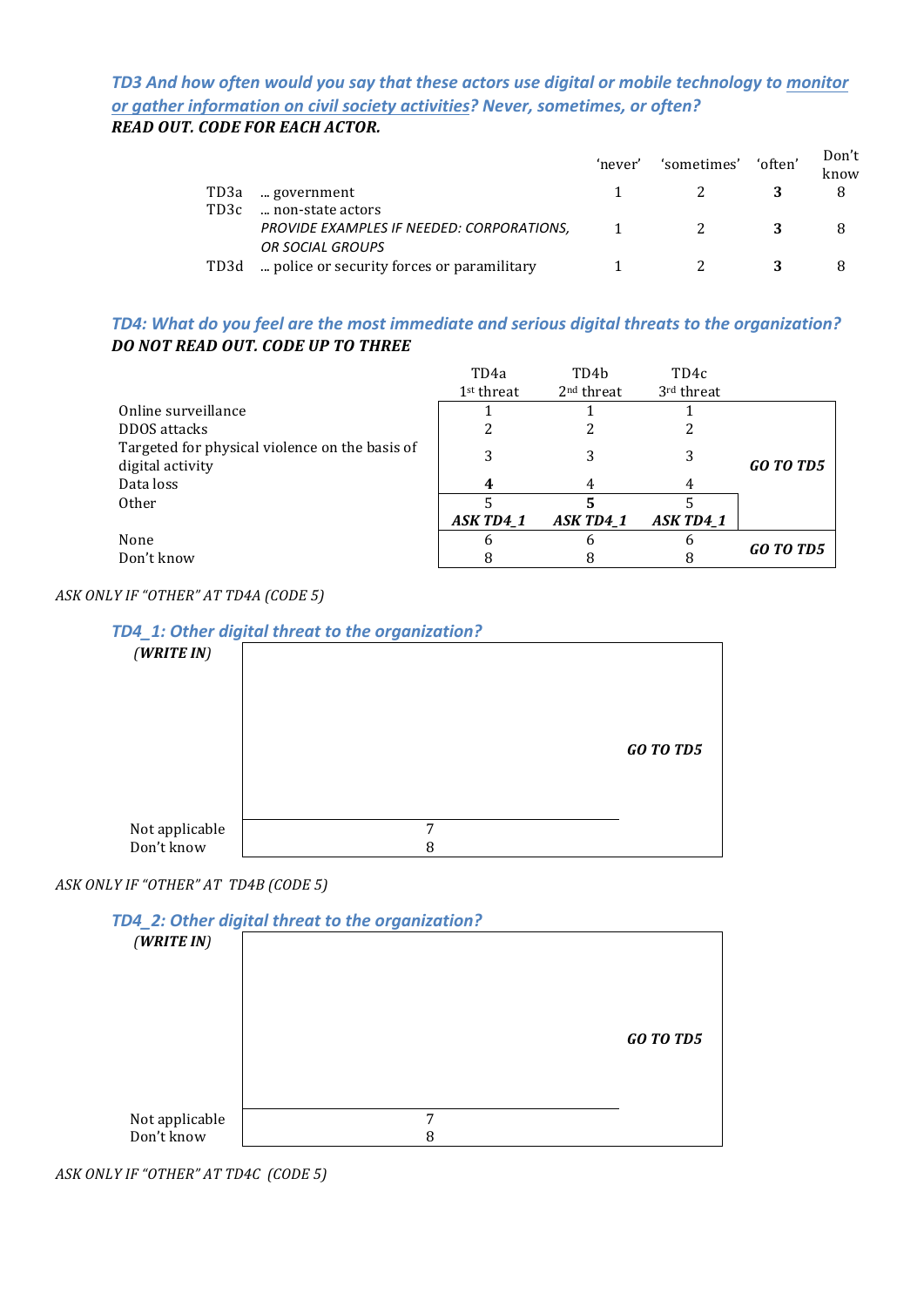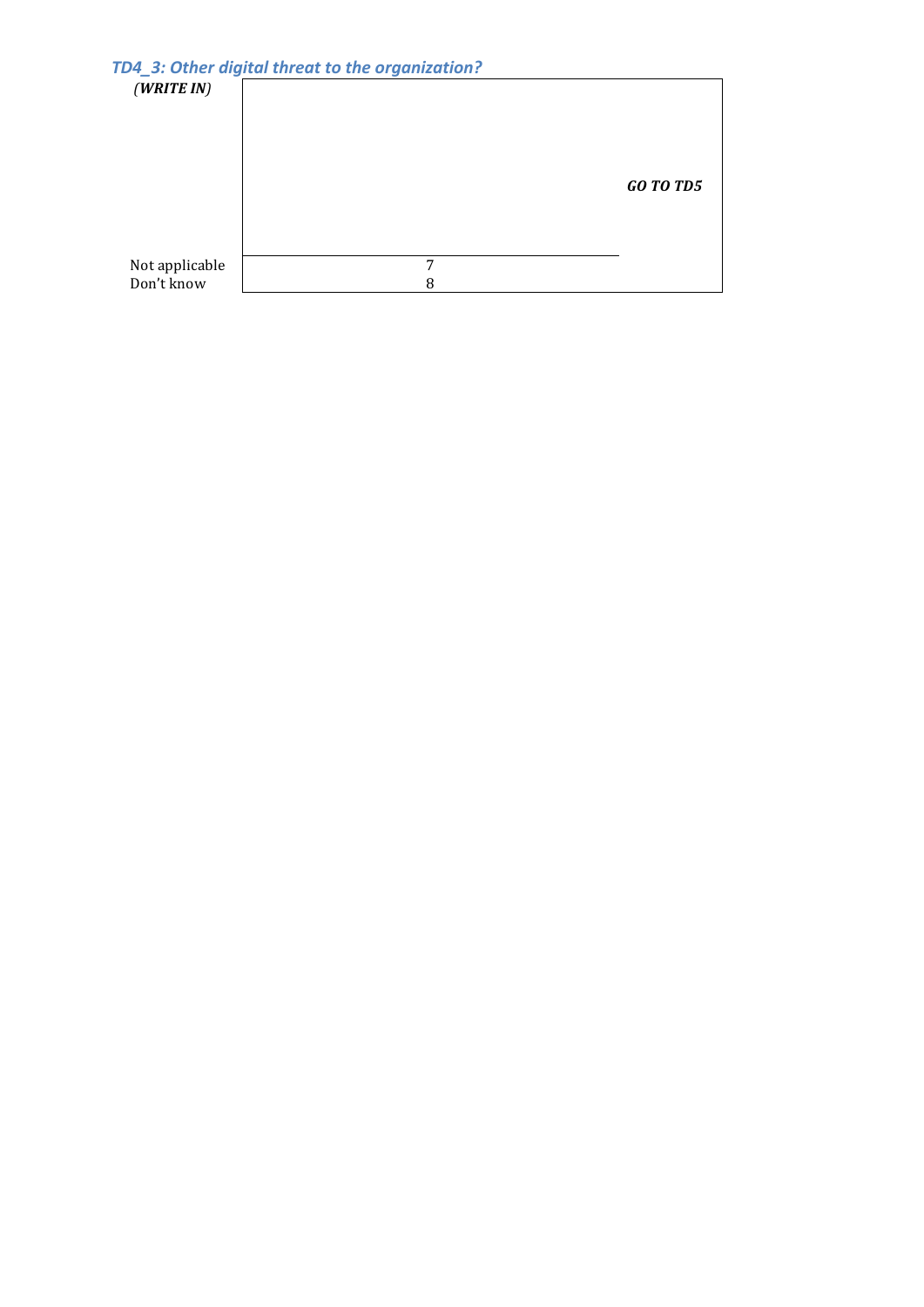*TD5:%How%much%risk%do%you%feel%each%of%these%digital%threats%presents%to%your%organization?% Please use a scale in which 1 means that there is 'no risk at all' for your organization and 5 means that there is a 'areat risk' for your organization. READ'OUT.'CODE'FOR'EACH'OF'THE THREATS*

|      |                                                                    | ʻno risk at<br>all' |             |              |                | 'great risk' | Don't<br>know |
|------|--------------------------------------------------------------------|---------------------|-------------|--------------|----------------|--------------|---------------|
| TD5a | Online surveillance                                                |                     |             | -3           | $\overline{4}$ | 5            | 8             |
| TD5b | DDOS attacks                                                       |                     | $2 \quad 3$ |              | $\overline{4}$ | 5            | 8             |
| TD5c | Targeted for physical violence<br>on the basis of digital activity |                     | 2           | $\mathbf{3}$ | $\overline{4}$ | 5            | 8             |
| TD5d | Data loss                                                          |                     |             | -3           | $\overline{4}$ | 5            | 8             |
| TD5e | $Other \bullet \bullet$                                            |                     |             | 3            | 4              | 5            | 8             |

#### $ASKALL$

| TD6: Do you feel that any of these threats place the physical security of your staff in danger? |     |  |
|-------------------------------------------------------------------------------------------------|-----|--|
|                                                                                                 | No. |  |
|                                                                                                 | Yes |  |

| Don't know |  |
|------------|--|
|            |  |

*TD7: Do you feel that any of these threats place the physical security of your stakeholders in danger?*

| No         | $\overline{\phantom{a}}$ |
|------------|--------------------------|
| Yes        | $\sim$<br>{.             |
| Don't know | 8                        |

*TD8%In%the%last%six%months,%have%you%or%any%of%your%civil%society%peers%experienced%any%of%the% following?%*

### *READ OUT. CODE FOR EACH*

|                   |                                                                                                                                    | N <sub>0</sub> | Yes               | Don't<br>know |
|-------------------|------------------------------------------------------------------------------------------------------------------------------------|----------------|-------------------|---------------|
| TD8a              | Intimidation or threats of violence by public officials,<br>police or security forces                                              |                | 2                 | 8             |
| TD <sub>8</sub> b | Intimidation or threats of violence by private or non-<br>state actors                                                             |                | 2                 | 8             |
| TD8c              | Threats of arrest or detention                                                                                                     |                | 2                 | 8             |
| TD <sub>8</sub> d | Arrest                                                                                                                             |                |                   |               |
| TD <sub>8e</sub>  | Threats of torture                                                                                                                 |                |                   | 8             |
| TD <sub>8f</sub>  | Confiscation of equipment                                                                                                          | 1              | $\overline{2}$    | 8             |
| TD <sub>8g</sub>  | Threats to administrative standing, such as stripping<br>individuals of professional accreditation or<br>organizations of licenses |                | 2                 | 8             |
| TD8h              | Threats to reputation, such as slander or libel                                                                                    |                | 2                 | 8             |
| TD <sub>8i</sub>  | <b>Other</b>                                                                                                                       |                | <b>ASK TD8H_1</b> | 8             |
|                   |                                                                                                                                    | GO TO TD10     | GO TO TD9         | GO TO TD10    |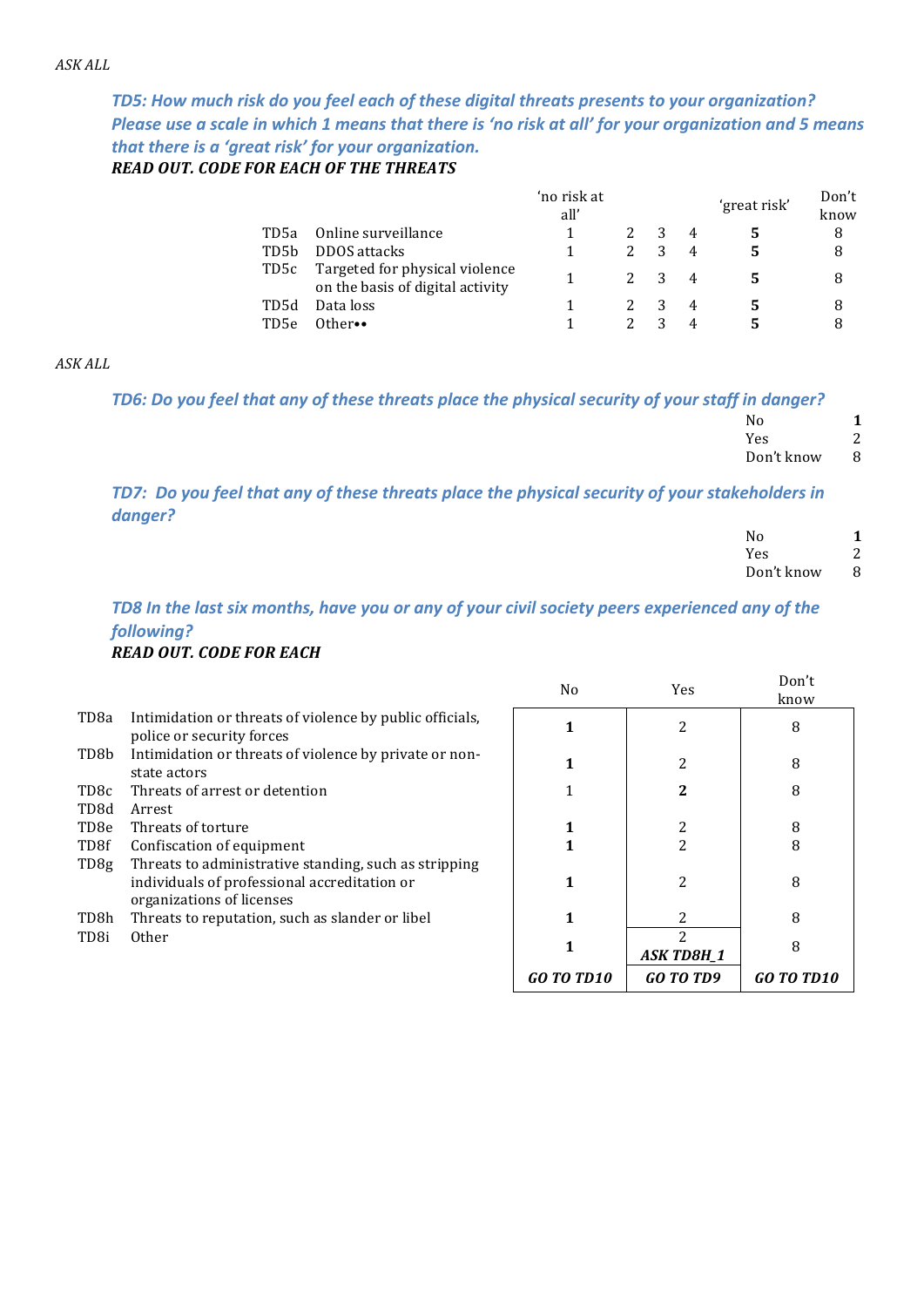

ASK ONLY IF ANY OF THE THREATS HAS BEEN EXPERIENCED AT TD9A-H (CODE 2)

#### *TD9%How%has%that%organization%responded%to%these%threats?% DO'NOT'READ'OUT.'CODE'FOR'EACH'OF'THE'RESPONSES*

|                   |                                                                     | N <sub>o</sub> | Yes                 | Not<br>applicable | Don't<br>know |                   |
|-------------------|---------------------------------------------------------------------|----------------|---------------------|-------------------|---------------|-------------------|
| TD9a              | Addressed the issue in the press/online                             |                | 2                   |                   |               |                   |
| TD <sub>9</sub> b | Told other organizations about the incident                         |                | າ                   |                   |               |                   |
| TD <sub>9c</sub>  | Contacted the authorities                                           |                | 2                   |                   | 8             |                   |
| TD <sub>9d</sub>  | Trained staff to prevent and mitigate such threats in<br>the future |                | 2                   |                   | 8             |                   |
| TD <sub>9e</sub>  | Requested help from other organizations                             |                | 2                   |                   | 8             |                   |
| TD9f              | Invested in hardware                                                |                | າ                   |                   |               | <b>GO TO TD10</b> |
| TD <sub>9g</sub>  | Raised funds                                                        |                | າ                   |                   |               |                   |
| TD9h              | Has not responded                                                   |                |                     |                   | 8             |                   |
| TD9i              | 0ther                                                               |                | っ                   | 7                 |               |                   |
|                   |                                                                     |                | ASK<br><b>TD911</b> |                   | 8             |                   |

#### *ASK%ONLY%IF%'YES'%AT TD9I%(CODE%2)*



 $ASKALL$ 

*TD10: Has the organization taken any of the following steps to prepare against digital or physical threats?*

#### *READ'OUT'ALL.'CODE'FOR'EACH'OF'THE'THREATS*

|                    |                                                              | N <sub>0</sub> | Yes            | Don't<br>know |            |
|--------------------|--------------------------------------------------------------|----------------|----------------|---------------|------------|
| TD <sub>10</sub> a | Staff have been trained                                      |                | 2              | 8             |            |
| TD10b              | There are specific plans in place for<br>specific situations |                | 2              | 8             |            |
| TD10c              | Equipment and/or supplies have<br>been made ready            |                | 2              | 8             | GO TO TD11 |
| TD <sub>10</sub> d | 0ther                                                        |                | ASK<br>TD10D 1 | 8             |            |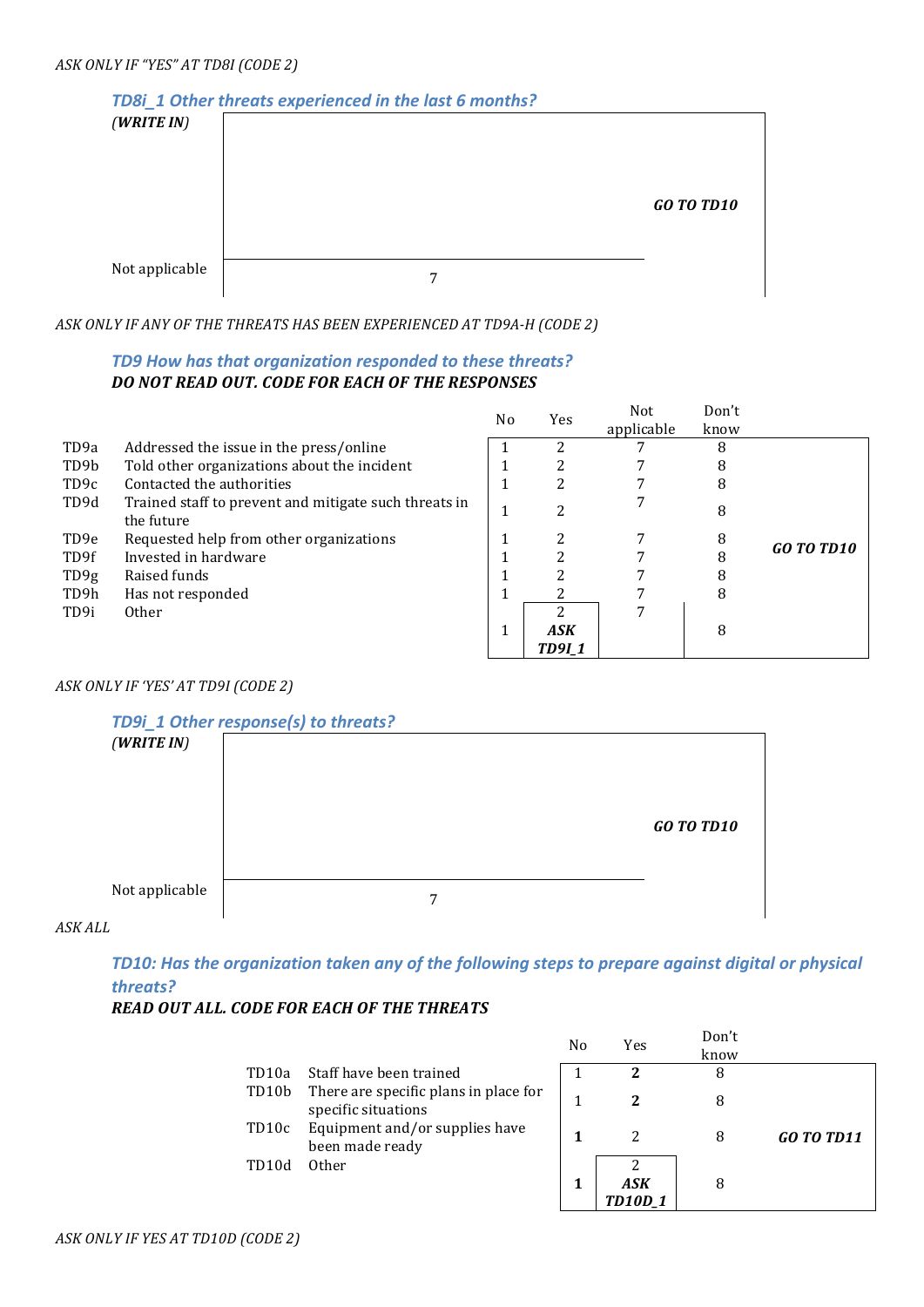|                | TD10d_1: Which other steps to prepare against digital or physical threats? |             |
|----------------|----------------------------------------------------------------------------|-------------|
| (WRITEIN)      |                                                                            |             |
|                |                                                                            | GO TO TTD11 |
| Not applicable |                                                                            |             |

*READ' OUT' We' have' now' come' at' the' end' of' the' interview.' I' thank' you' for' your' time' and' accessibility'and'invite'you'to'contact'us'if'you'have'any'question'with'regard'to'this'project'or'any' other'issue'in'the'future.*

**TD11: End time** 

*INTERVIEWER%ENTER%END%TIME%(USE%24%HOUR%CLOCK)*

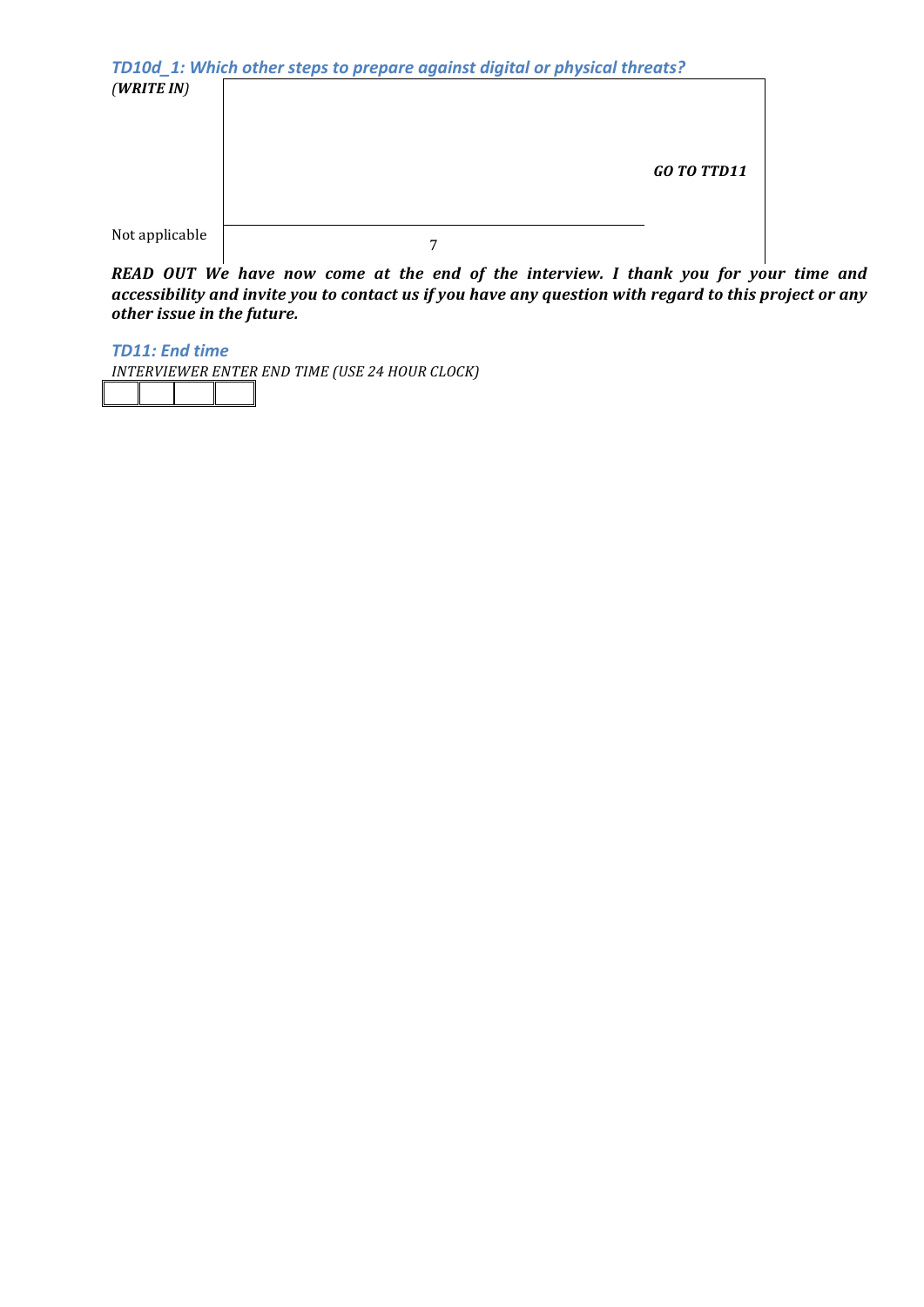# **TE: INTERVIEW CLOSING** *THESE'QUESTIONS'ARE'FOR'THE'INTERVIEWER'TO'ANSWER*

| <b>TE1 Respondent sex</b> |            |                                                                                              | Male<br>Female<br>Don't know        | 1<br>$\overline{c}$<br>8            |
|---------------------------|------------|----------------------------------------------------------------------------------------------|-------------------------------------|-------------------------------------|
| <b>TE2 Respondent age</b> | (WRITEIN)  |                                                                                              |                                     |                                     |
|                           | Don't know | 8                                                                                            |                                     |                                     |
|                           |            | TE3 Did you feel the respondent was reluctant to answer any questions?                       | N <sub>0</sub><br>Yes<br>Don't know | 1<br>$\overline{c}$<br>8            |
| ability?                  |            | TE4 Do you think that the respondent tried to answer the questions to the best of his or her |                                     |                                     |
|                           |            |                                                                                              | No<br>Yes<br>Don't know             | $\mathbf{1}$<br>$\overline{c}$<br>8 |
|                           |            | TE5 Overall, do you think that the respondent understood the questions?                      |                                     |                                     |
|                           |            |                                                                                              | N <sub>o</sub><br>Yes<br>Don't know | $\mathbf{1}$<br>$\overline{c}$<br>8 |
|                           |            | TE6 Do you feel the respondent became tired or frustrated at any point during the interview? | N <sub>0</sub><br>Yes<br>Don't know | 1<br>$\overline{2}$<br>8            |
| <b>TE7 When?</b>          |            |                                                                                              |                                     |                                     |

*(WRITE'IN)*

| Not applicable |  |
|----------------|--|
| Don't know     |  |

**TE8 In what language was the interview conducted?** 

*(WRITE'IN)* (**WRITE IN**)<br>Don't know 8